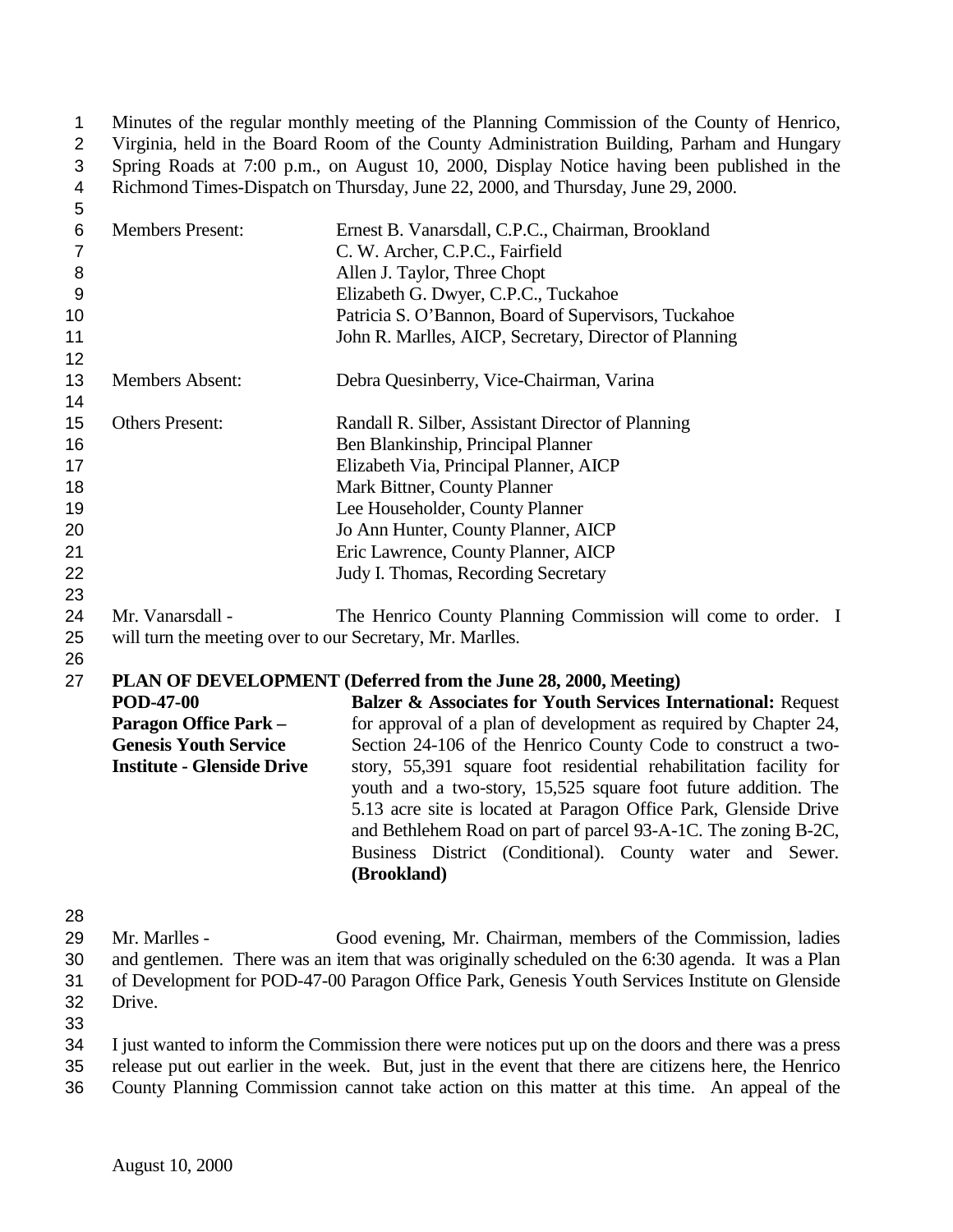- 37 Planning Director's July 20, 2000 interpretation was filed on August  $2<sup>nd</sup>$ . Under the State Code no action can be taken on this POD request until the Henrico County Board of Zoning Appeals rules on this matter.
- 
- 41 The Board of Zoning Appeals is scheduled to consider this appeal on September  $28<sup>th</sup>$ . The meeting will begin at 9:00 a.m. and will be held in this room in the County Administration Building. Again,
- just in case there are citizens here for that hearing, that hearing has been postponed.
- 

## **AMENDMENTS TO CHAPTER 24 (ZONING) OF THE CODE OF COUNTY OF HENRICO:**

- An Ordinance to amend and reordain Section 24-110 of the Code of the County of Henrico to reduce the amount of time of an appeal of a zoning violation from 30 days to 10 days and Section 24-120 of the Code of the County of Henrico to increase from 90 days to 100 days the amount of time the Planning Commission has to act on an amendment to the zoning ordinance.
- 

- Mr. Marlles We have two staff presentations tonight. Mr. Ben Blankinship, I think, is going to begin by presenting, or briefing the Commission on the proposed Section 24-110 Ordinance. Mr. Blankinship.
- Mr. Ben Blankinship, Principal Planner Thank you, Mr. Marlles.
- Mr. Vanarsdall Good evening.
- Mr. Blankinship Mr. Chairman, one of the challenges we face in the zoning administration side of the office has to do with violations that don't stay in one place for very long.
- As you know, the State Code was amended several years ago to require, that whenever we issue a notice of violation, that notice has to state that the recipient has 30 days to appeal. And that lets them know right up front that they can continue to violate the Ordinance for 29 days before we can take a concrete action against them.
- 

 Because of problems around the Fairgrounds with temporary vendors, and problems around the County with commercial vehicles parked in residential areas, and certain other violations that just don't stay in one place, we asked the General Assembly to give us a change in the State Code allowing only a 10-day appeal period for a notice of violation on matters of that sort; temporary violations such as seasonal commercial uses, parking of commercial trucks in residential zoning districts, or similar short term recurring violations.

 If you recommend this change, and the Board of Supervisors adopts it, then we will be able to issue notices of violation for those specific types of violations that state that there is a 10-day appeal period, which will put the person in violation, on notice, that we are serious and that we are able to take action against them much more quickly than we used to be able to.

- 
- 80 And that is really the entire substance of this. As you can see, there are only two sentences. It's
- 81 taken almost verbatim from the State Code. Are there any questions?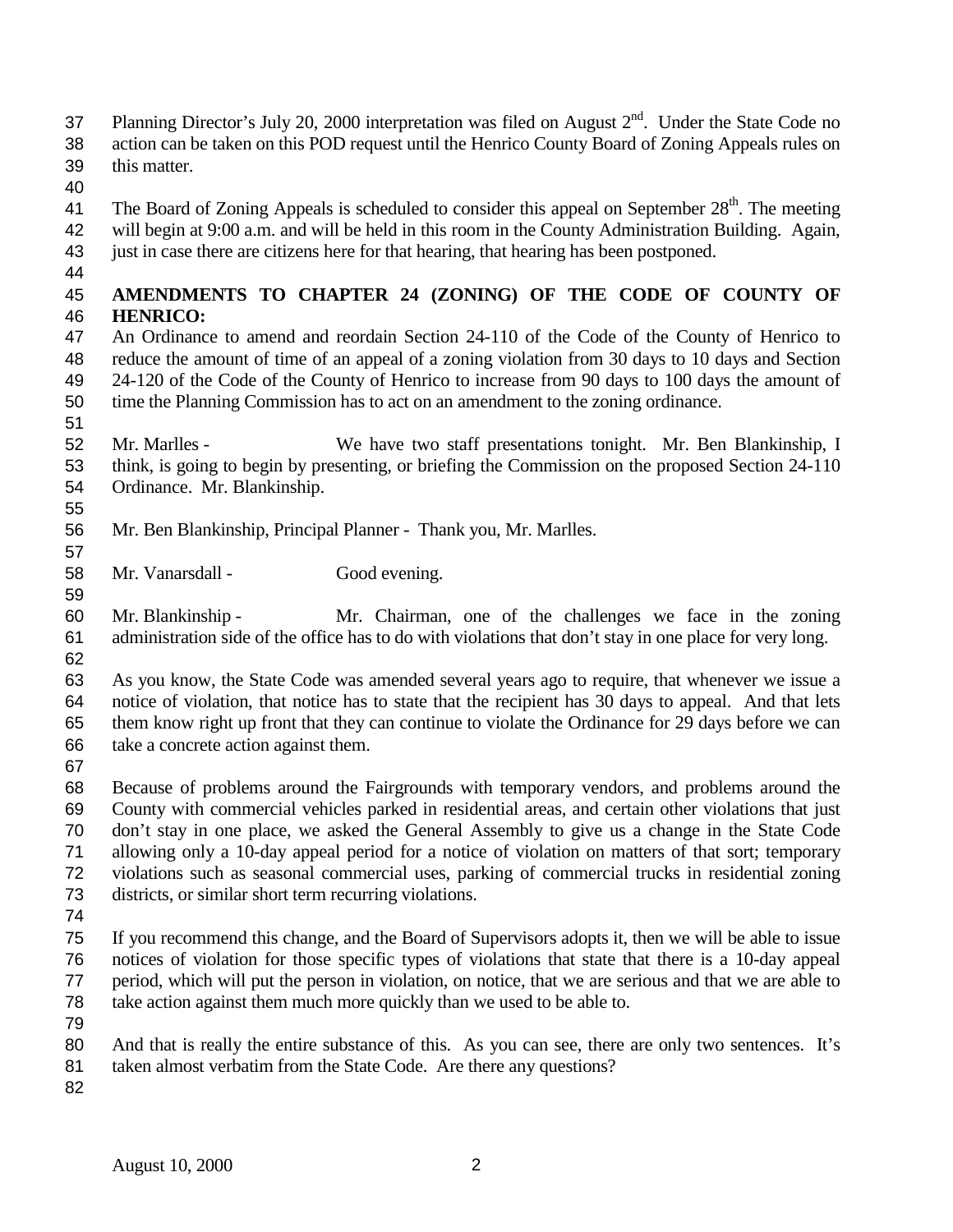Mr. Vanarsdall - Any questions for Mr. Blankinship by Commission members? All right. Thank you, Mr. Blankinship. 86 Mr. Marlles - Mrs. Via, are you presenting the next amendment? 88 Mrs. Via - Do you want to take both amendments, or do you want to see if there are comments from the public on the first one? Mr. Vanarsdall - Any one in the audience like to speak on this first section or both of them? All right, come on down. Ms. Nancy Sappawich - Good evening, gentlemen. Good evening. 96 Mr. Vanarsdall - Good evening. Ms. Sappawich - My name is Nancy Sappawich. And I like to look at the Codes of our County. I'm learning a lot about where I live. I'm learning about the wonderful job you all do, 100 and how numerous your workload is. Having said that, the first thing I catch, and these are very simple questions. I'm not a lawyer. I wouldn't know the first thing about law. But, here's my questions. In your notice, the first thing I picked up on is, it refers to "Notice." Amendments to Chapter 24 of the Zoning of the Code of County of Henrico. An Ordinance to amend and reordain, which we can agree, that "ordain" means institute, or establish, okay. We agree to that. …ordain Section 24-110 of the Code of the County of Henrico to reduce the amount of time of an appeal of a zoning violation from 30 days to 10 days. In looking on your web site, I looked up the Section 24-110. If you gentlemen or ladies would like a copy of this, I'll be happy to give it to you 111 afterward or at this time. In any case it does not include the language related to an appeal. It is violations and penalties. If you go to Section 24-117(b) of the Code of the County of Henrico, it relates to an appeal procedure and time limits. So, my question is, what's your answer? I guess is my question to that. You're having a hearing on 24-110 and, yet, it is in regards to appeals and time limits, which is 24-117(b) 117 for the County of Henrico Code. 119 Mr. Vanarsdall - All right. 121 Ms. Dwyer - Maybe I can take a stab at it, if you like, Mr. Marlles? 123 Mr. Marlles - Sure. Ms. Dwyer - The existing 24-110 does not include the information about 10 days appeals for short term recurring violations. That language has been added, and that's the substance of the amendment, is that language that was advertised as being added to 24-110.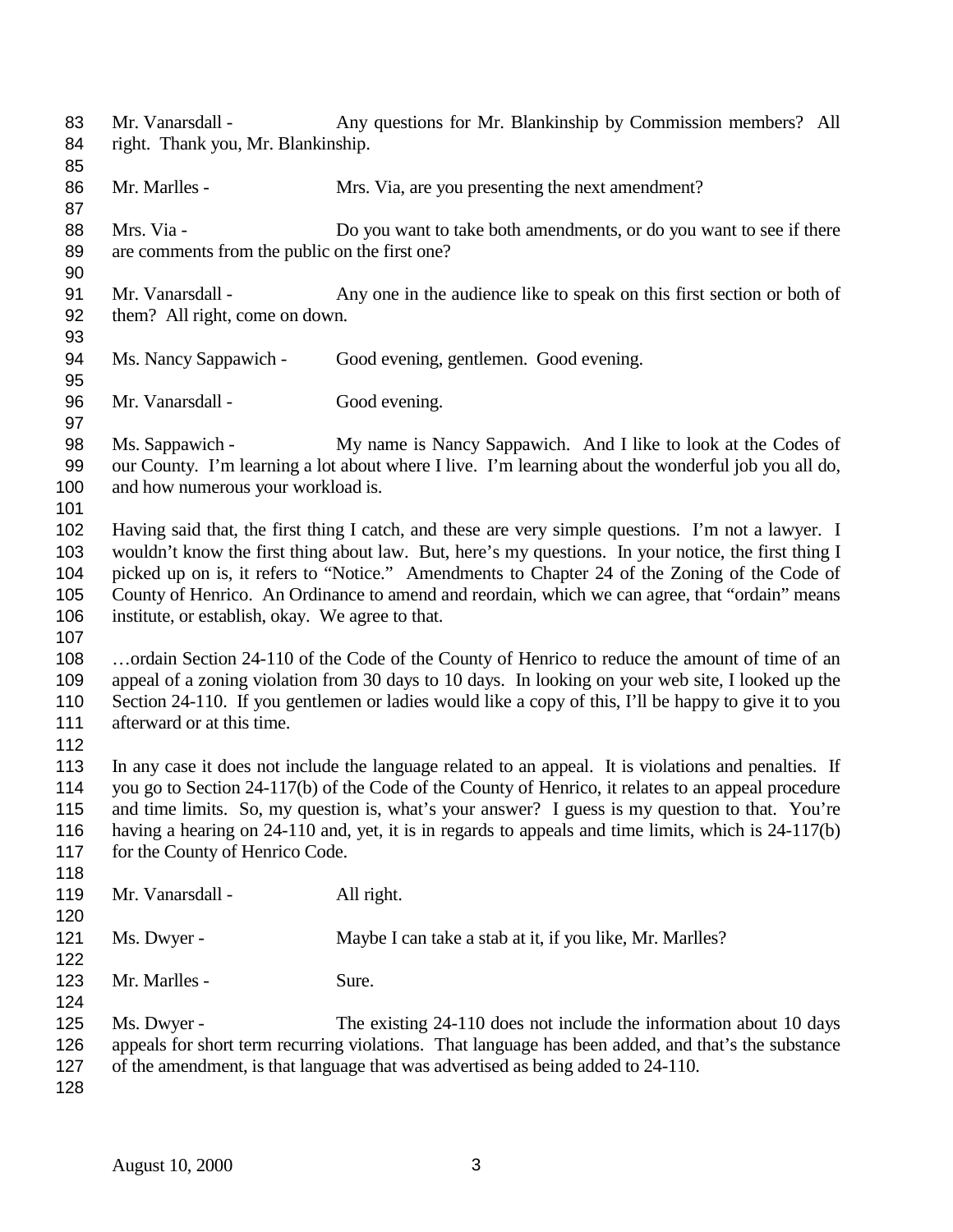129 Ms. Sappawich - And, then, what you'll do is take 24-117(b) and amend it? That's what I'm trying to understand, because that language includes appeals; relates to appeals. So, how will you subsequently revise, amend, or whatever? Ms. Dwyer - I believe they are different kinds of appeals. Maybe Mr. Marlles can respond to that specifically? 137 Mr. Marlles - Ma'am, the section you're referring to; 24-7(b) actually refers, and I'm looking at the Code as I'm talking, to it looks like non-conforming uses. 140 Ms. Sappawich - 24-117(b)? Ms. Dwyer - That applies to Special Use Permits, I believe. And this is a violation…So, we're talking about two different kinds of appeals is the bottom line. Ms. Sappawich - Well, I guess I still don't understand. 24-110 of the Code of the County of Henrico is violations and penalties. 148 Mr. Blankinship - Mr. Chairman, the Section 24-117(b) refers to a different type of appeal. The 10-day appeal period would apply only in the narrow cases that are stated there; commercial vehicles and other violations that are of a short-term nature. For any other kind of appeal, the period would remain 30 days. Ms. Sappawich - That was going to be my next question. Specifically, what did this refer to? You know, that's why I was lost also. Ms. Dwyer - Ma'am, do you have a copy of the proposed amendment to 24-110? 158 Ms. Sappawich - Do I have a copy of it? I have the notice, which is... Ms. Dwyer - Okay. Maybe someone could give her a copy of the Code 24-110 and the language that's proposed to be added. 163 Ms. Sappawich - Okay. That would clear up much more. Mr. Blankinship - Bold and italic is the new language. Ms. Sappawich - Okay. And next is the substance of why I'm really before you. And I'll make this brief. Other people want to speak. In Section 24-116 Powers for the Zoning Board. This is what concerns me. You're taking 30 days. I'll abbreviate it. Thirty (30) days which is now the time limit on appeal. You want to reduce it by 10 days for the purposes of what, Mr. Blankinship…? 173 Mr. Marlles - We want to reduce it to 10 days, ma'am.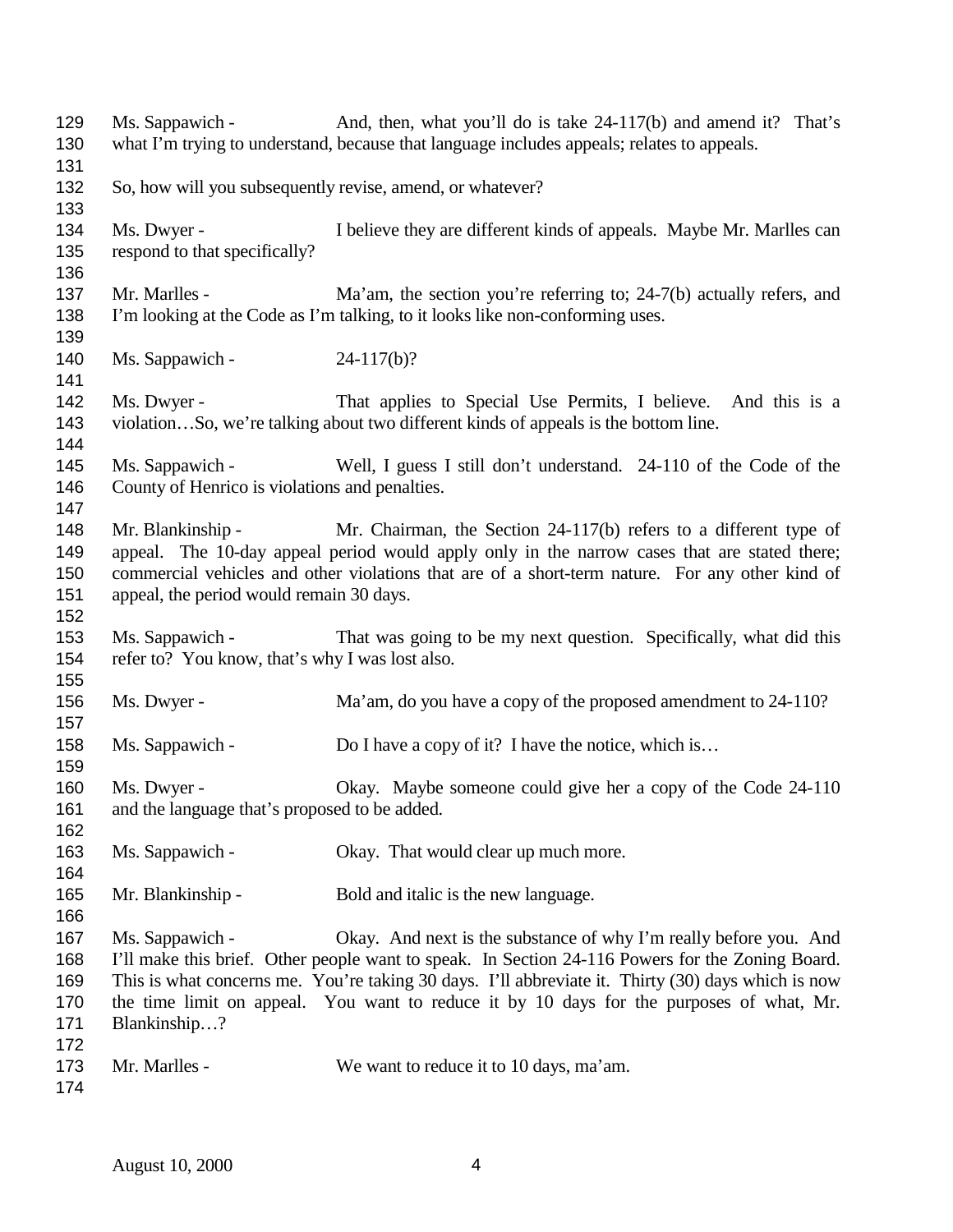175 Ms. Sappawich - …said to 10 days. Yet, it says here, "...To authorize an appeal on specific cases, such variance from the terms of this Chapter, the Chapter 24, and not will be contrary to the public interest and result in unnecessary hardship. Unnecessary to carry out the spirit and 178 purpose of this Chapter 24."

 Then it goes on to tell about the Planning Commission and how they're involved. They have 90 days in these kinds of matters; 90 days continuously. It says, "90 days". As I see this picture, visualize it, is a person who is a citizen who had 30 days to make a decision, attorney representation, money to spend for an attorney if they want legal representation, they may have to wait until the next pay check. They may get paid once a month, whatever.

 The next thing is, they, themselves, or the attorney have to get the work product together or all the information to come in and present that appeal. So, if I go back to "contrary to the public interest 188 and result in unnecessary hardship for the citizen..." I would propose or suggest that a more reasonable time be allowed, because of the aforementioned of what I just said to you.

 Ten (10) days doesn't seem like an adequate time. Even if you include the omission of weekends and adding on a Monday, whatever or a holiday, it doesn't seem like the citizen has enough time to do all they have to do to protect their interests and their rights in a 10-day period. My suggestion is, go with 15 days. That's why I'm before you.

196 Ms. Dwyer - If I may make a comment?

Ms. Sappawich - Yes ma'am.

 Ms. Dwyer - If you'll look at the copy I think that has just been provided to you about the additional language which relates to the 10 days, and I think Mr. Blankinship called your attention to the fact that this applies to very narrow circumstances, not old violations. But it says, "…a notice of a violation involving temporary or seasonal commercial uses, parking of commercial trucks…;" that is something that can be moved easily. So, we're talking about short term recurring violations. We're not talking about typical violations. And, the reason, I think an example we had in Tuckahoe District. We had a person who was selling Christmas trees unlawfully from his neighborhood home. The neighbors were understandably somewhat concerned about the commercial activity taking place in their neighborhood, which is a place which you shouldn't be engaging in that kind of commercial activity; the traffic, the noise and all of that.

 Because of the lengthy time period, by the time, because 30 days has to elapse, it was after Christmas before any action could be taken. That was a temporary, seasonal kind of situation. So, what we're trying to address here, we're not trying to diminish the citizens' right to appeal, and having an appropriate time, but we're also trying to be somewhat effective in our ability to deal with these violations.

 In the case of a commercial vehicle, the truck could be moved, and then that violation is over, and they could park down the street. Well, that might be another violation. So, when you have such a long period of time to wait, it renders the law ineffective. It completely nullifies the law, because, as a practical matter, you can't take care of those violations. That's my understanding of why we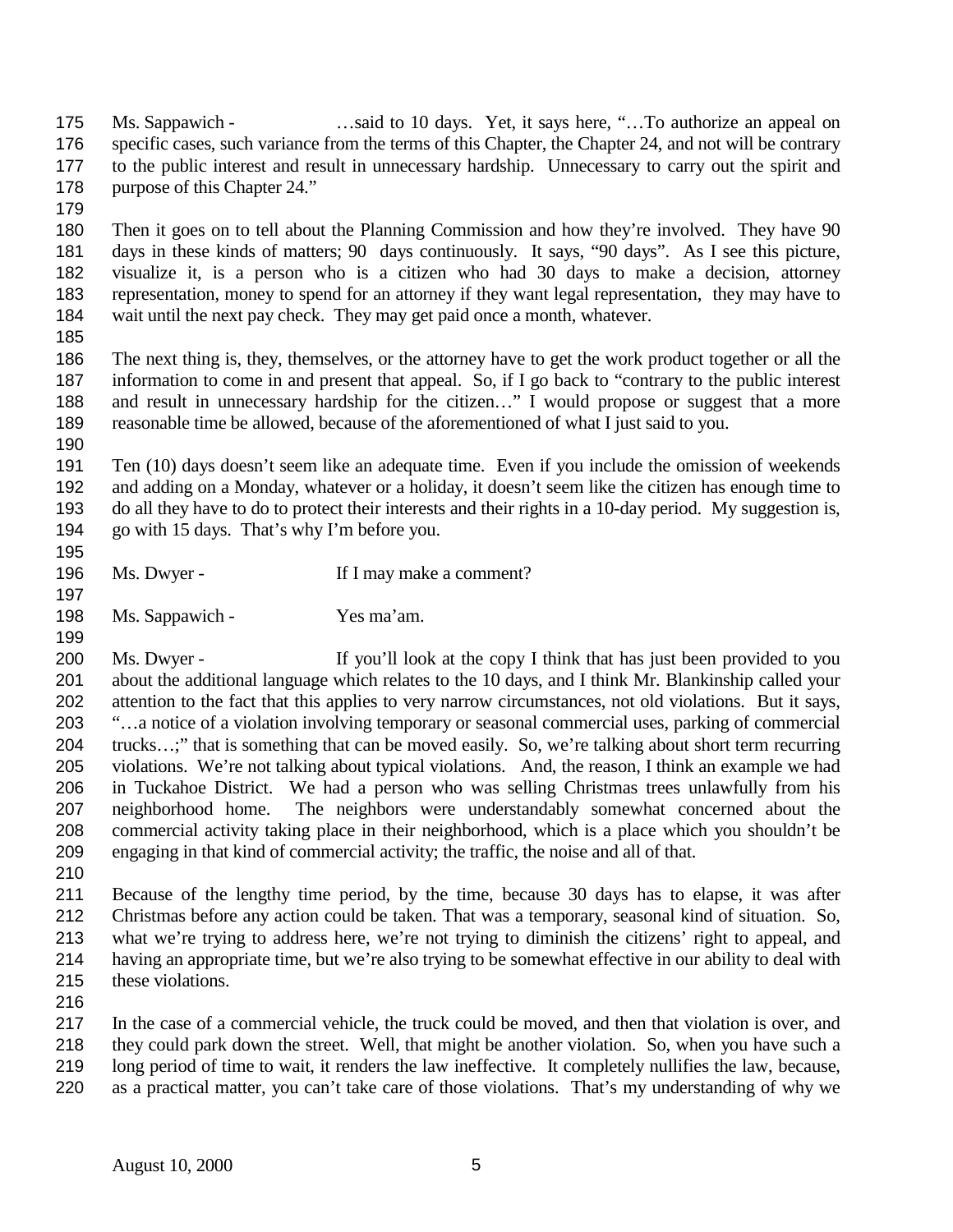tried to reduce in this very limited, very narrow situation, why we're limiting the appeal time. Is 222 that accurate?

 Mr. Marlles - Very much so. The other example that I can cite, ma'am, and I think Mr. Blankinship referred to the Fairgrounds or out on Laburnum Avenue. We often have illegal businesses that set up on the sidewalks the day of a race. And, you know, they may be there for three or four days, or even a couple of weekends, but under the Zoning Ordinance, they have 30 days to file an appeal. And, basically, what they're doing is blatantly breaking the law. So, there's a very narrow range of uses is what we're trying to come up with a period of time that we can effectively enforce the Ordinance.

 Mr. Vanarsdall - We also had it with the Christmas trees. People selling Christmas trees.

 Ms. Sappawich - Okay. I think, rather than take any more of your time, I found one other item involving appeals, which I think I need more substance and a clear understanding. It is important, because it involves an appeal whereby you can actually go to a Court, where they would have jurisdiction over the Zoning Board. And some of these things; I think overall one the things I would say that, after what I'm hearing tonight is, I wonder how it could be put in here, and I know Patricia O'Bannon whose real good assisting us where I am, as I'm sure you others are. Rather than me to have taken my time to go through this, the additional information I received tonight, could there be something in here saying, "For more clarification, or something, call here, request a copy of this that I got today?" Something; in other words, this is like, unambiguous, the language. 

245 Mr. Marlles - Right.

 Ms. Sappawich - Section 24-110. The way I read it, I perceived it one way. 100 million people perceived it another way. When I look at that Code, you following me?

 250 Mr. Marlles - Sure.

 Ms. Sappawich - Maybe there could be more information as to prior to coming here, you understand what I'm saying?

- Mr. Marlles Sure. The legal ad is really just intended, under the State Code, certain information has to be put into the legal advertisement. But, complete copies of the amendment are available in the Planning Office. Liz, I'm not sure, but do we have copies of the Ordinance Amendments also on the Web page, as well?
- 259 Mrs. Via Not consistently, Mr. Marlles. They're not posted in this instance. We can make that a policy in the future. We have not normally put the amendments on the web site.
- Mr. Marlles I would, though, note that, in the AD it does indicate that files are available in the Planning Office for people who would like a complete description of the proposed Ordinance Amendment.
-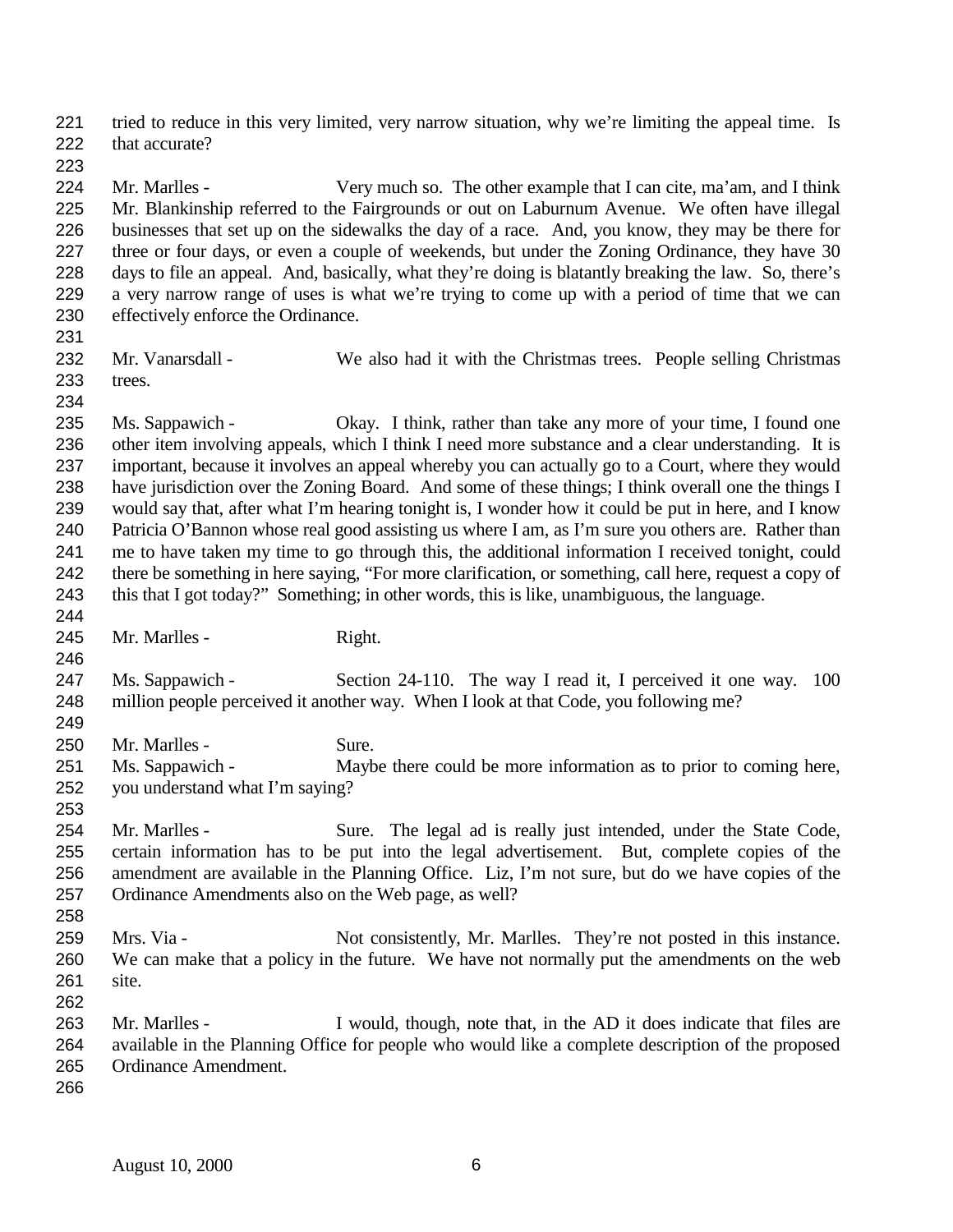Ms. Sappawich - In my field of what I do, particularly in research, for me to be coming, running down here all the time, I access, and I'm not looking for any special privileges. I access your web site continuously. So, if somebody could think about that; refer to, or put a copy in brief summation. I thank you for your time. 

272 Mr. Marlles - That's a good suggestion. Mr. Vanarsdall - Thank you for your interest and your suggestion. Ms. Sappawich - Thank you. 278 Mr. Vanarsdall - Any one else like to speak? All right, Mr. Marlles. Mr. Marlles - Mrs. Via, would you give the next presentation on the next proposed Ordinance Amendment? Mrs. Via - Yes sir. The next ordinance amendment is to Section 24-120, Subsection C. And the blackline version of the amendment is in your package, along with a corresponding change to your Rules and Regulations. We will just need action on the Ordinance Amendment this evening. The Rules and Regulations change of action will come back to you after the Board acts on the Ordinance Amendment. But, I did want to give you a heads up on that. Section 24-120, Subsection C, the Ordinance Amendment changes the length of time the Planning Commission has to act from 90 days to 100 days. This amendment, theoretically, depending on the calendar, will give you an extra deferral without the applicant's consent, depending on how the meetings fall on the calendar. Currently, because it takes about 42 days for us to get an application on your agenda, you only have one deferral that you can do without the applicant's consent. Those extra 10 days may give you two deferrals without the applicant's consent. There was a change made in the General Assembly a few years back. We've never amended our Code to catch up to the General Assembly. So, this is simply a housekeeping amendment to bring our Code into compliance with the Virginia State Code. I will answer any questions that you might have. Mr. Vanarsdall - Any questions for Mrs. Via? Thank you, Mrs. Via. Any one else want to speak? Okay. What do you want to do, Mr. Marlles? Mr. Marlles - I would suggest that the Commission consider each proposed Ordinance Amendment separately, there's a motion. Mr. Vanarsdall - 24-110 would be the first. Mr. Taylor - Mr. Chairman, I would move that the Commission amend and reordain Section 24-110 of the Code of the County of Henrico to reduce the amount of time of an appeal of a zoning violation from 30 days to 10 days.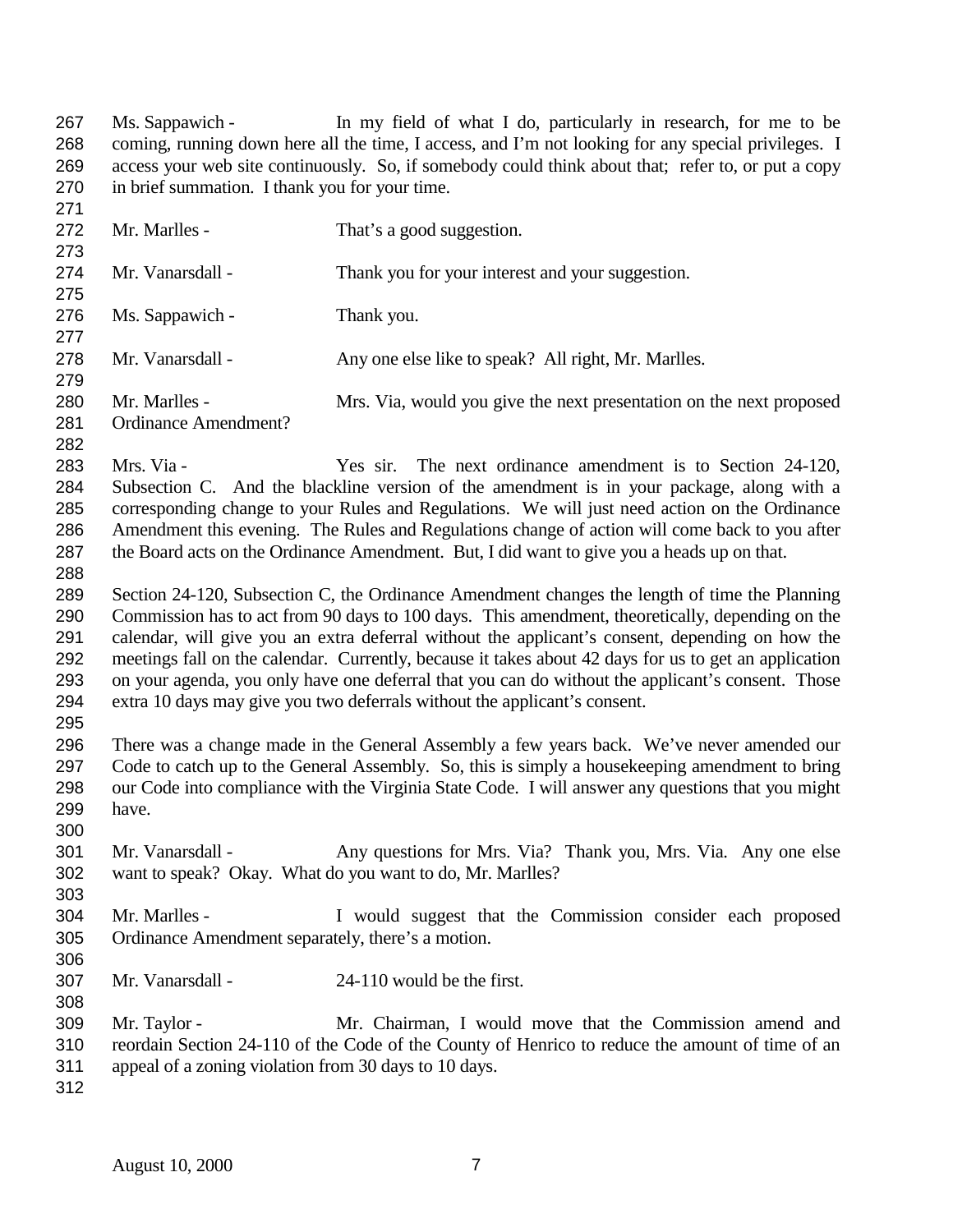- Ms. Dwyer seconded the motion.
- 

- 
- Mr. Vanarsdall Motion made by Mr. Taylor, seconded by Ms. Dwyer All those in favor say aye—all those opposed by saying nay. The vote is 4-0 (Mrs. Quesinberry absent, Mrs. O'Bannon abstained). Next Section, 24-120.
- Mr. Archer Mr. Chairman, I move that we adopt Section 24-120, the changes as recommended by the staff tonight.
- Ms. Dwyer seconded the motion.
- Mr. Vanarsdall Motion made by Mr. Archer, seconded by Ms. Dwyer All those in favor say aye—all those opposed by saying nay. The vote is 4-0 (Mrs. Quesinberry absent, Mrs. O'Bannon abstained). Thank you very much. Mr. Marlles.
- Mr. Marlles Mr. Chairman, we are into our regular agenda. The first item is Requests for Withdrawals and Deferrals and that will be handled by Mrs. Via.
- Mr. Vanarsdall All right, Mrs. Via.
- Mrs. Via Thank you, Mr. Chairman, and members of the Commission, starting off on Page 1 of your agenda in the Brookland District, the first case is C-36C-00.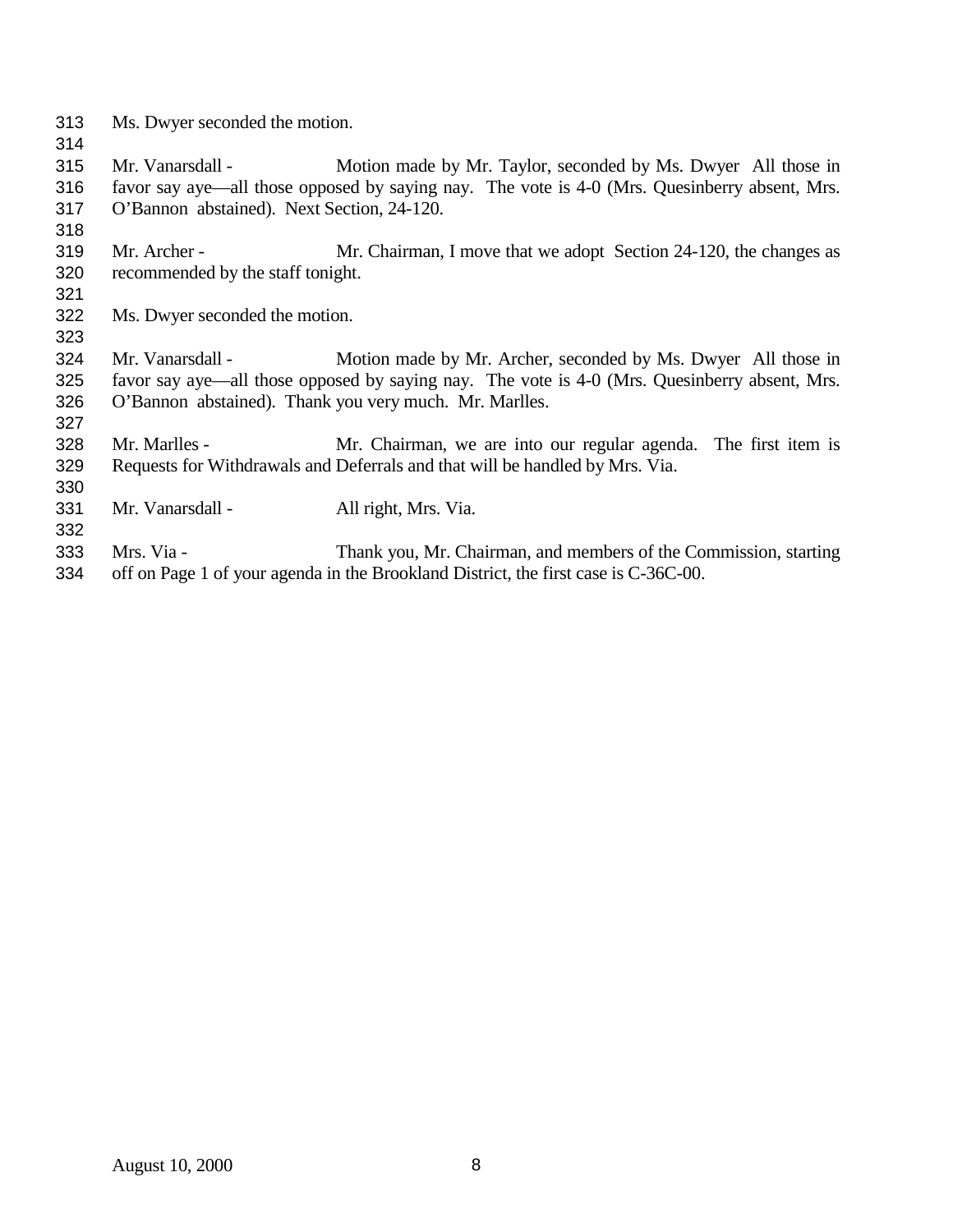## **Deferred from the July 13, 2000 Meeting:**

 **C-36C-00 Gloria L. Freye for McDonald's Corp.:** Request to conditionally rezone from R-3 One Family Residence District to O-2C Office District (Conditional) and B-2C Business District (Conditional), Parcels 61-A-2 and 31, containing 2.046 acres, located on the west line of Staples Mill Road approximately 160 feet north of Parham Road and on the north line of Parham Road approximately 170 feet west of Staples Mill Road (U. S. Route 33). A fast food restaurant with drive through is proposed. The use will be controlled by proffered conditions and zoning ordinance regulations. The Land Use Plan recommends Office.

- The applicant has requested a deferral until September 14, 2000.
- 347 Mr. Vanarsdall Any one in the audience in opposition to the deferment of C-36C-00? 348 I move that C-36C-00 be deferred, at the applicant's request, until September  $14<sup>th</sup>$ .
- Mr. Taylor seconded the motion.
- 

 Mr. Vanarsdall - Motion made by Mr. Vanarsdall, seconded by Mr. Taylor. All those in favor say aye—all those opposed by saying nay. The vote is 4-0 (Mrs. Quesinberry absent, Mrs. O'Bannon abstained). Next case. 

 Mrs. Via - Thank you. The next case on Page 2 of your agenda, also continuing in the Brookland District is Case C-52C-00.

## **Deferred from the July 13, 2000 Meeting:**

 **C-52C-00 Gloria L. Freye for Doswell Properties, Inc.:** Request to conditionally rezone from O-2 Office District to B-2C Business District (Conditional) and O-2C Office District (Conditional), Parcel 103-A-104, containing 1.721 acres, located at the southwest intersection of Staples Mill and Massie Roads. A fueling facility is proposed. The use will be controlled by proffered conditions and zoning ordinance regulations. The Land Use Plan recommends Commercial Concentration.

- The applicant has requested a deferral until September 14, 2000.
- Mr. Vanarsdall Any one in the audience in opposition to this case, Gloria Freye for 370 Doswell Properties? I move that C-52C-00 be deferred to September 14<sup>th</sup> at the applicant's request.
- Mr. Archer seconded the motion.
- 

- 
- Mr. Vanarsdall Motion made by Mr. Vanarsdall, seconded by Mr. Archer. All those in favor say aye—all those opposed by saying nay. The vote is 4-0 (Mrs. Quesinberry absent, Mrs. O'Bannon abstained). Next case.
- Mrs. Via Thank you, sir. Continuing on Page 2. P-8-00.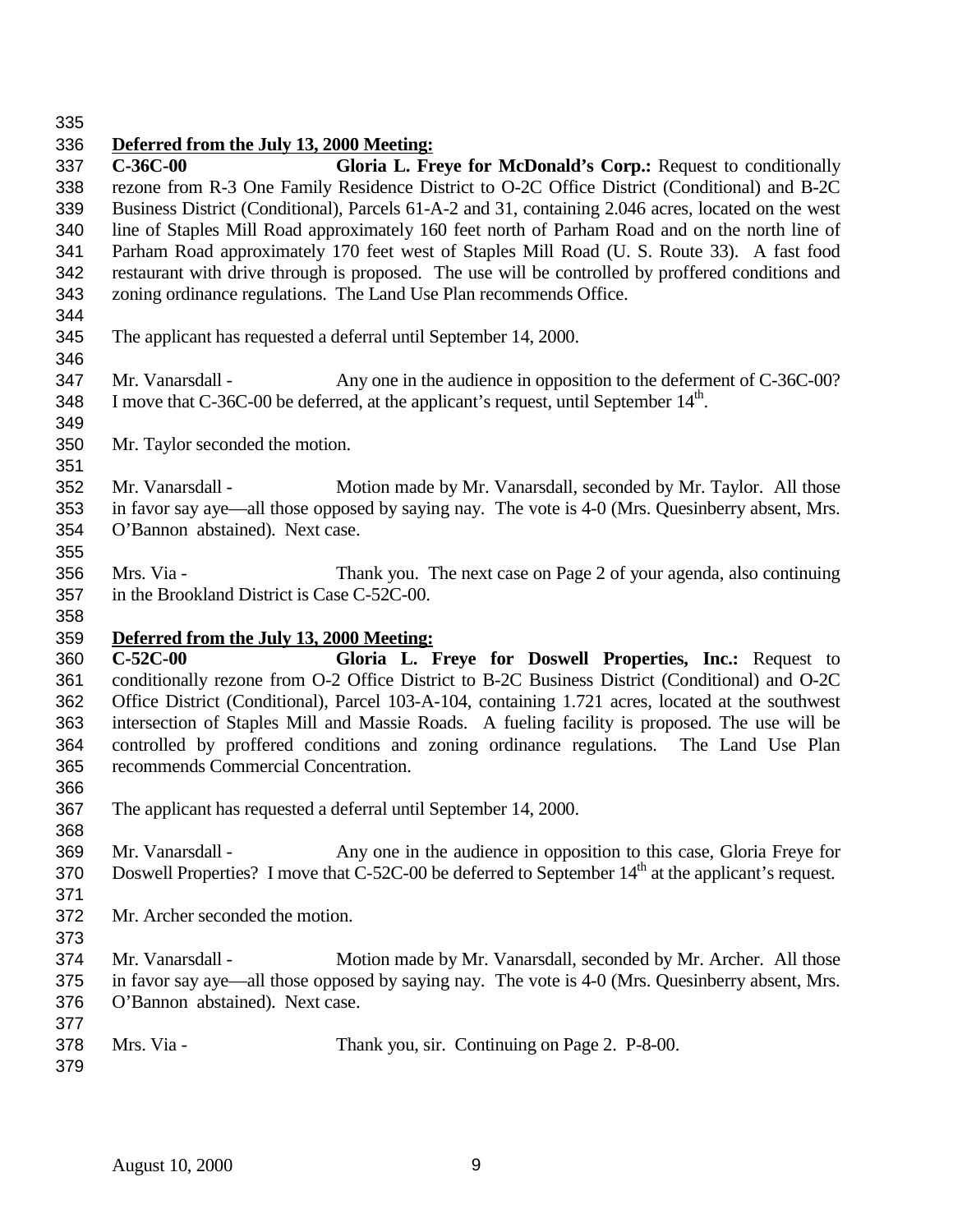**P-8-00 Heidi H. Parker for RCTC Wholesale Corp.:** Request for a provisional use permit in accordance with Sections 24-95(a)(3) and 24-122.1 of Chapter 24 of the County Code in order to construct a 199 foot telecommunications tower and related equipment, on part of Parcel 116-A-13, containing 4,200 square feet of leased area, located on the east line of Westmoreland Street approximately 400 feet south of its intersection with Jacques Street (2001 Westmoreland Street). The site is zoned M-1 Light Industrial District. The Land Use Plan recommends Heavy Industry. The applicant, in this case, has requested a deferral until September 14, 2000. Mr. Vanarsdall - Any one in the audience in opposition to this case P-8-00? No 391 opposition. I move that P-8-00 be deferred to September  $14<sup>th</sup>$  at the applicant's request. Mr. Taylor seconded the motion. Mr. Vanarsdall - Motion made by Mr. Vanarsdall, seconded by Mr. Taylor. All those in favor say aye—all those opposed by saying nay. The vote is 4-0 (Mrs. Quesinberry absent, Mrs. O'Bannon abstained). Next case. Mrs. Via - Thank you. Also on Page 2 of the agenda, Case C-53C-00. **C-53C-00 Henry L. Wilton for Wilton Development Corp.:** Request to conditionally rezone from R-4 One Family Residence District to R-5C General Residence District (Conditional) and B-3C Business District (Conditional), Parcels 82-A-14 through 18 & 20 and Parcels 82-7-A-2 & 9, containing 28.4 acres, located on the west line of Staples Mill Road at its intersection with Dublin Street. Townhouses and business uses are proposed. The R-5 District requires a minimum lot size of 3,000 square feet. The business use will be controlled by proffered conditions and zoning ordinance regulations. The Land Use Plan recommends Urban Residential, 3.4 to 6.8 units net density per acre. The applicant, in this case, has requested a deferral, again, until September 14, 2000. Mr. Vanarsdall - Any one in the audience in opposition to C-53C-00 Henry Wilton for 413 Wilton Development being deferred tonight? I move that C-53C-00 be deferred to September 14<sup>th</sup> at the applicant's request. Mr. Archer seconded the motion. Mr. Vanarsdall - Motion made by Mr. Vanarsdall, seconded by Mr. Archer. All those in favor say aye—all those opposed by saying nay. The vote is 4-0 (Mrs. Quesinberry absent, Mrs. O'Bannon abstained). Next case. Mrs. Via - Thank you, sir. Moving to Page 3 of your agenda in the Fairfield District, Case C-29C-00.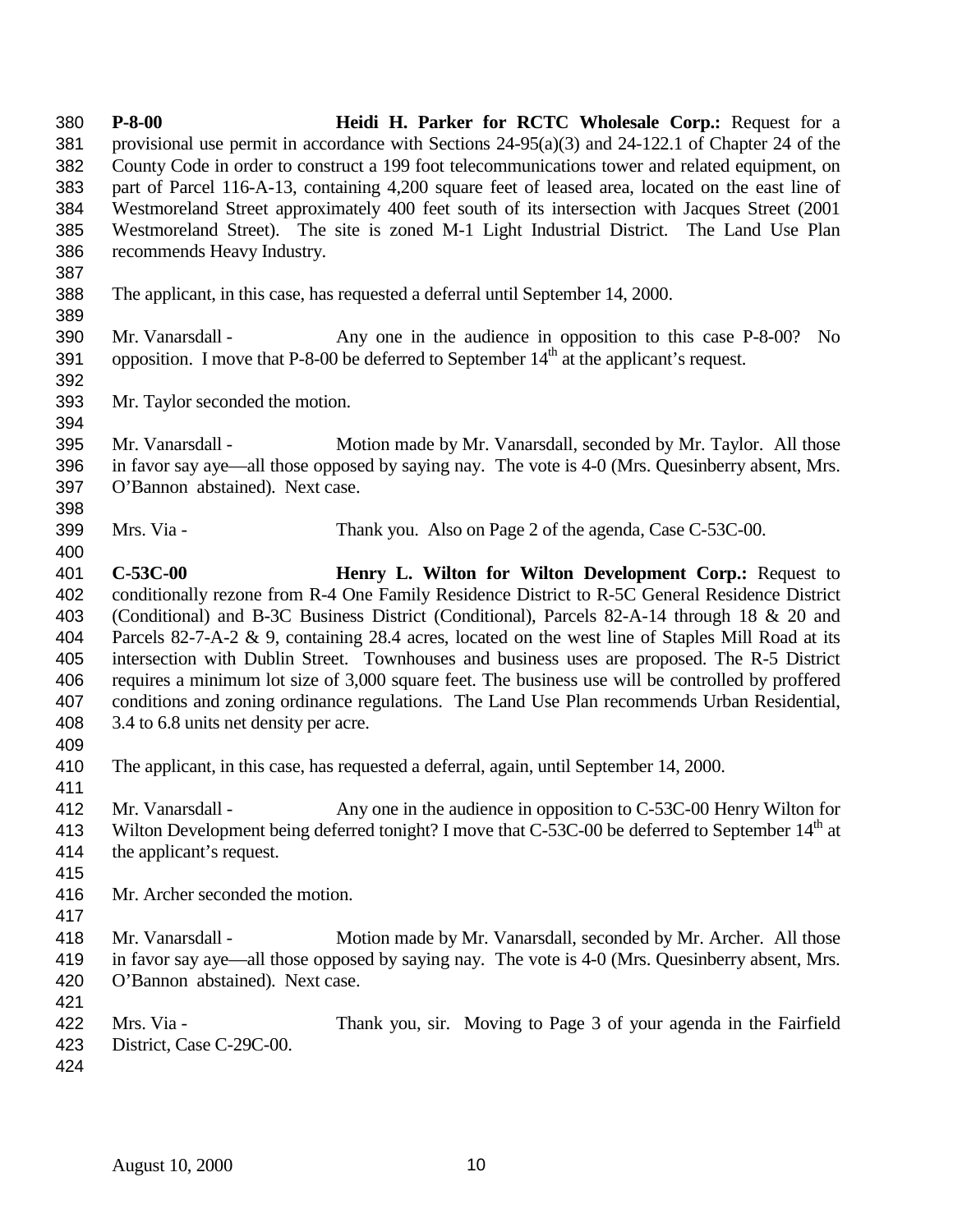**C-29C-00 Roy B. Amason for Virginia Center, L. L. C.:** Request to amend proffered conditions accepted with Rezoning Case C-38C-97, (zoned R-6C) on Parcel 44-A-1, containing 8.416 acres, located on the north line of Virginia Center Parkway, approximately 570 feet east of its intersection with Carriage Homes Way and 360 feet west of its intersection with Carriage Point Lane. The amendment would allow the development of 60 townhouse units instead of a 160 unit assisted care facility. The Land Use Plan recommends Office. The applicant, in this case, has requested a deferral until September 14, 2000. 434 Mr. Vanarsdall - Any one in the audience in opposition to Case C-29C-00 being deferred for 30 days? No opposition. Mr. Archer. 437 Mr. Archer - Mr. Chairman, I move deferral of C-29C-00 to September  $14<sup>th</sup>$  at the applicant's request. Mr. Taylor seconded the motion. Mr. Vanarsdall - Motion made by Mr. Archer, seconded by Mr. Taylor. All those in favor say aye—all those opposed by saying nay. The vote is 4-0 (Mrs. Quesinberry absent, Mrs. O'Bannon abstained). Next case. Mrs. Via - Thank you, sir, that concludes the requests for deferrals for your 7:00 o'clock agenda. There is one case that will be requested at 8:30 p.m. This is in the Three Chopt District on Page 4. It will be Case C-60C-00. We'll take it up at 8:30 p.m. Mr. Vanarsdall - Which case is that? Mrs. Via - C-60C-00. That is MCI WorldCom. Mr. Vanarsdall - Okay. Thank you, Mrs. Via. Mr. Secretary. 455 Mr. Marlles - Mr. Chairman, the first case... Mr. Vanarsdall - We have some expedited. Mr. Marlles - You're right. Mrs. Via, you're going to be handling the expedited agenda items as well? Mrs. Via - Yes, Mr. Secretary. Mr. Chairman, and members of the Commission, for the benefit of the audience, these are expedited items. Unless there is opposition this evening from the citizens, these will be acted on by the Commission as I read them. **C-55C-00 Max Pearson for Holly Brook, Inc.:** Request to amend proffered conditions accepted with rezoning case C-100C-86, (zoned B-3C) on Parcel 60-A-2, containing 7.01 acres, located at the northwest intersection of West Broad Street (U. S. Route 250) and E. Parham Road. The amendment proposes to withdraw the proffer related to signage on the property.

The Land Use Plan recommends Commercial Concentration.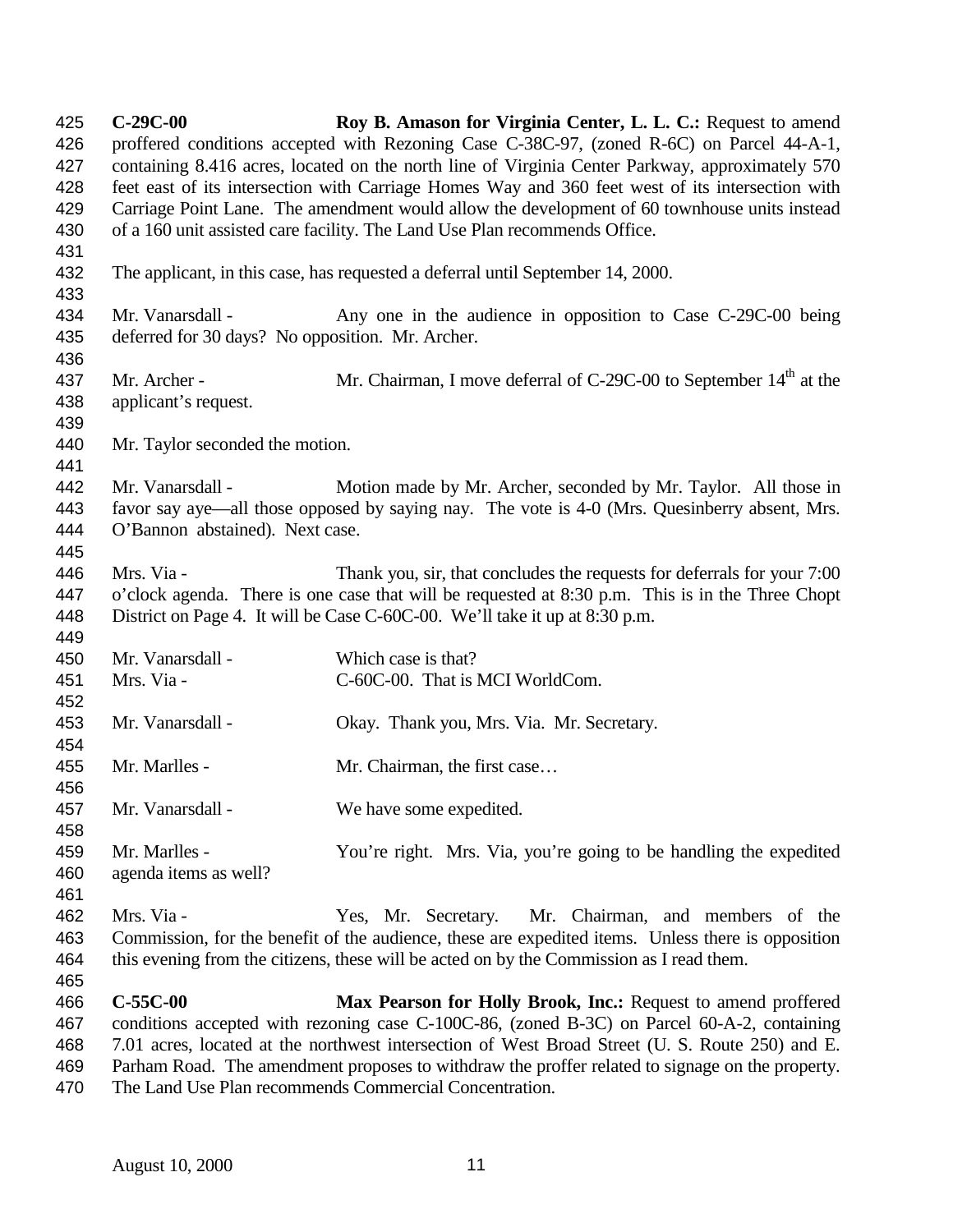This is a request to amend proffers in the Brookland District on Page 2 of your agenda.

 Mr. Vanarsdall - Any one in the audience in opposition to C-55C-00? Any one in opposition to this case? I move that C-55C-00 be approved under the expedited agenda and be recommended to the Board for approval.

Mr. Taylor seconded the motion.

 Mr. Vanarsdall - Motion made by Mr. Vanarsdall, seconded by Mr. Taylor. All those in favor say aye—all those opposed by saying nay. Ms. Dwyer voted nay. The vote is 3-1 (Ms. Dwyer voted nay, Mrs. Quesinberry absent, Mrs. O'Bannon abstained).

 REASON: Acting on a motion by Mr. Vanarsdall, seconded by Mr. Taylor, the Planning Commission voted 3-1 (one nay, one absent, one abstention) to recommend that the Board of Supervisors **grant** the request because it is not expected to adversely impact surrounding land uses in the area; and the changes do not greatly reduce the original intended purpose of the proffers.

 

490 Mr. Vanarsdall - Next case.

 **C-56C-00 Robert M. Atack for Staples Mill. L. C.:** Request to conditionally rezone from R-2 One Family Residence District to R-2AC One Family Residence District (Conditional), part of Parcel 50-A-20, described as follows:

Tract 9

 Beginning at a point on the northern boundary of the right of way line of Hungary Road, said point being 722.96 feet west of the intersection of the northern boundary of the right of way line of Hungary Road and the eastern boundary of the right of way line of Vantay Drive (unimproved).

 Thence leaving the northern boundary of the right of way line of Hungary Road in a northerly direction with two (2) courses and distances: (1) N 25°08'31'' E 158.80 feet to a point; (2) Thence N 26°01'46" E 111.25 feet to a point, said point being the Actual Point and Place of Beginning for Tract 9.

 Thence in a northerly direction with five (5) courses and distances: (1) N 26°01'46" E 951.22 feet to a point; (2) Thence N 88°42'06" E 219.38 feet to a point; (3) Thence S 02°49'19" W 716.41 feet to a point; (4) Thence S 88°41'19" W 257.35 feet to a point; (5) Thence S 68°06' 45" W 370.94 feet to a 510 point, said point being the Point and Place of Beginning for Tract 9 and containing 6.625 acres.

 Mrs. Via - The next case is C-56C-00. It is also in the Brookland District on Page 2 of your agenda.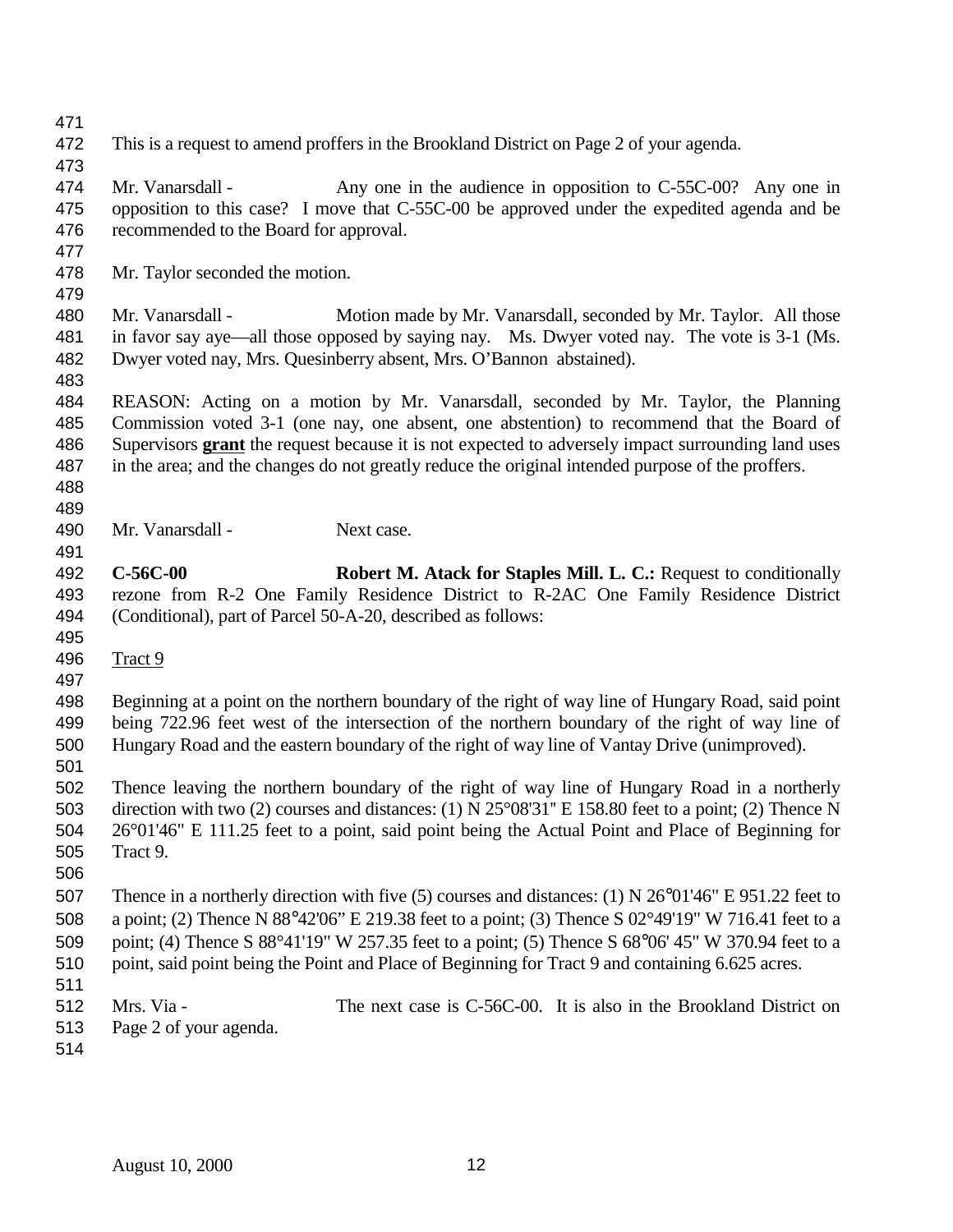- Mr. Vanarsdall Any one in the audience in opposition to C-56C-00 Robert Atack for Staples Mill, LLC.? I move that C-56C-00 Staples Mill LLC. be recommended to the Board for approval under the expedited agenda. Mr. Taylor seconded the motion. Mr. Vanarsdall - Motion made by Mr. Vanarsdall, seconded by Mr. Taylor. All those in favor say aye—all those opposed by saying nay. The vote is 5-0, (Mrs. Quesinberry absent, Mrs. O'Bannon abstained). REASON: Acting on a motion by Mr. Vanarsdall, seconded by Mr. Taylor, the Planning Commission voted 4-0 (one absent, one abstention) to recommend that the Board of Supervisors **grant** the request because it reflects the Land Use Plan and future use and zoning of the area; and it would permit development of the land for residential use in an appropriate manner. Mr. Vanarsdall - Next case. Mrs. Via - That is the expedited agenda for 7:00 o'clock, sir. On your screen, you see there are several cases for 8:30. If you like, I can read them now. Mr. Vanarsdall - 8:30? All right. Which ones are those just in case someone is in the audience? You understand we can't take action until the time its advertised. And it's advertised in the paper for 8:30 p.m., so we can't take any action. Glad to see y'all. 540 Mrs. Via - Did you want me to read these, sir? Mr. Vanarsdall - Would you please? Mrs. Via - Certainly. At the 8:30 hour we will take up on the expedited items. The first would be Case C-59C-00 in the Three Chopt District. This is TGM Realty. And then the Varina agenda at 8:30 would be C-73C-98 Redford 131; C-61-00 H. W. Owens; C-62C-00 Bradley T. Marshall; C-63C-00 Battlefield Vet Clinic; and C-64-00, again, the Battlefield Veterinary Clinic. Mr. Vanarsdall - Thank you, Mrs. Via. Now, Mr. Marlles. Mr. Marlles - The first case will be in the Fairfield District C-57C-00. **C-57C-00 John Weis for David C. Circeo, DDS, PC:** Request to conditionally rezone from R-4 One Family Residence District to O-1C Office District (Conditional), Parcels 83-23-C-37 through 40, described as follows: Beginning at a rod set on the corner of the N. line of Lakeside Avenue; thence N. 4° 27' 00" W., 192.6' to a point; thence N. 4° 20' 00" E., 200.00' to a point; thence S. 4° 39' 00" E., 191.6' to a point on the S. right of way line of Lakeside Avenue; thence S. 4° 46' 00" W., 200.00' to the point
- of beginning, containing 0.80 acre more or less.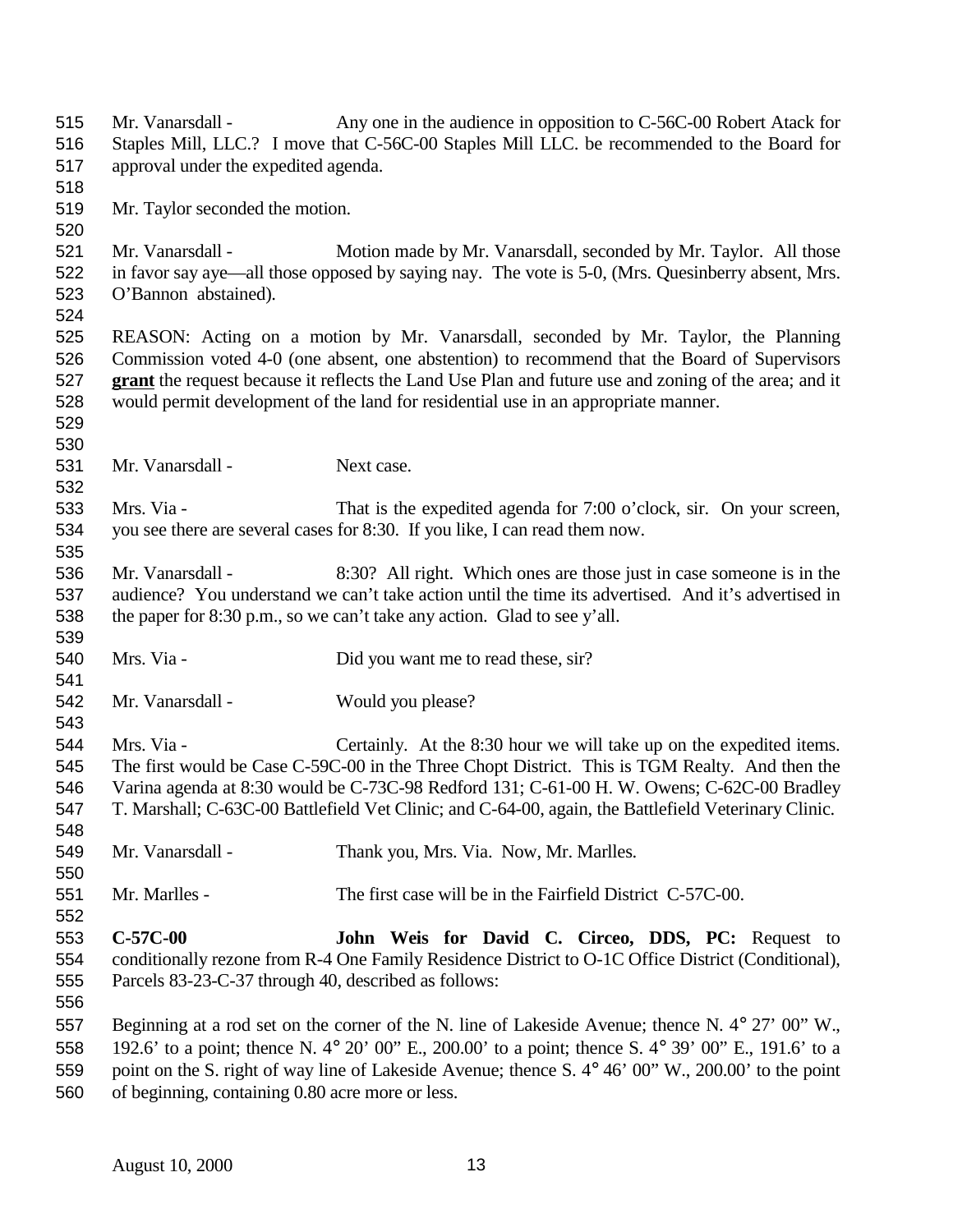Mr. Marlles - The staff report will be given by Mr. Mark Bittner.

 Mr. Vanarsdall - Any one in the audience in opposition to this case. This case is C-57C-00 and its in the Fairfield District. Any opposition? Mr. Bittner, good evening.

 Mr. Mark Bittner, County Planner – Good evening. Thank you, Mr. Chairman. This property is designated Urban Residential on the 2010 Plan, and it is adjacent to single family residences along its southern and eastern borders. There are also single-family residences to the west across Lakeside Avenue.

 Because of the adjacent residences, staff would not support a business rezoning on this site. However, a properly designed office development could be appropriate. It should also be noted that two nearby property owners, including the adjacent property owner to the south, have contacted staff to express their support of this proposal.

 The proffers include several quality control items. However, there are still some outstanding issues, which the applicant should consider addressing, including the following: No. 1 is buffers. The applicant has proffered a 10-foot natural or landscaped buffer along the property's boundary which is the minimum required by the Ordinance. Staff recommends that, at least, a 35-foot buffer be provided along the southern and eastern borders. The site is approximately 200 feet by 200 feet in size. So, this buffer should be able to be accommodated. I've prepared a graphic here I'd like to show you (referring to slide).

 The site's borders are outlined in green. The yellow stripe represents the 10-foot buffer that's been proffered by the applicant. The white stripe represents a 35-foot buffer, which staff is recommending. I'd also like to point out that, along the southern border, we already received a message of support from that property owner. We think this expanded buffer is less critical. But, we do think, along the rear, or the eastern border adjacent to those homes, that a larger buffer is necessary.

 The second item is the parking lot. Staff recommends that the applicant consider facing the parking area to the rear of the building instead of on the front, along Lakeside Avenue. This would improve the aesthetics of the site, as well as the aesthetics of the lakeside Avenue corridor. I'd also like to point out that some nearby businesses, directly to the north, also have rear parking lots. 

 The third issue is the sidewalk. There is an existing sidewalk along Lakeside Avenue. And, we feel the applicant should consider incorporating this sidewalk, or preserving this sidewalk as part of the development of this site.

 In summary, the requested use is not consistent with the Urban Residential designation of the property. However, the site does not appear to be attractive for residential development. A small scale office development, as proposed, could be compatible with surrounding development, if the proper quality controls were incorporated. If the applicant could address the issues outlined, tonight, staff could support this application. Until then, we recommend deferral. I'd be happy to answer any questions you may have.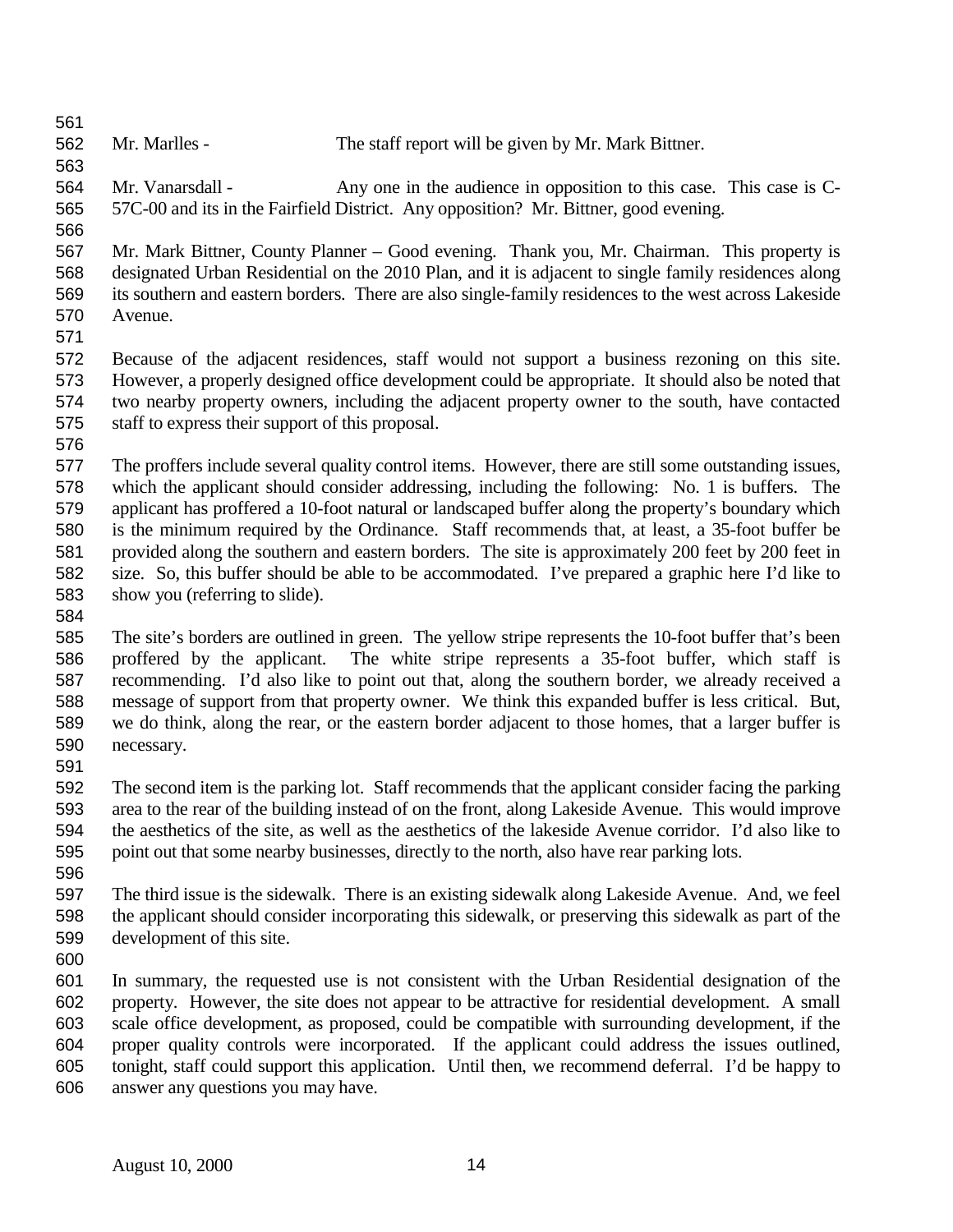| 607        |                                    |                                                                                                         |
|------------|------------------------------------|---------------------------------------------------------------------------------------------------------|
| 608        | Mr. Vanarsdall -                   | Any questions for Mr. Bittner? All right, do you want to hear from                                      |
| 609        | the applicant, Mr. Archer?         |                                                                                                         |
| 610        |                                    |                                                                                                         |
| 611        | Mr. Archer -                       | I think we need to, Mr. Chairman.                                                                       |
| 612        |                                    |                                                                                                         |
| 613        | Mr. Vanarsdall -                   | All right. Good evening.                                                                                |
| 614        |                                    |                                                                                                         |
| 615        | Dr. David Circeo -                 | I'm a dentist in the Lakeside area.                                                                     |
| 616        |                                    |                                                                                                         |
| 617        | Mr. Archer -                       | Doctor Circeo, I understand from talking to Mr. Bittner, that you all                                   |
| 618        | have had some miscommunication?    |                                                                                                         |
| 619        |                                    |                                                                                                         |
| 620        | Doctor Circeo -                    | Yes.                                                                                                    |
| 621        |                                    |                                                                                                         |
| 622        | Mr. Archer -                       | I shouldn't say, "miscommunication."<br>I should say missed                                             |
| 623        | communication.                     |                                                                                                         |
| 624        |                                    |                                                                                                         |
| 625        | Doctor Circeo -                    | Yes.                                                                                                    |
| 626        |                                    |                                                                                                         |
| 627        | Mr. Archer -                       | You know, there's no opposition to this case, but I do think that the                                   |
| 628        |                                    | issues Mr. Bittner has raised, would make this awfully easy for us to pass along to the Board. I        |
| 629        |                                    | think the most stringent one has to do with the parking in the rear; the 35-foot buffer adjacent to the |
| 630        |                                    | residential area. He has indicated to me that he's not quite as concerned about the southern buffer     |
| 631        |                                    | line, but the one to the east, I think, and he does too. That's kind of critical to this case.          |
| 632        |                                    |                                                                                                         |
| 633        | Doctor Circeo -                    | Is the 35-foot buffer along the east, is that strict?                                                   |
| 634        |                                    |                                                                                                         |
| 635        | Mr. Archer -                       | Is it strict?                                                                                           |
| 636        |                                    |                                                                                                         |
| 637        | Doctor Circeo -                    | Yes. Is there a compromise that we can come up with between the                                         |
| 638        | 10 and the 35 feet?                |                                                                                                         |
| 639        |                                    |                                                                                                         |
| 640        | Mr. Archer -                       | Thirty-four (34) maybe.                                                                                 |
| 641        |                                    |                                                                                                         |
| 642        | Doctor Circeo -                    | It just seems like a lot of land.                                                                       |
| 643        |                                    |                                                                                                         |
| 644        | Mr. Archer -                       | Mr. Bittner, can you explain that a little bit better as to why you think                               |
| 645        | we need it. That's the main thing. |                                                                                                         |
| 646        |                                    |                                                                                                         |
|            |                                    |                                                                                                         |
|            |                                    |                                                                                                         |
| 647        | Mr. Bittner -                      | Well, the "why" is I think shown right on this graphic. There are                                       |
| 648        |                                    | single-family homes directly behind this property and in fairly close proximity as well. And buffers    |
| 649        |                                    | are a typical planning tool that we use to help minimize the negative impacts between residential       |
| 650        | and non-residential areas.         |                                                                                                         |
| 651<br>652 | Mr. Archer -                       | And 35 feet is not an unusual request in that regard, is it?                                            |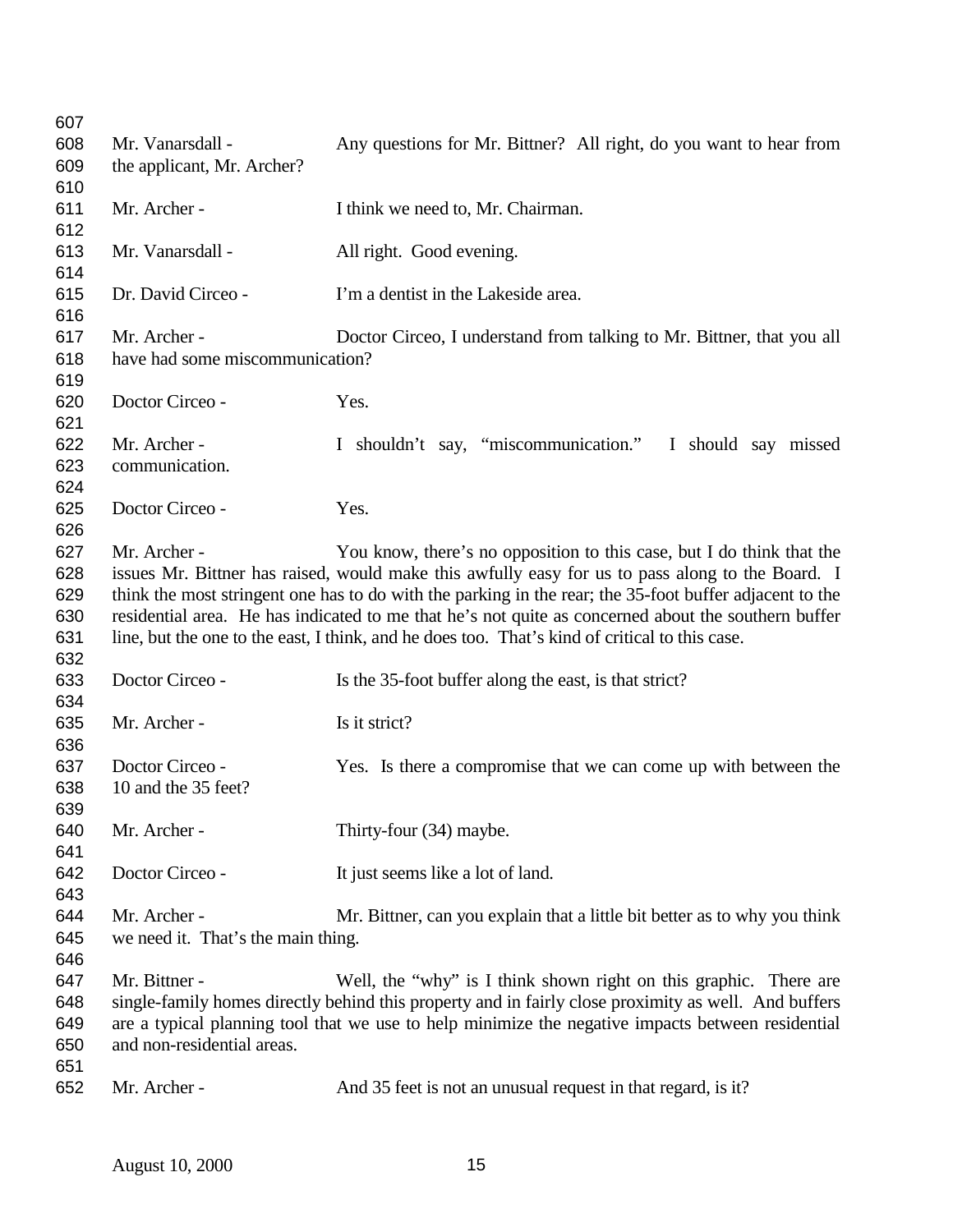| 653 |                                          |                                                                                                             |
|-----|------------------------------------------|-------------------------------------------------------------------------------------------------------------|
| 654 | Mr. Bittner -                            | No. I do not feel so.                                                                                       |
| 655 |                                          |                                                                                                             |
| 656 | Mr. Archer -                             | Okay. That's pretty typical, Doctor Circeo.                                                                 |
| 657 |                                          |                                                                                                             |
| 658 | Doctor Circeo -                          | We had originally planned on putting the parking lot in the front.                                          |
| 659 |                                          | We don't have a problem with the parking lot in the back. It seems that if I put a natural buffer of        |
| 660 |                                          | 35 feet in the rear, along with the parking lot in the rear, it just seems like a lot of space between – It |
| 661 |                                          | seems like a good buffer between the residents and where the building is going to be placed.                |
| 662 |                                          |                                                                                                             |
| 663 | Mr. Archer -                             | Would you be interested in making sure the buffer is treed, if we                                           |
| 664 | agreed to make it a little bit smaller?  |                                                                                                             |
| 665 |                                          |                                                                                                             |
| 666 | Doctor Circeo -                          | That's what my plan was. I was planning on putting shrubs $-$ big                                           |
| 667 | shrubs.                                  |                                                                                                             |
| 668 |                                          |                                                                                                             |
| 669 | Mr. Archer -                             | No trees?                                                                                                   |
| 670 |                                          |                                                                                                             |
| 671 | Doctor Circeo -                          | Trees would be fine as long as they're going to be solid.                                                   |
| 672 |                                          |                                                                                                             |
| 673 | Mr. Archer -                             | I really don't want to hold this up. Are you agreeable to doing the                                         |
| 674 | parking in the rear?                     |                                                                                                             |
| 675 |                                          |                                                                                                             |
| 676 | Doctor Circeo -                          | I'm agreeable to parking in the rear. Yes.                                                                  |
| 677 |                                          |                                                                                                             |
| 678 | Mr. Archer -                             | And we're agreeable to maybe not having quite as much of a buffer                                           |
| 679 |                                          | on the southern side of the property, especially since the neighbors indicated that they are in support     |
| 680 |                                          | of the plan. But, we might be willing to chop a little off of that one. We can kind of feel pretty          |
| 681 | strict about the one in the back.        |                                                                                                             |
| 682 |                                          |                                                                                                             |
| 683 |                                          | What I can do to keep from holding this up, and Mr. Bittner, if this is okay with you. If we agree to       |
| 684 |                                          | pass this along to the Board with a recommendation that the buffering part would be studied. You            |
| 685 |                                          | might have to be open to going along with the 35 feet, rather than just defer this to talk about a          |
| 686 | buffer.                                  |                                                                                                             |
| 687 |                                          |                                                                                                             |
| 688 | Doctor Circeo -                          | Okay.                                                                                                       |
| 689 |                                          |                                                                                                             |
| 690 | Mr. Archer -                             | But, they may demand it. And, if they do, are you willing to do it, if                                      |
| 691 | the Board won't accept it any other way? |                                                                                                             |
| 692 |                                          |                                                                                                             |
| 693 | Doctor Circeo -                          | Yes.                                                                                                        |
| 694 |                                          |                                                                                                             |
| 695 | Mr. Archer -                             | Is that okay with you?                                                                                      |
| 696 |                                          |                                                                                                             |
| 697 | Mr. Bittner -                            | Yes. That's fine.                                                                                           |
| 698 |                                          |                                                                                                             |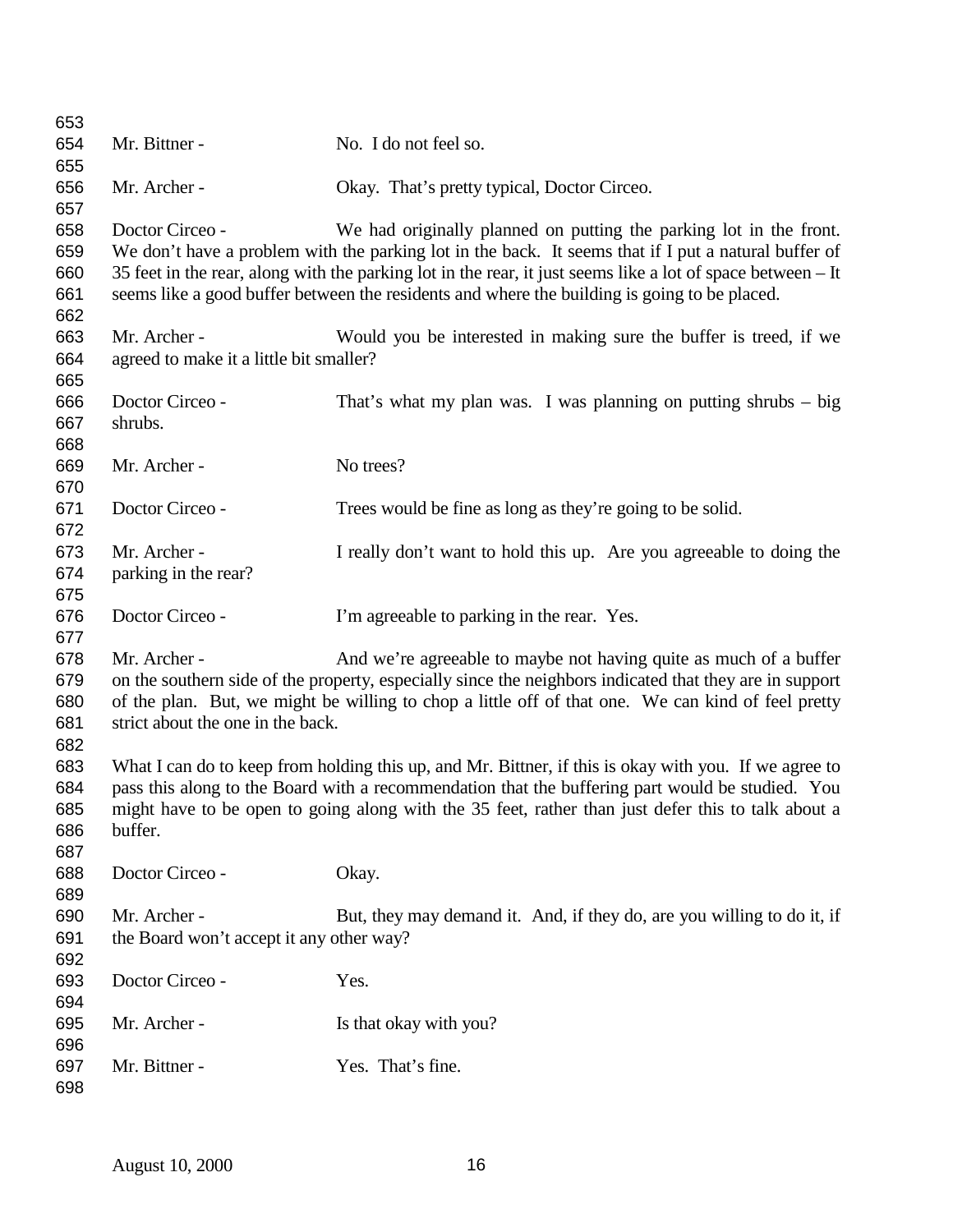| 699 | Mr. Archer -                                                                                                | Okay. There was one proffer that needs to be $-$ Well, the staff seems                            |
|-----|-------------------------------------------------------------------------------------------------------------|---------------------------------------------------------------------------------------------------|
| 700 |                                                                                                             | to feel like its unnecessary, having to do with the building size. Would you just remove that all |
| 701 | together, Mark?                                                                                             |                                                                                                   |
| 702 |                                                                                                             |                                                                                                   |
| 703 | Mr. Bittner -                                                                                               | Yes sir.                                                                                          |
| 704 |                                                                                                             |                                                                                                   |
| 705 | Mr. Archer -                                                                                                | Okay.                                                                                             |
| 706 |                                                                                                             |                                                                                                   |
| 707 | Mr. Vanarsdall -                                                                                            | It's No. $9$ ?                                                                                    |
| 708 |                                                                                                             |                                                                                                   |
| 709 | Mr. Archer -                                                                                                | It's third in the staff notes. I believe it is No. 9.                                             |
| 710 |                                                                                                             |                                                                                                   |
| 711 | Mr. Vanarsdall -                                                                                            |                                                                                                   |
|     |                                                                                                             | About the building size? Yeah. That's 9.                                                          |
| 712 |                                                                                                             |                                                                                                   |
| 713 | Mr. Bittner -                                                                                               | Staff is confidant that I think that we can get everything worked out                             |
| 714 | as necessary between now and the Board meeting.                                                             |                                                                                                   |
| 715 |                                                                                                             |                                                                                                   |
| 716 | Mr. Archer -                                                                                                | Okay. We can eliminate No. 9 all together?                                                        |
| 717 |                                                                                                             |                                                                                                   |
| 718 | Mr. Bittner -                                                                                               | If that's the one concerning the building height?                                                 |
| 719 |                                                                                                             |                                                                                                   |
| 720 | Mr. Archer -                                                                                                | It is the building size. "No building constructed on the property                                 |
| 721 | should exceed two stories or 30 feet in height."                                                            |                                                                                                   |
| 722 | Mr. Bittner -                                                                                               | Well, we need to keep the second sentence in there about the                                      |
| 723 | building square footage.                                                                                    |                                                                                                   |
| 724 |                                                                                                             |                                                                                                   |
| 725 | Mr. Archer -                                                                                                | 8,500 square feet?                                                                                |
| 726 |                                                                                                             |                                                                                                   |
| 727 | Mr. Bittner -                                                                                               | But, the first sentence is simply an ordinance requirement, so, the                               |
| 728 | proffer is not necessary.                                                                                   |                                                                                                   |
| 729 |                                                                                                             |                                                                                                   |
| 730 | Mr. Archer -                                                                                                | All right, I think I'm ready, Mr. Chairman. With that, with the                                   |
| 731 |                                                                                                             | limitation that I mentioned, I move to recommend approval to the Board of C-57C-00, with the      |
| 732 | removal of the first sentence in Proffer No. 9, and I'll leave it to the staff to word it the way it should |                                                                                                   |
| 733 | be worded. And, also, with the understanding that the buffering was to be worked out between now            |                                                                                                   |
| 734 | and the Board time. And they may ask for the 35 feet, but you've indicated you're agreeable if they         |                                                                                                   |
| 735 |                                                                                                             | have to have it, that you'll give it, and the parking will be in the rear.                        |
| 736 |                                                                                                             |                                                                                                   |
| 737 | Doctor Circeo -                                                                                             | Yes.                                                                                              |
| 738 |                                                                                                             |                                                                                                   |
| 739 | Mr. Archer -                                                                                                | Very good, sir.                                                                                   |
| 740 |                                                                                                             |                                                                                                   |
| 741 | Doctor Circeo -                                                                                             | Thank you.                                                                                        |
| 742 |                                                                                                             |                                                                                                   |
| 743 | Mr. Archer -                                                                                                | All right, that's my motion, Mr. Chairman.                                                        |
| 744 |                                                                                                             |                                                                                                   |
|     |                                                                                                             |                                                                                                   |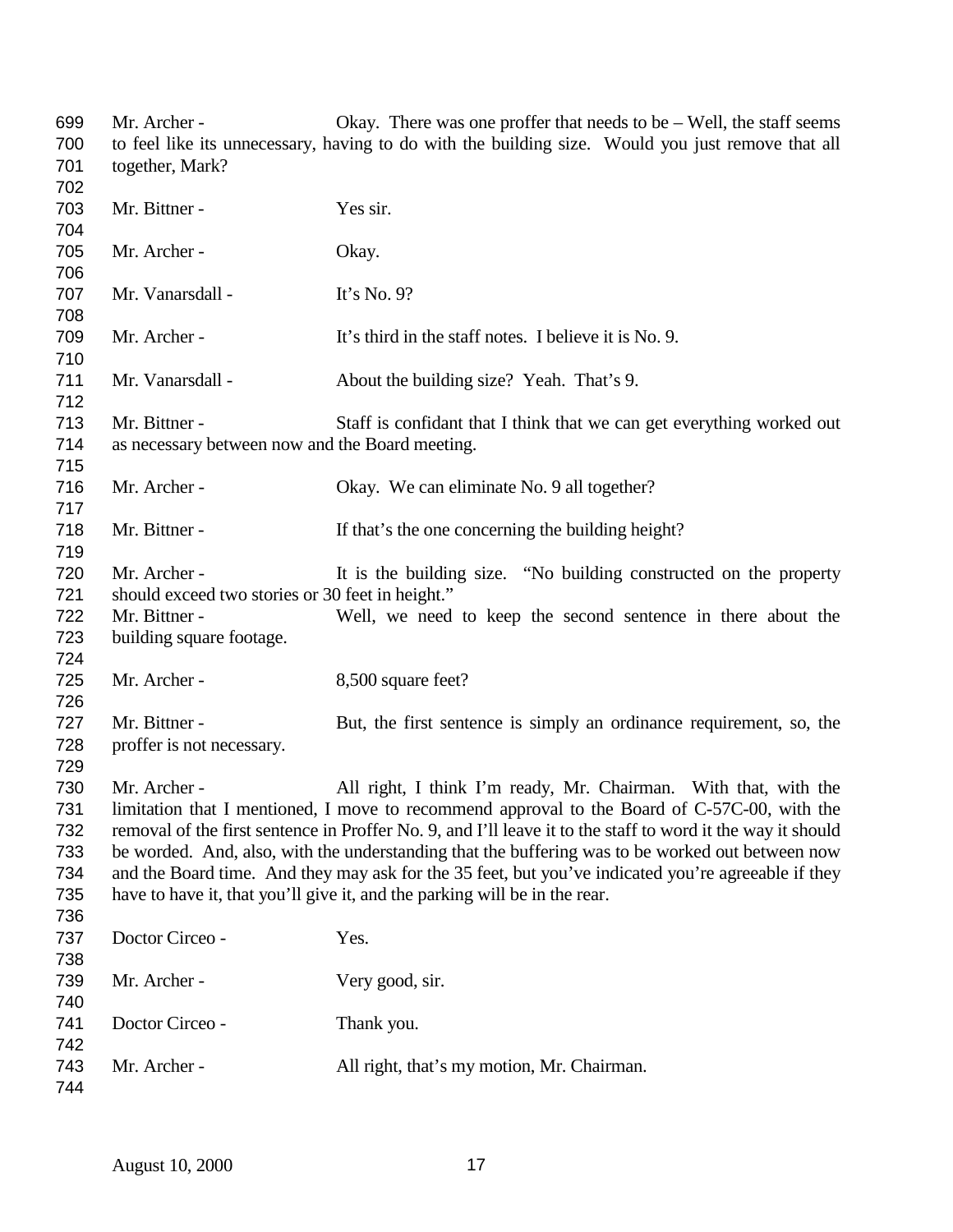Mr. Taylor seconded the motion. Mr. Vanarsdall - Motion made by Mr. Archer, seconded by Mr. Taylor. All those in favor say aye—all those opposed by saying nay. The vote is 5-0, (Mrs. Quesinberry absent, Mrs. O'Bannon abstained). REASON: Acting on a motion by Mr. Archer, seconded by Mr. Taylor, the Planning Commission voted 4-0(one absent, one abstention) to recommend that the Board of Supervisors **grant** the request because **P-9-00 Heidi Parker for RCTC Wholesale Corp d/b/a ALLTEL:** Request for a provisional use permit in accordance with Sections 24-95 (a)(3) and 24-122.1 of Chapter 24 of the County Code in order to construct a 199 foot monopole wireless telecommunications tower with related shelter and equipment, on part of Parcel 118-3-4-1, containing 4,200 square feet, located at the northern terminus of Benton Avenue (East Highland Park subdivision). The site is zone M-1 Light Industrial District. Mr. Marlles - The staff report will be given by Mrs. Jo Ann Hunter. Mr. Vanarsdall - All right, any one in the audience in opposition to Case P-9-00? This is in the Fairfield District, and it's an Alltel cellular tower – 199 feet? No opposition. Ms. Jo Ann Hunter, County Planner - Good evening, Mr. Chairman, members of the Commission. This request is to construct and operate a 199-foot wireless telecommunications facility at 4100 Benton Avenue, an existing warehouse facility. The original application was for a 155-foot tower with the possibility of an extension to 199 feet. However, another Provisional Use Permit tower request was submitted at the same time to extend the height of an existing tower. There's an existing tower here (referring to slide) that was built, by right, at 100 feet in the M-1 District. PrimeCo requested to extend that tower to 150 feet to improve their coverage. Looking at these two towers, we felt that this location was a better location. The other site had setback problems. It was also closer to residences. So, we asked the two providers to work together. And we've got written confirmation from PrimeCo that, if this application was approved, and the tower is constructed, they would collocate on this tower and actually remove their 100-foot existing tower. The property is zoned M-1. The general vicinity is industrial. The proposed tower site is consistent with the siting policies to look for sites that are zoned or planned for industrial. There is a subdivision that surrounds this property here (referring to slide). This is the East Highland Park Subdivision. We asked the applicant to consider moving the tower to the west on the site so that we could push the tower further away from the residences. The applicant was willing to work with us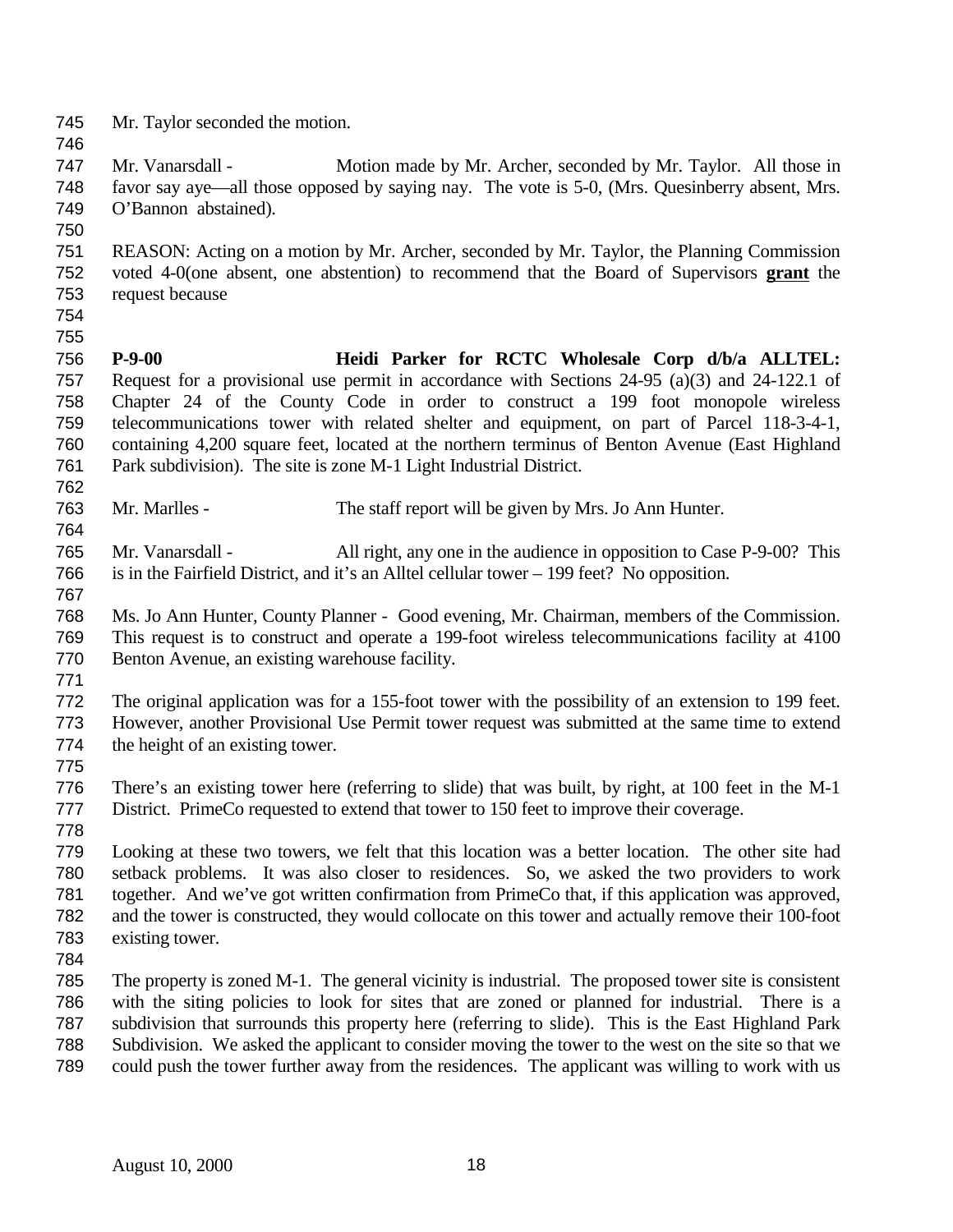on that. And we've handed out a revised sketch to you tonight where they'll be relocating the tower slightly to the west. The applicant has addressed all of staff's concerns. The tower site does not appear to be objectionable, and staff recommends approval with the conditions identified in the staff report. I'd be happy to answer any questions. Mr. Vanarsdall - Any questions for Ms. Hunter by Commission members? Thank you, Ms. Hunter. Mr. Archer. 800 Mr. Archer - I don't think we need to hear from the applicant. We didn't have any opposition, did we? 803 Mr. Vanarsdall - All right. 805 Mr. Archer - This is pretty much of an industrial area. In fact, I was just over there this morning. And they were agreeable to moving the tower to accommodate not having it near the residences. So, with that, Mr. Chairman, I move to recommend approval of P-9-00 RCTC Wholesale Corp./Alltel. Ms. Dwyer seconded the motion. 811 Mr. Vanarsdall - Motion made by Mr. Archer, seconded by Ms. Dwyer. All those in favor say aye—all those opposed by saying nay. The vote is 5-0, (Mrs. Quesinberry absent, Mrs. O'Bannon abstained). REASON: Acting on a motion by Mr. Archer seconded by Mr. Dwyer, the Planning Commission voted 4-0 (one absent, one abstention) to recommend that the Board of Supervisors **grant the requested revocable Provisional Use Permit**, subject to the following conditions: 819 1. If the use of the tower for communication purposes is discontinued for 180 days, the tower and all related structures shall be removed from the site within ninety (90) days. Within ten (10) business days after written request by the County, the owner of the tower shall provide 822 the County with written confirmation of the status of the tower, the number and identity of users on the tower, available co-location space on the tower and such additional information as may be reasonably requested. 2. Application for a building permit to install the tower must be made within one year after 827 the Provisional Use Permit is granted by the Board of Supervisors, unless an extension of 828 time is granted by the Director of Planning upon written request by the applicant. 3. The applicant shall obtain approval from the Henrico County Planning Commission should the FAA require the addition of standard obstruction marking and lighting (i.e. red lighting and orange and white striping) to the tower. The applicant shall notify the Henrico County Planning Director prior to making any changes to the original galvanized finish of the tower.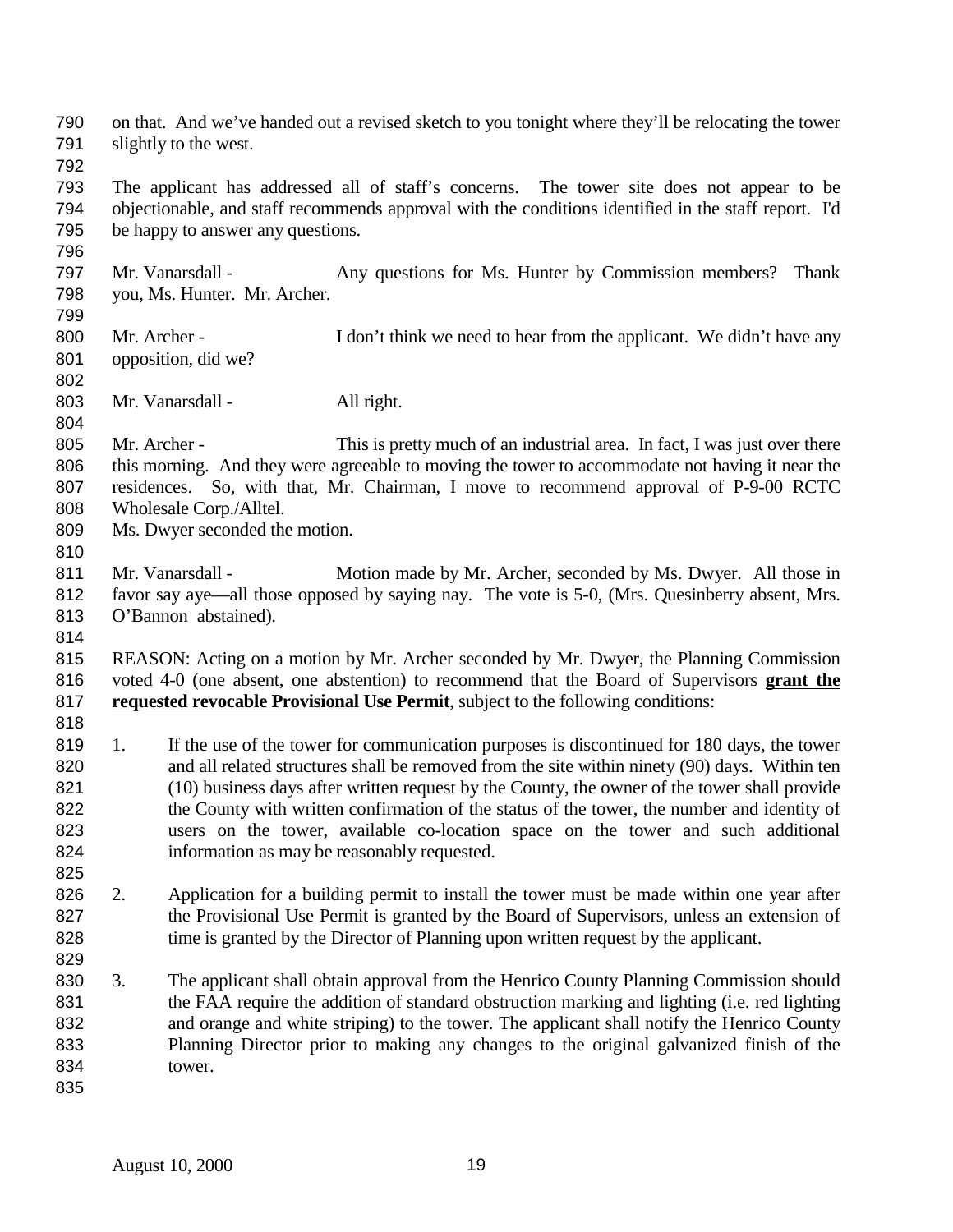- 4. When site construction will be initiated as a result of this Provisional Use Permit, the applicant shall complete requirements prescribed by Chapter 10 of the Henrico County Code. In particular, land disturbance of more than 2,500 square feet will require that construction plans include a detailed drainage and erosion control plan prepared by a professional engineer certified in the State of Virginia. Ten (10) sets of the construction plans shall be submitted to the Department of Public Works for approval.
- 5. The applicant shall allow the co-location of at least 3, and as many additional users as 844 technically possible at this site.
- 6. A landscaping plan for the purpose of screening the base of the tower from view shall be submitted to the Planning Office for approval prior to the issuance of a building permit for 848 the tower. The Director of Planning may waive the enforcement of this condition if it is deemed unnecessary.
- If ownership of the lease is transferred to another provider, the applicant will need a Transfer of Provisional Use Permit.
- The Planning Commission's recommendation was based on the fact that it is reasonable in light of the surrounding uses and existing zoning on the property; and when properly developed and regulated by the recommended special conditions, it would not be detrimental to the public health, safety, welfare and values in the area.
- Mr. Vanarsdall Next case. Before you announce the case, I just saw Tom Lappas from the Henrico Leader. It's nice to have you, Tom. And we have some guests here. Do you want to tell us who the scouts are?
- 862 Lady from Audience Yes sir. I've got four boy scouts from Troop 737. And they are working on their citizenship merit badge.
- 865 Mr. Vanarsdall We're glad to have you. If you have any objections to any of these cases, just raise your hand.
- 868 Mr. Archer They're taking you seriously too.
- **C-58C-00 Garry Gallagher for Edge Development, L. L. C.:** Request to 871 conditionally rezone from R-2A One Family Residence District to M-1C Light Industrial District (Conditional), Parcels 33-A-53 and 54, containing 3.652 acres, located on the north line of Virginia Center Parkway approximately 553 feet east of its intersection with Brook Road (U. S. Route 1). Commercial development is proposed. The use will be controlled by zoning ordinance regulations and proffered conditions. The Land Use Plan recommends Office/Service.
- 877 Mr. Marlles The staff report will be given by Mr. Mark Bittner.
- 879 Mr. Vanarsdall - Any one in the audience in opposition to this case? This is Case C- 58C-00 Garry Gallagher for Edge Development? We have some opposition in the back. We'll be with you as soon as he finishes his presentation.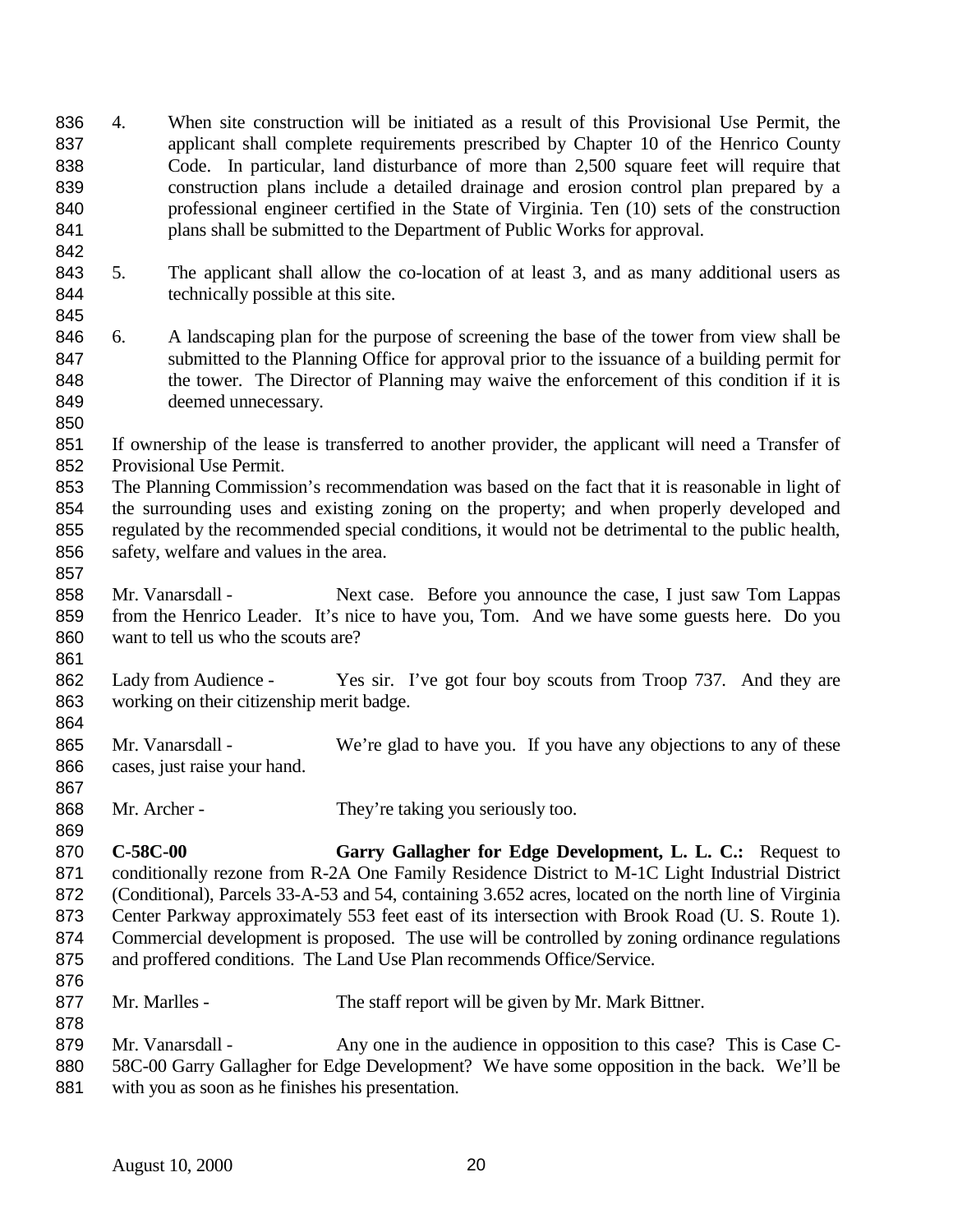| 883<br>Mr. Bittner -<br>Mr. Chairman, the applicant just indicated to me that they would like<br>to defer this case. If you like, I could still give my presentation, or maybe you'd just like to hear<br>884<br>from the applicant about why he wants to defer?<br>885<br>886<br>887<br>Mr. Vanarsdall -<br>Mr. Gallagher.<br>888<br>889<br>Mr. Garry Gallagher -<br>Mr. Chairman, members of the Board, we've just learned that there's<br>890<br>some opposition from the neighborhood that might be more serious than we gambled for, if you<br>891<br>will. So, we'd like an opportunity to discuss the case further with these folks and clear up an<br>892<br>ambiguities. So, we'd respectfully request a deferral.<br>893<br>894<br>Mr. Vanarsdall -<br>Is that all right with you, Mr. Archer?<br>895<br>896<br>Mr. Archer -<br>I think so, Mr. Chairman. I would like, though, for Mr. Bittner, can<br>897<br>you just briefly summarize what your objections were to this case prior to the opposition? It will<br>898<br>save us some time when we hear it again.<br>899<br>900<br>Mr. Bittner -<br>The main objection is they are proposing commercial development<br>for this property, but the property is designated Office/Service on our Land Use Plan. They intend<br>901<br>902<br>to combine the property with this property to the west which is also zoned M-1, and develop a<br>903<br>commercial center there.<br>904<br>We are concerned with the potential encroachment of commercial development east along Virginia<br>905<br>906<br>Center Parkway. Therefore, we would recommend strictly office development or Office/Service-<br>type development on this property to be consistent with our Land Use Plan, and also to prevent the<br>907<br>908<br>potential encroachment of commercial development.<br>909<br>910<br>Mr. Archer -<br>Okay. Thank you, Mr. Bittner. Mr. Chairman, the reason I asked<br>him to do that is because I'm not familiar with what the objections from the neighborhood might be.<br>911<br>912<br>I'm sure Mr. Gallagher is going to try to work that out with them. |
|-------------------------------------------------------------------------------------------------------------------------------------------------------------------------------------------------------------------------------------------------------------------------------------------------------------------------------------------------------------------------------------------------------------------------------------------------------------------------------------------------------------------------------------------------------------------------------------------------------------------------------------------------------------------------------------------------------------------------------------------------------------------------------------------------------------------------------------------------------------------------------------------------------------------------------------------------------------------------------------------------------------------------------------------------------------------------------------------------------------------------------------------------------------------------------------------------------------------------------------------------------------------------------------------------------------------------------------------------------------------------------------------------------------------------------------------------------------------------------------------------------------------------------------------------------------------------------------------------------------------------------------------------------------------------------------------------------------------------------------------------------------------------------------------------------------------------------------------------------------------------------------------------------------------------------------------------------------------------------------------------------------------------------------------------------------------------------------------------------------------------------------|
|                                                                                                                                                                                                                                                                                                                                                                                                                                                                                                                                                                                                                                                                                                                                                                                                                                                                                                                                                                                                                                                                                                                                                                                                                                                                                                                                                                                                                                                                                                                                                                                                                                                                                                                                                                                                                                                                                                                                                                                                                                                                                                                                     |
|                                                                                                                                                                                                                                                                                                                                                                                                                                                                                                                                                                                                                                                                                                                                                                                                                                                                                                                                                                                                                                                                                                                                                                                                                                                                                                                                                                                                                                                                                                                                                                                                                                                                                                                                                                                                                                                                                                                                                                                                                                                                                                                                     |
|                                                                                                                                                                                                                                                                                                                                                                                                                                                                                                                                                                                                                                                                                                                                                                                                                                                                                                                                                                                                                                                                                                                                                                                                                                                                                                                                                                                                                                                                                                                                                                                                                                                                                                                                                                                                                                                                                                                                                                                                                                                                                                                                     |
|                                                                                                                                                                                                                                                                                                                                                                                                                                                                                                                                                                                                                                                                                                                                                                                                                                                                                                                                                                                                                                                                                                                                                                                                                                                                                                                                                                                                                                                                                                                                                                                                                                                                                                                                                                                                                                                                                                                                                                                                                                                                                                                                     |
|                                                                                                                                                                                                                                                                                                                                                                                                                                                                                                                                                                                                                                                                                                                                                                                                                                                                                                                                                                                                                                                                                                                                                                                                                                                                                                                                                                                                                                                                                                                                                                                                                                                                                                                                                                                                                                                                                                                                                                                                                                                                                                                                     |
|                                                                                                                                                                                                                                                                                                                                                                                                                                                                                                                                                                                                                                                                                                                                                                                                                                                                                                                                                                                                                                                                                                                                                                                                                                                                                                                                                                                                                                                                                                                                                                                                                                                                                                                                                                                                                                                                                                                                                                                                                                                                                                                                     |
|                                                                                                                                                                                                                                                                                                                                                                                                                                                                                                                                                                                                                                                                                                                                                                                                                                                                                                                                                                                                                                                                                                                                                                                                                                                                                                                                                                                                                                                                                                                                                                                                                                                                                                                                                                                                                                                                                                                                                                                                                                                                                                                                     |
|                                                                                                                                                                                                                                                                                                                                                                                                                                                                                                                                                                                                                                                                                                                                                                                                                                                                                                                                                                                                                                                                                                                                                                                                                                                                                                                                                                                                                                                                                                                                                                                                                                                                                                                                                                                                                                                                                                                                                                                                                                                                                                                                     |
|                                                                                                                                                                                                                                                                                                                                                                                                                                                                                                                                                                                                                                                                                                                                                                                                                                                                                                                                                                                                                                                                                                                                                                                                                                                                                                                                                                                                                                                                                                                                                                                                                                                                                                                                                                                                                                                                                                                                                                                                                                                                                                                                     |
|                                                                                                                                                                                                                                                                                                                                                                                                                                                                                                                                                                                                                                                                                                                                                                                                                                                                                                                                                                                                                                                                                                                                                                                                                                                                                                                                                                                                                                                                                                                                                                                                                                                                                                                                                                                                                                                                                                                                                                                                                                                                                                                                     |
|                                                                                                                                                                                                                                                                                                                                                                                                                                                                                                                                                                                                                                                                                                                                                                                                                                                                                                                                                                                                                                                                                                                                                                                                                                                                                                                                                                                                                                                                                                                                                                                                                                                                                                                                                                                                                                                                                                                                                                                                                                                                                                                                     |
|                                                                                                                                                                                                                                                                                                                                                                                                                                                                                                                                                                                                                                                                                                                                                                                                                                                                                                                                                                                                                                                                                                                                                                                                                                                                                                                                                                                                                                                                                                                                                                                                                                                                                                                                                                                                                                                                                                                                                                                                                                                                                                                                     |
|                                                                                                                                                                                                                                                                                                                                                                                                                                                                                                                                                                                                                                                                                                                                                                                                                                                                                                                                                                                                                                                                                                                                                                                                                                                                                                                                                                                                                                                                                                                                                                                                                                                                                                                                                                                                                                                                                                                                                                                                                                                                                                                                     |
|                                                                                                                                                                                                                                                                                                                                                                                                                                                                                                                                                                                                                                                                                                                                                                                                                                                                                                                                                                                                                                                                                                                                                                                                                                                                                                                                                                                                                                                                                                                                                                                                                                                                                                                                                                                                                                                                                                                                                                                                                                                                                                                                     |
|                                                                                                                                                                                                                                                                                                                                                                                                                                                                                                                                                                                                                                                                                                                                                                                                                                                                                                                                                                                                                                                                                                                                                                                                                                                                                                                                                                                                                                                                                                                                                                                                                                                                                                                                                                                                                                                                                                                                                                                                                                                                                                                                     |
|                                                                                                                                                                                                                                                                                                                                                                                                                                                                                                                                                                                                                                                                                                                                                                                                                                                                                                                                                                                                                                                                                                                                                                                                                                                                                                                                                                                                                                                                                                                                                                                                                                                                                                                                                                                                                                                                                                                                                                                                                                                                                                                                     |
|                                                                                                                                                                                                                                                                                                                                                                                                                                                                                                                                                                                                                                                                                                                                                                                                                                                                                                                                                                                                                                                                                                                                                                                                                                                                                                                                                                                                                                                                                                                                                                                                                                                                                                                                                                                                                                                                                                                                                                                                                                                                                                                                     |
|                                                                                                                                                                                                                                                                                                                                                                                                                                                                                                                                                                                                                                                                                                                                                                                                                                                                                                                                                                                                                                                                                                                                                                                                                                                                                                                                                                                                                                                                                                                                                                                                                                                                                                                                                                                                                                                                                                                                                                                                                                                                                                                                     |
|                                                                                                                                                                                                                                                                                                                                                                                                                                                                                                                                                                                                                                                                                                                                                                                                                                                                                                                                                                                                                                                                                                                                                                                                                                                                                                                                                                                                                                                                                                                                                                                                                                                                                                                                                                                                                                                                                                                                                                                                                                                                                                                                     |
|                                                                                                                                                                                                                                                                                                                                                                                                                                                                                                                                                                                                                                                                                                                                                                                                                                                                                                                                                                                                                                                                                                                                                                                                                                                                                                                                                                                                                                                                                                                                                                                                                                                                                                                                                                                                                                                                                                                                                                                                                                                                                                                                     |
|                                                                                                                                                                                                                                                                                                                                                                                                                                                                                                                                                                                                                                                                                                                                                                                                                                                                                                                                                                                                                                                                                                                                                                                                                                                                                                                                                                                                                                                                                                                                                                                                                                                                                                                                                                                                                                                                                                                                                                                                                                                                                                                                     |
|                                                                                                                                                                                                                                                                                                                                                                                                                                                                                                                                                                                                                                                                                                                                                                                                                                                                                                                                                                                                                                                                                                                                                                                                                                                                                                                                                                                                                                                                                                                                                                                                                                                                                                                                                                                                                                                                                                                                                                                                                                                                                                                                     |
|                                                                                                                                                                                                                                                                                                                                                                                                                                                                                                                                                                                                                                                                                                                                                                                                                                                                                                                                                                                                                                                                                                                                                                                                                                                                                                                                                                                                                                                                                                                                                                                                                                                                                                                                                                                                                                                                                                                                                                                                                                                                                                                                     |
|                                                                                                                                                                                                                                                                                                                                                                                                                                                                                                                                                                                                                                                                                                                                                                                                                                                                                                                                                                                                                                                                                                                                                                                                                                                                                                                                                                                                                                                                                                                                                                                                                                                                                                                                                                                                                                                                                                                                                                                                                                                                                                                                     |
|                                                                                                                                                                                                                                                                                                                                                                                                                                                                                                                                                                                                                                                                                                                                                                                                                                                                                                                                                                                                                                                                                                                                                                                                                                                                                                                                                                                                                                                                                                                                                                                                                                                                                                                                                                                                                                                                                                                                                                                                                                                                                                                                     |
|                                                                                                                                                                                                                                                                                                                                                                                                                                                                                                                                                                                                                                                                                                                                                                                                                                                                                                                                                                                                                                                                                                                                                                                                                                                                                                                                                                                                                                                                                                                                                                                                                                                                                                                                                                                                                                                                                                                                                                                                                                                                                                                                     |
|                                                                                                                                                                                                                                                                                                                                                                                                                                                                                                                                                                                                                                                                                                                                                                                                                                                                                                                                                                                                                                                                                                                                                                                                                                                                                                                                                                                                                                                                                                                                                                                                                                                                                                                                                                                                                                                                                                                                                                                                                                                                                                                                     |
|                                                                                                                                                                                                                                                                                                                                                                                                                                                                                                                                                                                                                                                                                                                                                                                                                                                                                                                                                                                                                                                                                                                                                                                                                                                                                                                                                                                                                                                                                                                                                                                                                                                                                                                                                                                                                                                                                                                                                                                                                                                                                                                                     |
|                                                                                                                                                                                                                                                                                                                                                                                                                                                                                                                                                                                                                                                                                                                                                                                                                                                                                                                                                                                                                                                                                                                                                                                                                                                                                                                                                                                                                                                                                                                                                                                                                                                                                                                                                                                                                                                                                                                                                                                                                                                                                                                                     |
|                                                                                                                                                                                                                                                                                                                                                                                                                                                                                                                                                                                                                                                                                                                                                                                                                                                                                                                                                                                                                                                                                                                                                                                                                                                                                                                                                                                                                                                                                                                                                                                                                                                                                                                                                                                                                                                                                                                                                                                                                                                                                                                                     |
| 913<br>This is a pretty tight little piece of property. If you'll notice on the map that's on the screen, there's<br>914                                                                                                                                                                                                                                                                                                                                                                                                                                                                                                                                                                                                                                                                                                                                                                                                                                                                                                                                                                                                                                                                                                                                                                                                                                                                                                                                                                                                                                                                                                                                                                                                                                                                                                                                                                                                                                                                                                                                                                                                            |
| an area that's designated "55," that would remain R-2A. Is that right, Mark?<br>915                                                                                                                                                                                                                                                                                                                                                                                                                                                                                                                                                                                                                                                                                                                                                                                                                                                                                                                                                                                                                                                                                                                                                                                                                                                                                                                                                                                                                                                                                                                                                                                                                                                                                                                                                                                                                                                                                                                                                                                                                                                 |
| 916                                                                                                                                                                                                                                                                                                                                                                                                                                                                                                                                                                                                                                                                                                                                                                                                                                                                                                                                                                                                                                                                                                                                                                                                                                                                                                                                                                                                                                                                                                                                                                                                                                                                                                                                                                                                                                                                                                                                                                                                                                                                                                                                 |
| 917<br>Yes. That's true.<br>Mr. Bittner -                                                                                                                                                                                                                                                                                                                                                                                                                                                                                                                                                                                                                                                                                                                                                                                                                                                                                                                                                                                                                                                                                                                                                                                                                                                                                                                                                                                                                                                                                                                                                                                                                                                                                                                                                                                                                                                                                                                                                                                                                                                                                           |
| 918                                                                                                                                                                                                                                                                                                                                                                                                                                                                                                                                                                                                                                                                                                                                                                                                                                                                                                                                                                                                                                                                                                                                                                                                                                                                                                                                                                                                                                                                                                                                                                                                                                                                                                                                                                                                                                                                                                                                                                                                                                                                                                                                 |
| 919<br>Mr. Archer -<br>It is landlocked by the rest of what's in there. So, at some point, we                                                                                                                                                                                                                                                                                                                                                                                                                                                                                                                                                                                                                                                                                                                                                                                                                                                                                                                                                                                                                                                                                                                                                                                                                                                                                                                                                                                                                                                                                                                                                                                                                                                                                                                                                                                                                                                                                                                                                                                                                                       |
| 920<br>would have to deal with that, too, I'm pretty sure.                                                                                                                                                                                                                                                                                                                                                                                                                                                                                                                                                                                                                                                                                                                                                                                                                                                                                                                                                                                                                                                                                                                                                                                                                                                                                                                                                                                                                                                                                                                                                                                                                                                                                                                                                                                                                                                                                                                                                                                                                                                                          |
| 921                                                                                                                                                                                                                                                                                                                                                                                                                                                                                                                                                                                                                                                                                                                                                                                                                                                                                                                                                                                                                                                                                                                                                                                                                                                                                                                                                                                                                                                                                                                                                                                                                                                                                                                                                                                                                                                                                                                                                                                                                                                                                                                                 |
| 922<br>Mr. Bittner -<br>I have another graphic here that might help. This is Brook Road on                                                                                                                                                                                                                                                                                                                                                                                                                                                                                                                                                                                                                                                                                                                                                                                                                                                                                                                                                                                                                                                                                                                                                                                                                                                                                                                                                                                                                                                                                                                                                                                                                                                                                                                                                                                                                                                                                                                                                                                                                                          |
| 923<br>the left – Virginia Center Parkway here (referring to slide). The property they want to rezone is                                                                                                                                                                                                                                                                                                                                                                                                                                                                                                                                                                                                                                                                                                                                                                                                                                                                                                                                                                                                                                                                                                                                                                                                                                                                                                                                                                                                                                                                                                                                                                                                                                                                                                                                                                                                                                                                                                                                                                                                                            |
| 924<br>generally in this area right along here. Parcel 55, you were just referring to, sits right about I believe                                                                                                                                                                                                                                                                                                                                                                                                                                                                                                                                                                                                                                                                                                                                                                                                                                                                                                                                                                                                                                                                                                                                                                                                                                                                                                                                                                                                                                                                                                                                                                                                                                                                                                                                                                                                                                                                                                                                                                                                                   |
| right here. You can see where that is. But, you can see, this would be a gas/convenience store.<br>925                                                                                                                                                                                                                                                                                                                                                                                                                                                                                                                                                                                                                                                                                                                                                                                                                                                                                                                                                                                                                                                                                                                                                                                                                                                                                                                                                                                                                                                                                                                                                                                                                                                                                                                                                                                                                                                                                                                                                                                                                              |
| This is just an illustrative plan. It's nothing that's been engineered or proffered. That's a bank, I<br>926                                                                                                                                                                                                                                                                                                                                                                                                                                                                                                                                                                                                                                                                                                                                                                                                                                                                                                                                                                                                                                                                                                                                                                                                                                                                                                                                                                                                                                                                                                                                                                                                                                                                                                                                                                                                                                                                                                                                                                                                                        |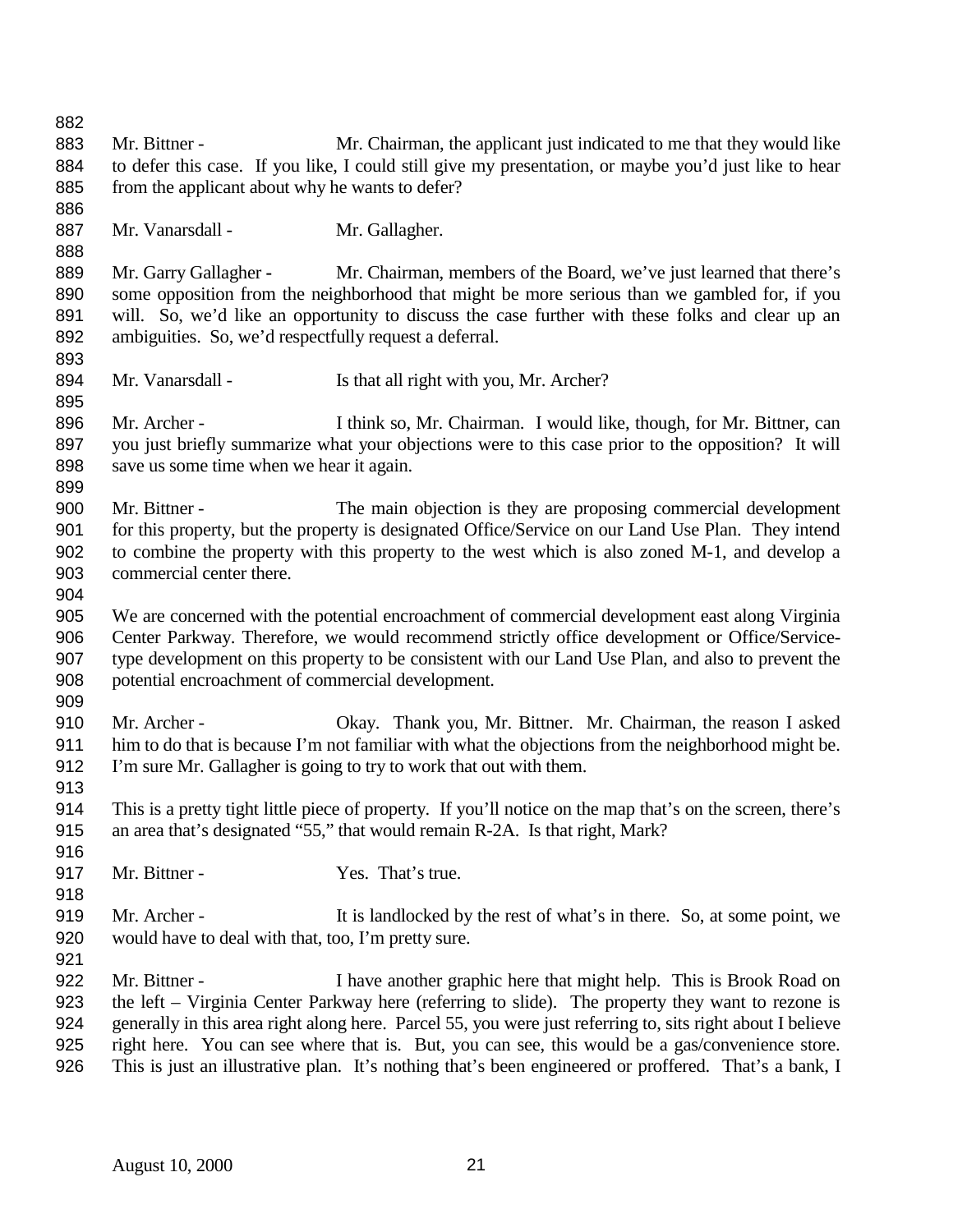- believe. And this will be a restaurant. And then a combination office and commercial retail on the back.
- 

- 930 Mr. Archer Okay. Thank you, Mark.
- Mr. Marlles Mr. Archer, do you want to hear from the citizens, or would you prefer they had the opportunity to meet and discuss it first?
- Mr. Archer Is there anybody who would like to summarize what your objections are? Give us a little bit of substance when we do get a chance to meet, I think.
- Mr. Tony DeMartino My name is Tony DeMartino. I'm a resident of Stonewall Glen Subdivision. That is just down Virginia Center Parkway from this, and a member of our Homeowners Association. We've had several rezoning issues that have come up in our neighborhood in the past, and we've always worked very closely with the developers regarding those conditions. And we do have a concern with the increased commercial traffic that would come down Virginia Center Parkway, especially, in light of, even though this is not a proffered development. The gas/convenience store access along this could be from Virginia Center Parkway. It's so close to the interstates, that this could be a lot of transient traffic; folks that don't know their way around. Not only is the Stonewall Glen Subdivision very close to this, but so is the Holly Glen Subdivision which sits behind all this. We have a concern about traffic coming down Virginia Center Parkway. It really has been designated in the Land Use Plan and all the rezoning that has gone on previously as kind of Office and residential.
- We acknowledge that the Brook Road, whole Virginia Center corridor there is developing very quickly with commercial development. And, we certainly have worked with the developers in the past, and would like the opportunity to work with them in this case as well.
- 955 Mr. Archer - Okay, Mr. DeMartino.
	-
- Mr. Vanarsdall Thank you.
- Mr. Archer Mr. Chairman, I'm sure this meeting is going to be worked out between Mr. Gallagher and the residents. So, with that, I move deferral of; was it 30 days?
- 962 Mr. Gallagher Yes.
- 964 Mr. Archer - I move deferral of C-58C-00 to the September  $14<sup>th</sup>$  meeting at the applicant's request.
- 
- Mr. Taylor seconded the motion.
- 
- 
- Mr. Vanarsdall Motion made by Mr. Archer, seconded by Mr. Taylor All those in favor say aye—all those opposed by saying nay. The vote is 5-0, (Mrs. Quesinberry absent, Mrs.
- O'Bannon abstained). Thank you. Mr. Secretary.
-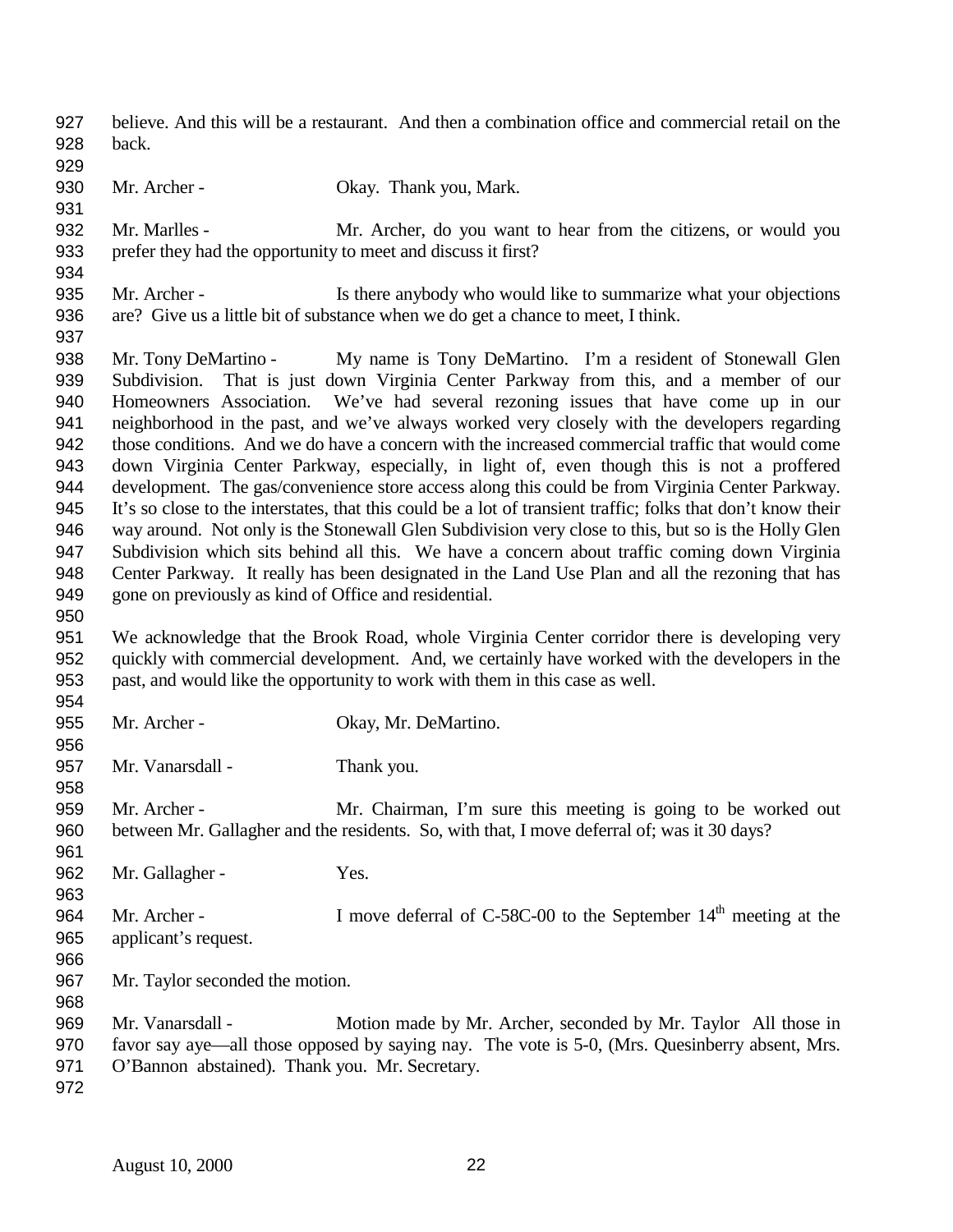Mr. Marlles - Mr. Chairman, that concludes our 7:00 o'clock agenda. We can take up the approval of minutes for June 15, 2000 and July 13, 2000. 976 Mr. Vanarsdall - That would be good. Acting on a motion by Ms. Dwyer, seconded by Mr. Taylor, the Zoning Minutes of June 15, 2000 were approved as corrected: Page 15, Line 615 - instead of residential, residences. Acting on a motion by Mr. Archer, seconded by Mr. Taylor, the Zoning Minutes of July 13, 2000 were approved as corrected: Page 1 – Ms. Dwyer listed as Chairwoman on Line 13. She was absent. Page 1 – Line 25 – Spelling – Mr. Lappas. Page 31, Line 1402 – After the word, "I don't" should be the word, "know." Page 32, Line 1430 – Should read "Did you not…" 990 Line 1439 – We just sit around and rearrange "ignorance"... 992 Mr. Vanarsdall - All right, Mr. Secretary. Mr. Marlles - Mr. Chairman, that concludes the items on our 7:00 o'clock agenda. Unless Mrs. Via has some special presentation she can give you, I would suggest we take a break for 30 minutes. Ms. Dwyer - I have something that I can bring up just as a topic. As the Commission knows, we worked long and hard on amendments to our County Ordinance relating to multi-family development. And we've been asking about it since April when we passed that Ordinance. And, I have in my hands, a memo from Mr. Marlles to Mr. Hinson saying that we are now ready for the Board to establish a work session on this. Of course, this is August. So, I have two questions. One, is it actually going to be set for a work session, and if so, when? And my second question is, why has it taken so long to happen? Mr. Marlles - Do you want me to take a shot at that? 1008 Ms. Dwyer - Sure. Mr. Marlles - I do expect some correspondence to be coming from the Manager's Office to the Board to update them on the Multi-family ordinance as well as the West Broad Street Land Use Plan that was also acted upon by the Commission. So, I think that information will be sent to the Board. I believe that it will indicate that there will be work sessions scheduled soon on both of those items. 1016 Ms. Dwyer - When would we expect...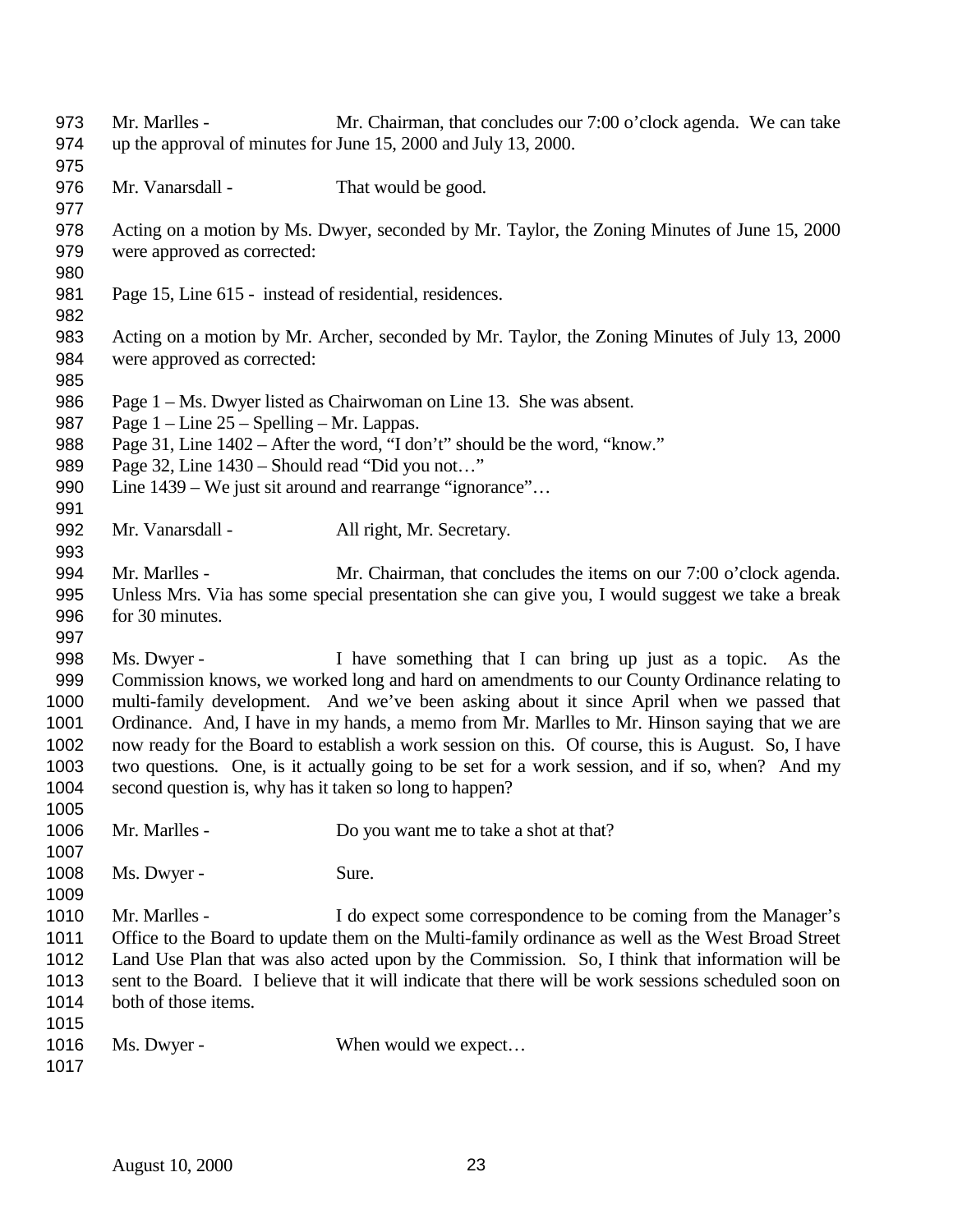Mr. Marlles - I actually don't know any actual dates those work sessions will be scheduled. I can tell you, I know that, with the number of the major issues that the Board has been dealing with, and the County Administration has been dealing with, that there are a number of items that are under consideration for scheduling for both work sessions and public hearings. But, you know, I have talked personally to Mr. Hinson and let him know that the Planning Commission is interested in seeing those two matters proceed forward. So, he is aware of that.

 Ms. Dwyer - Well, I would just like to underline that, because I think the Commission was very concerned about this issue, and has worked very hard on it. We passed in April. We're already in August and we still don't know if and when its going to be scheduled for a work session by the Board. So, this seems to have been an inordinate delay in my opinion in moving this along. 

- The concern is, this is a very time sensitive issue. I have last month and this month a multi-family case come through on POD, on previously zoned land, and would have liked very much for those cases to have been subject to the new Ordinance. And, of course, they will not be. And I think this presents a serious problem for us when we announce that we are going to enact an ordinance, and then we sit on it for an inordinately long period time, and it allows folks so inclined to come in and get approvals, without being subject to the specified intent of the law.
- 

- I know that the Board and the staff have been very busy, but we just simply need to act on this. Because the longer we delay, the longer the more critical cases come to our attention and have to be acted upon and will not be subject to the laws that the Commission has determined need to be in 1041 place. I've made my speech.
- Mr. Vanarsdall Okay. Thank you, Ms. Dwyer. Anybody else have anything? Then we'll have to recess until 8:30 p.m.
- We will now reconvene. We've passed the hour of 8:30 p.m. Mr. Secretary.
- 1047 Mr. Marlles Mr. Chairman, the first item on the 8:30 p.m. agenda is Requests for Withdrawals and Deferrals. Mrs. Via.
- 1050 Mr. Vanarsdall Hi, Mrs. Via, again.
- Mrs. Via Thank you, Mr. Secretary, Mr. Chairman, and members of the Commission, on the 8:30 agenda, you have one request for a deferral. This is on Page 4 of your agenda in the Three Chopt District. This is Case C-60C-00. This is MCI WorldCom.
- **C-60C-00 Andrew Condlin or Patrick Sanderson for MCI WorldCom:** Request to amend proffered conditions accepted with rezoning case C-30C-93 (zoned R-3C) on Parcel 29-A-50, containing 1.584 acres, located on the west line of Francistown Road approximately 150 feet north of its intersection with Castle Point Drive. The amendment is related to the front yard setback and non clearing area on the property. The Land Use Plan recommends Suburban Residential 1, 1.0 to 2.4 units net density per acre.
- 
- The applicant has requested a deferral to September 14, 2000.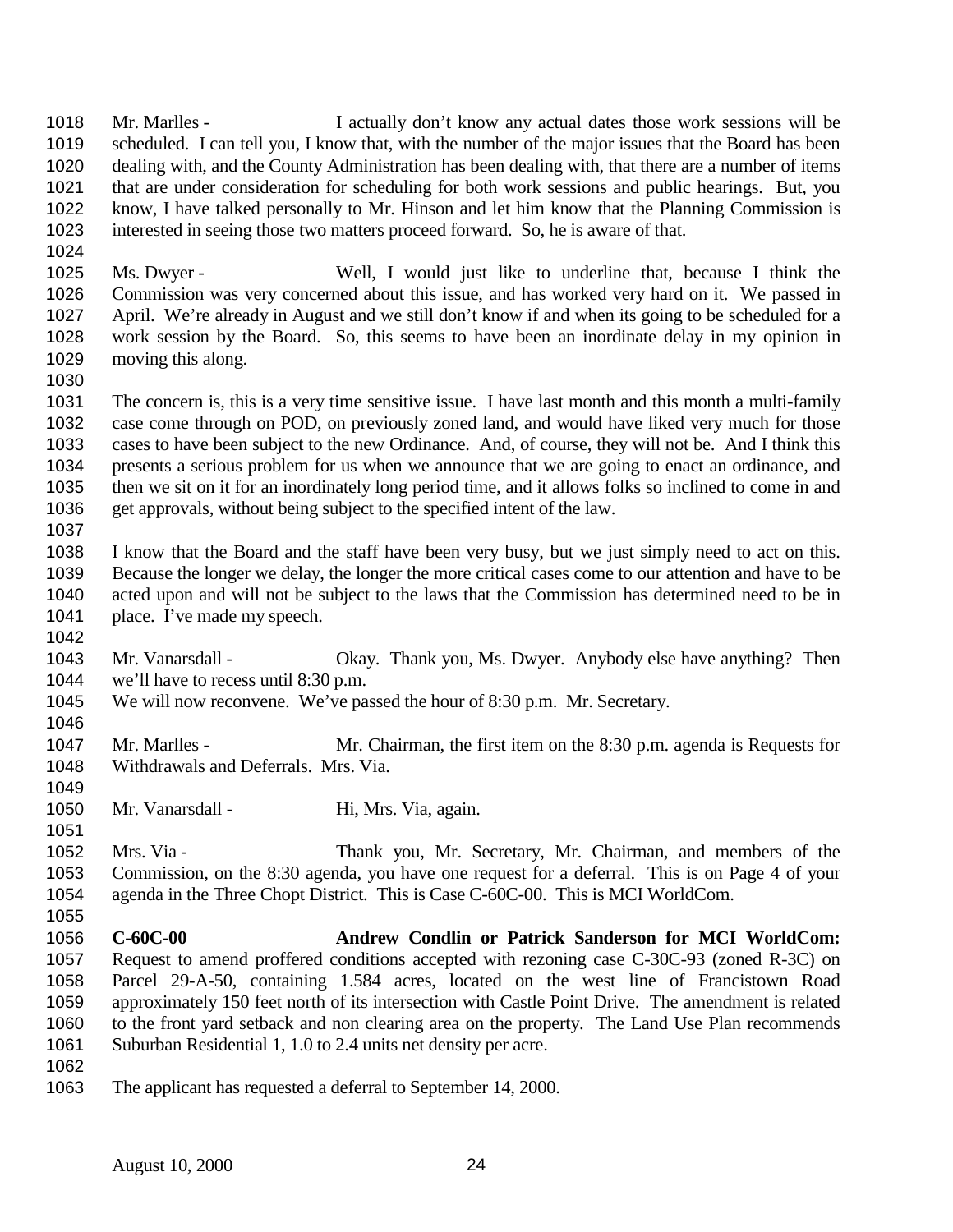1065 Mr. Vanarsdall - Any one in the audience in opposition to deferment of C-60C-00. This is Andrew Condlin for MCI? All right. Mr. Taylor. 1068 Mr. Taylor - Mr. Chairman, I move that we defer Case C-60C-00 at the request of 1069 the applicant until September 14, 2000. Ms. Dwyer seconded the motion. 1073 Mr. Vanarsdall - Motion made by Mr. Taylor, seconded by Mrs. Dwyer All those in favor say aye—all those opposed by saying nay. The vote is 5-0, (Mrs. Quesinberry absent, Mrs. O'Bannon abstained). Mrs. Via. Ms. Via - That is the requests for deferrals. We can take the expedited now if you wish. Mr. Marlles - Yes ma'am, Mrs. Via. Ms. Via - Thank you, sir. Your first case this evening that's requested for expedited also in the Three Chopt District on Page 4 of your agenda is Case C-59C-00. **C-59C-00 Mark H. Slusher or Jeff Bisger for TGM Realty Investors:** Request to conditionally rezone from A-1 Agricultural District to B-2C Business District (Conditional), Part of Parcel 36-A-49A, described as follows: Beginning at the intersection of the northeast corner of tax parcel 36-A-49 (in part) and the southern right of way line of US Route 250 which point is the True Point of Beginning; thence S 79° 52' 28" E, 137.37' to a point; thence S 28° 42' 35" W.; 153.75' to a point, thence N 79° 43' 24" W.; 88.60' to a point; thence S 28° 39' 54" W., 12.64' to a point; thence N 79° 42' 08" W., 25.30' to a point; thence N 28° 45' 08" E., 12.65' to a point; thence N 79° 42' 59' W., 23.31' to a point; thence N 28° 41' 29" E., 153.34' to the True Point of Beginning containing 0.466 acres. Mr. Vanarsdall - Any one in opposition to this case, C-59C-00? I know Mr. Slusher hopes not because he's been here since 7:00 p.m. All right, Mr. Taylor. 1099 Mr. Taylor - Mr. Chairman, I move that Case C-59C-00 be approved on the expedited agenda at our request. Mr. Archer - You're right. Second, Mr. Chairman. Mr. Vanarsdall - Motion made by Mr. Taylor, seconded by Mrs. Dwyer All those in favor say aye—all those opposed by saying nay. The vote is 5-0, (Mrs. Quesinberry absent, Mrs. O'Bannon abstained). Mrs. Via. REASON: Acting on a motion by Mr. Taylor, seconded by Mr. Archer, the Planning Commission voted 4-0(one absent, one abstention) to recommend that the Board of Supervisors **grant** the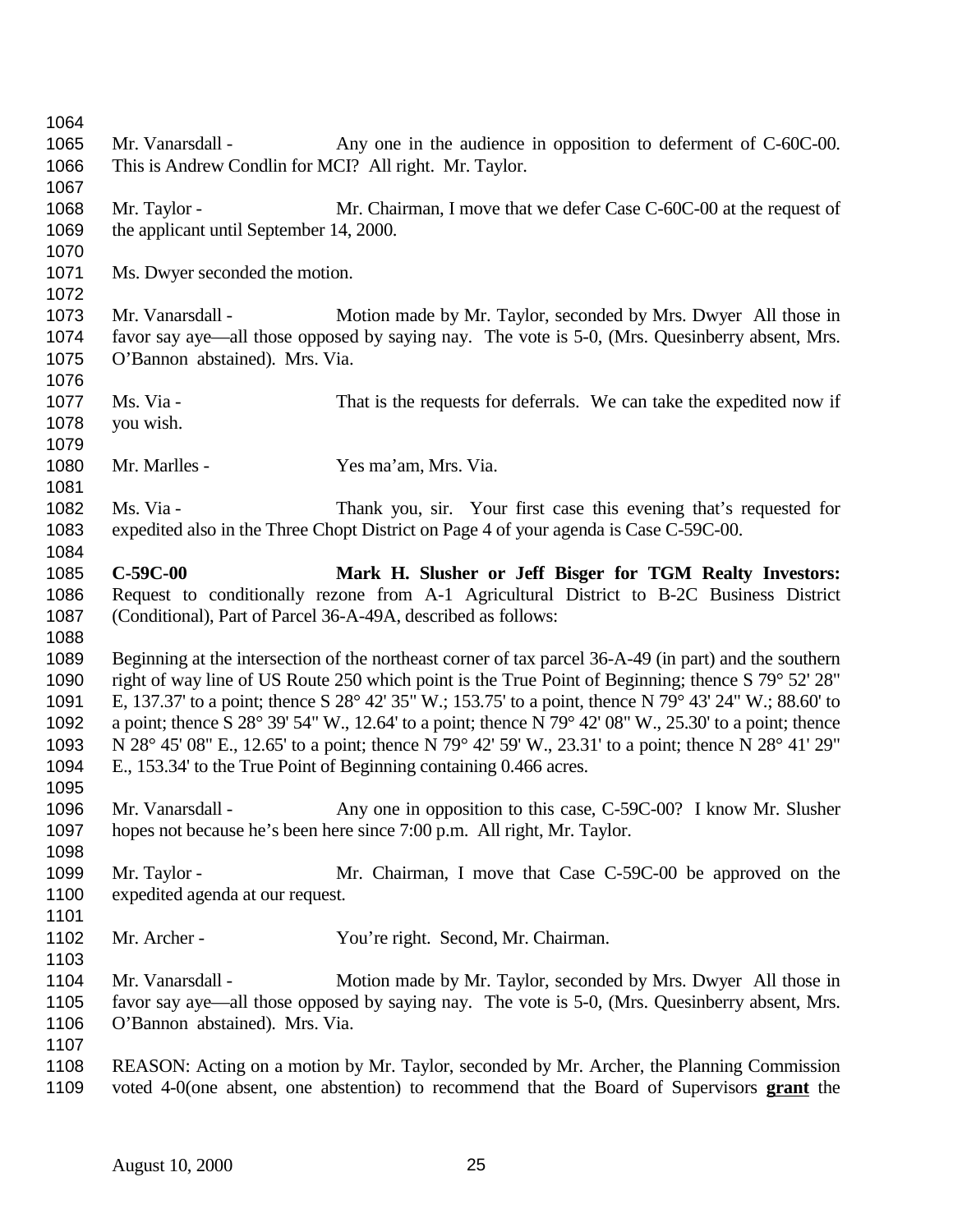| 1110<br>1111<br>1112<br>1113                                                                         | request because it would not adversely affect the adjoining area if properly developed as proposed;<br>and it is reasonable in light of the business zoning in the area. |                                                                                                                                                                                                                                                                                                                                                                                                                                                                                                                                                                                                                                                                                                                                                                                                                                                                                                                                                                                                                                                                                                                                                                                       |
|------------------------------------------------------------------------------------------------------|--------------------------------------------------------------------------------------------------------------------------------------------------------------------------|---------------------------------------------------------------------------------------------------------------------------------------------------------------------------------------------------------------------------------------------------------------------------------------------------------------------------------------------------------------------------------------------------------------------------------------------------------------------------------------------------------------------------------------------------------------------------------------------------------------------------------------------------------------------------------------------------------------------------------------------------------------------------------------------------------------------------------------------------------------------------------------------------------------------------------------------------------------------------------------------------------------------------------------------------------------------------------------------------------------------------------------------------------------------------------------|
| 1114<br>1115<br>1116                                                                                 | Mrs. Via -<br>5 of your agenda.                                                                                                                                          | I'm going to skip a little bit out of order and take up C-61-00 on Page                                                                                                                                                                                                                                                                                                                                                                                                                                                                                                                                                                                                                                                                                                                                                                                                                                                                                                                                                                                                                                                                                                               |
| 1117<br>1118<br>1119<br>1120                                                                         | $C-61-00$<br>A-13, described as follows:                                                                                                                                 | Laraine Isaac for H. W. Owens, Inc.: Request to rezone from R-<br>3AC One Family Residence District (Conditional) to C-1 Conservation District, part of Parcel 146-                                                                                                                                                                                                                                                                                                                                                                                                                                                                                                                                                                                                                                                                                                                                                                                                                                                                                                                                                                                                                   |
| 1121<br>1122<br>1123<br>1124<br>1125<br>1126<br>1127<br>1128<br>1129<br>1130<br>1131<br>1132<br>1133 | 4.183 Acres, more or less.                                                                                                                                               | Commencing at the Point of Beginning, being a point located North 78°05'33" West, a distance of<br>161.32 feet from a gum tree (which is one of the boundary markers); thence North 57°12'32" East, a<br>distance of 103.07 feet; thence North 55°17'38" East, a distance of 89.36 feet; thence North<br>26°16'14" East, a distance of 94.66 feet; thence North 60°09'51" East, a distance of 143.17 feet;<br>thence North $46^{\circ}15'49''$ East, a distance of 81.64 feet; thence North $73^{\circ}50'08''$ East, a distance of<br>121.95 feet; thence North 15 $^{\circ}00'40''$ East, a distance of 78.65 feet; thence North 07 $^{\circ}53'23''$ East, a<br>distance of 114.39 feet; thence North 10°46'28" West, a distance of 115.77 feet; thence North<br>30°02'16" East, a distance of 72.06 feet; thence North 52°34'33" East, a distance of 87.46 feet;<br>thence North 72°37'55" West, a distance of approximately 174.7 feet to the centerline of the Creek;<br>thence southwest along the centerline of the creek, a distance of approximately 1210 feet; thence<br>South 78°05'33" East, a distance of 191.1 feet more or less to the Point of Beginning, containing |
| 1134<br>1135                                                                                         | The applicant has requested an expedited agenda.                                                                                                                         |                                                                                                                                                                                                                                                                                                                                                                                                                                                                                                                                                                                                                                                                                                                                                                                                                                                                                                                                                                                                                                                                                                                                                                                       |
| 1136<br>1137<br>1138                                                                                 | Mr. Vanarsdall -<br>No opposition. Need a motion.                                                                                                                        | Any one in the audience in opposition to this Case? This is C-61-00?                                                                                                                                                                                                                                                                                                                                                                                                                                                                                                                                                                                                                                                                                                                                                                                                                                                                                                                                                                                                                                                                                                                  |
| 1139<br>1140<br>1141                                                                                 | Ms. Dwyer -<br>the motions on her cases.                                                                                                                                 | Mrs. Quesinberry is not here this evening. She's asked me to make                                                                                                                                                                                                                                                                                                                                                                                                                                                                                                                                                                                                                                                                                                                                                                                                                                                                                                                                                                                                                                                                                                                     |
| 1142<br>1143                                                                                         | Mr. Vanarsdall -                                                                                                                                                         | Good.                                                                                                                                                                                                                                                                                                                                                                                                                                                                                                                                                                                                                                                                                                                                                                                                                                                                                                                                                                                                                                                                                                                                                                                 |
| 1144<br>1145                                                                                         | Ms. Dwyer -                                                                                                                                                              | So, I'll move that we recommend approval of C-61-00.                                                                                                                                                                                                                                                                                                                                                                                                                                                                                                                                                                                                                                                                                                                                                                                                                                                                                                                                                                                                                                                                                                                                  |
| 1146<br>1147                                                                                         | Mr. Archer seconded the motion.                                                                                                                                          |                                                                                                                                                                                                                                                                                                                                                                                                                                                                                                                                                                                                                                                                                                                                                                                                                                                                                                                                                                                                                                                                                                                                                                                       |
| 1148<br>1149<br>1150<br>1151                                                                         | Mr. Vanarsdall -<br>O'Bannon abstained). Next case.                                                                                                                      | Motion made by Ms. Dwyer, seconded by Mr. Archer All those in<br>favor say aye—all those opposed by saying nay. The vote is 5-0, (Mrs. Quesinberry absent, Mrs.                                                                                                                                                                                                                                                                                                                                                                                                                                                                                                                                                                                                                                                                                                                                                                                                                                                                                                                                                                                                                       |
| 1152<br>1153<br>1154<br>1155                                                                         |                                                                                                                                                                          | REASON: Acting on a motion by Ms. Dwyer, seconded by Mr. Archer, the Planning Commission<br>voted 4-0(one absent, one abstention) to recommend that the Board of Supervisors grant the<br>request because it conforms with the objectives and intent of the County's Comprehensive Plan;<br>and it continues a form of zoning consistent with the area.                                                                                                                                                                                                                                                                                                                                                                                                                                                                                                                                                                                                                                                                                                                                                                                                                               |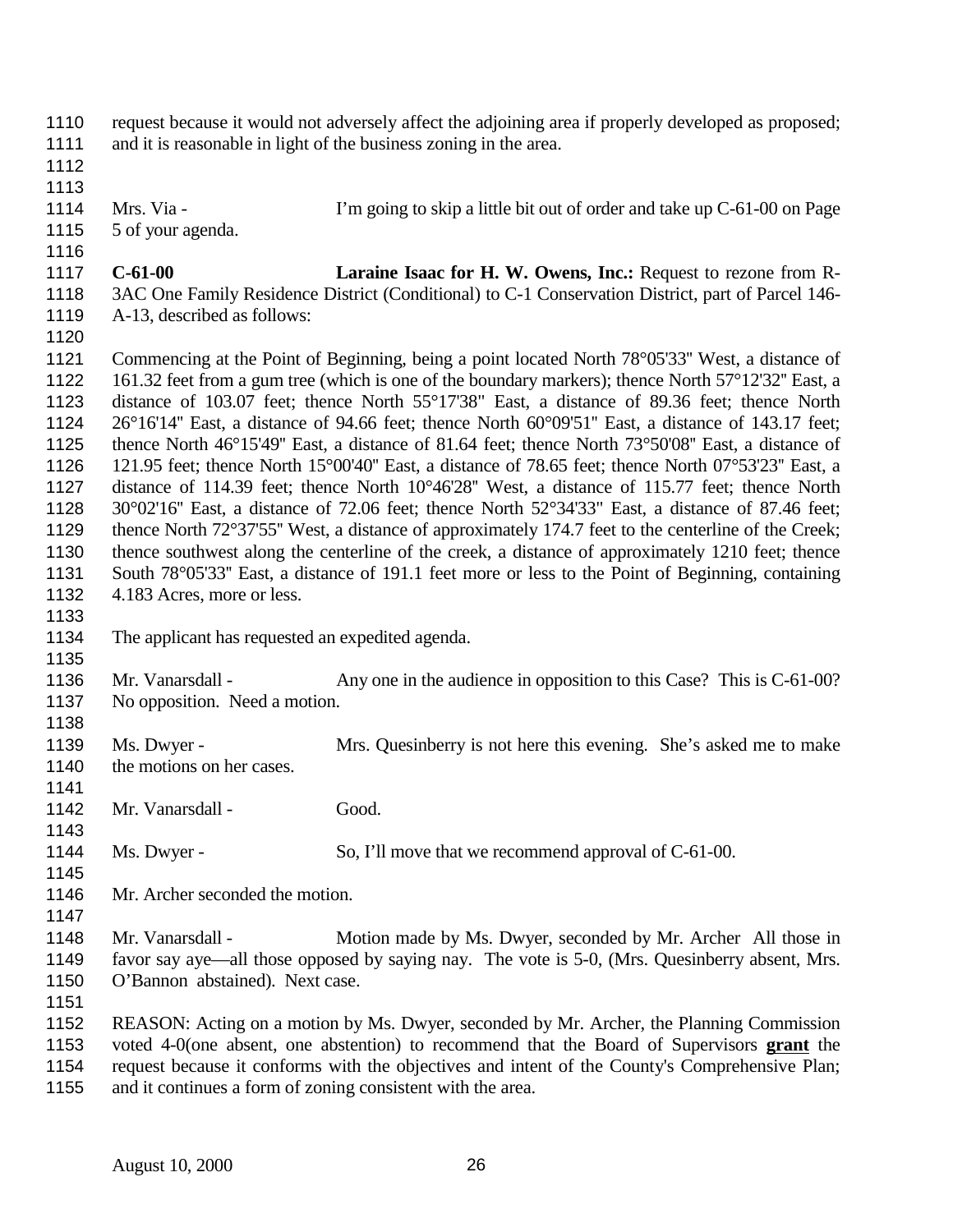- 
- 

 Mrs. Via - Thank you. I'd like to go back. These next two cases that have been requested for Expedited are Cases , and Case C-62C-00. We have had a letter of opposition on these two cases from the Varina Environmental Protection Group. However, the applicant has requested expedited, and the issues are resolved on these two cases with the staff.

- 
- I'll take up the first one for you. Redford 131 on Page 4 of your agenda.
- 

 **C-73C-98 James W. Theobald for W. A. Robins, et al, Redford 131, L.C., Edward M. Luck, Gerald A. Crigger:** Request to conditionally rezone from A-1 Agricultural District to O-3C Office District (Conditional) Parcels 197-A-21A, 21B (part), 21C and 22 (part), Parcels 197-1-1-6 (part), 7 and 7A, and Parcels 197-4-A-1, 2 and 3, described as follows:

 Beginning at a point on the eastern right-of-way line of Memorial Drive, which point is the northwest corner of Tax Parcel No. 197-1-1-7A and the southwest corner of Tax Parcel No. 197-1- 1-8, said point being the True Point of Beginning; thence S 77°05'55'' E 847.48' to a point; thence S 33°05'38'' E 1,401.33' to a point in the centerline of an unnamed creek; thence along the meandering of the unnamed creek in a southerly direction a distance of 1,440' +- a point; thence S 77°27'22" E 142.95' to a point; thence S 19°40'28" W 528.02' to a point; thence N 70°21'32" W 300.00' to a point; thence S 19°38'28" W 270.00' to a point; thence along a curve to the left having a radius of 25.00' for a length of 39.27' to a point on the northern right-of-way line of Portugee Road; thence along the northern right-of-way line of Portugee Road N 70°21'32'' W 100.00' to a point; thence leaving the northern right-of-way line of Portugee Road along a curve to the left having a radius of 25.00' for a length of 39.27' to a point; thence N 19°38'28" E 270.00' to a point; thence N 70°21'32" W 514.52' to a point; thence S 06°19'18'' W 303.58' to a point on the northern right-of-way line of Portugee Road; thence along the northern right-of-way line of Portugee Road N 70°21'22" W 889.40' to a point; thence leaving the northern right-of-way line of Portugee Road N 17°47'50" E 175.89' to a point; thence N 72°05'07'' W 35.56' to a point; thence N 17°47'58'' E 283.49' to a point; thence N 69°28'13'' E 853.05' to a point; thence N 15°44'05'' E 1145.72' to a point; thence N 73°44'12" W 884.75' to a point on the eastern right-of-way line of Memorial Drive; thence along the eastern right-of-way line of Memorial Drive N 13°00'15'' E 226.33' to the True Point of Beginning, 1188 containing 56.214 acres.

- 1190 Mr. Vanarsdall Any one in the audience in opposition to this Case? This is Case C-73C-98 James W. Theobald for W. A. Robins, etc.?
- 1193 Ms. Dwyer May I see the letter of opposition? 1195 Mr. Vanarsdall - Said what? 1197 Ms. Dwyer - There's a letter of opposition.
- Mrs. Via There is a letter of opposition. Mrs. Paschke was informed that they were on the expedited agenda this evening, but preferred just to submit her comments in writing for 1201 the record.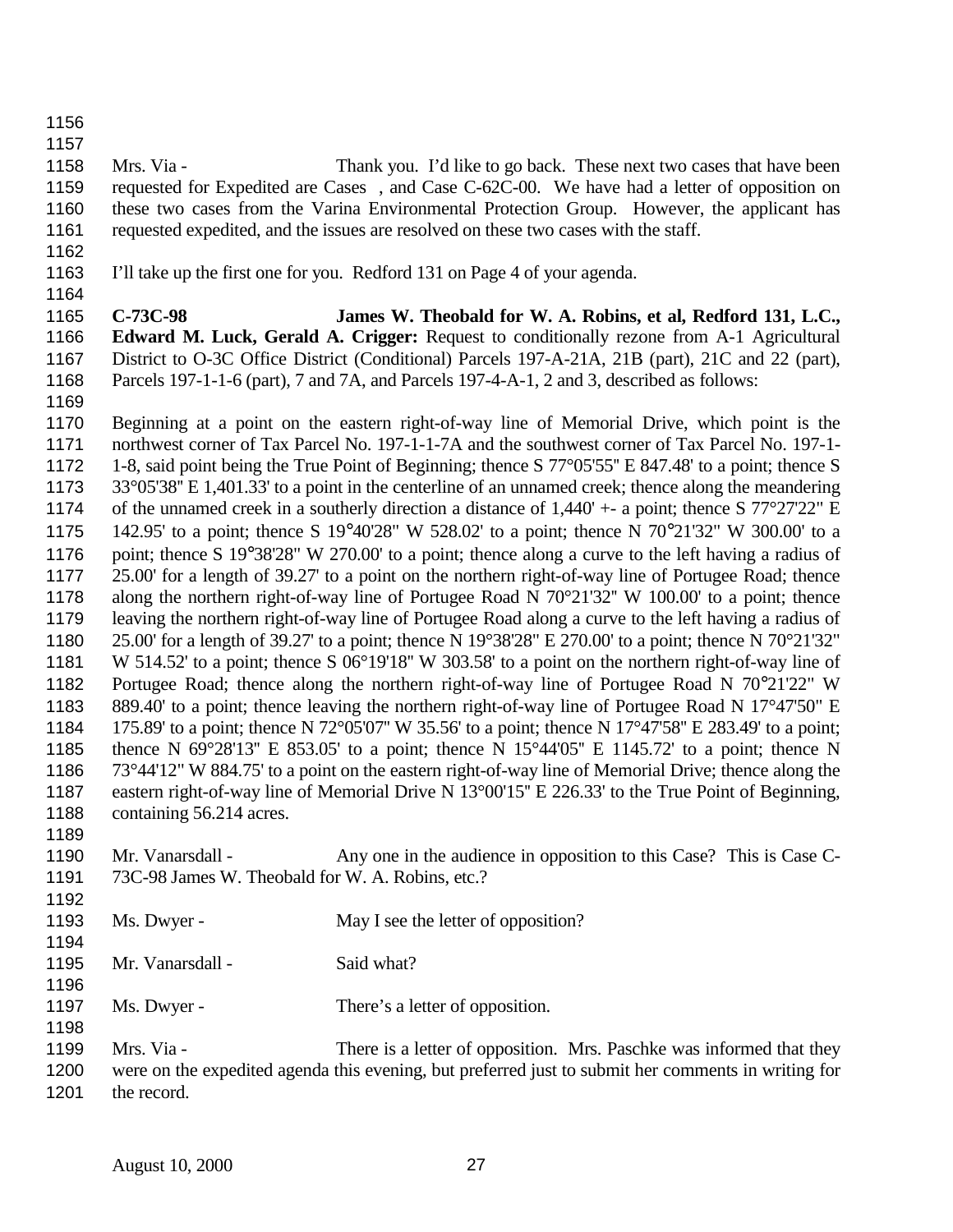| 1202 |                                                       |                                                                                                   |  |
|------|-------------------------------------------------------|---------------------------------------------------------------------------------------------------|--|
| 1203 | Mr. Vanarsdall -                                      | All right.                                                                                        |  |
| 1204 |                                                       |                                                                                                   |  |
| 1205 | Mrs. Via -                                            | I would add, as I mentioned, her comments address both this case                                  |  |
| 1206 | and the next one on the expedited agenda.             |                                                                                                   |  |
| 1207 |                                                       |                                                                                                   |  |
| 1208 | Ms. Dwyer -                                           | So, apparently, its her view that this could be considered by the                                 |  |
| 1209 | Board; this letter?                                   |                                                                                                   |  |
| 1210 |                                                       |                                                                                                   |  |
| 1211 | Mrs. Via -                                            | Yes.                                                                                              |  |
| 1212 |                                                       |                                                                                                   |  |
| 1213 | Ms. Dwyer -                                           | Because it has not been handed out to the Commission until this                                   |  |
| 1214 | evening.                                              |                                                                                                   |  |
| 1215 |                                                       |                                                                                                   |  |
| 1216 | Mrs. Via -                                            | That's correct.                                                                                   |  |
| 1217 |                                                       |                                                                                                   |  |
| 1218 | Ms. Dwyer -                                           | All right. Thank you. This will be a part of the record that goes                                 |  |
| 1219 | forward?                                              |                                                                                                   |  |
| 1220 |                                                       |                                                                                                   |  |
| 1221 | Mrs. Via -                                            | This will be a part of the record that goes forward. The Board will be                            |  |
| 1222 | made aware in the staff report.                       |                                                                                                   |  |
| 1223 |                                                       |                                                                                                   |  |
| 1224 | Ms. Dwyer -                                           | Okay. Because, as you said that, I was thinking we don't really see a                             |  |
| 1225 |                                                       | record of the case. We normally see the staff report. But, the Board, then, will be made aware of |  |
| 1226 |                                                       |                                                                                                   |  |
| 1227 | this letter? I just don't want the letter to be lost. |                                                                                                   |  |
| 1228 | Mrs. Via -                                            | No ma'am. It won't be lost.                                                                       |  |
| 1229 |                                                       |                                                                                                   |  |
|      |                                                       |                                                                                                   |  |
| 1230 | Ms. Dwyer -                                           | Thank you.                                                                                        |  |
| 1231 |                                                       |                                                                                                   |  |
| 1232 | Mr. Vanarsdall -                                      | All right. What do we need?                                                                       |  |
| 1233 |                                                       |                                                                                                   |  |
| 1234 | Ms. Dwyer -                                           | We're on C-73C-98?                                                                                |  |
| 1235 |                                                       |                                                                                                   |  |
| 1236 | Mrs. Via -                                            | C-73C-98.                                                                                         |  |
| 1237 |                                                       |                                                                                                   |  |
| 1238 | Ms. Dwyer -                                           | Were there any comments by Commission members?                                                    |  |
| 1239 |                                                       |                                                                                                   |  |
| 1240 | Mr. Vanarsdall -                                      | No.                                                                                               |  |
| 1241 |                                                       |                                                                                                   |  |
| 1242 | Ms. Dwyer -                                           | All right. I move that the Commission recommend to the Board                                      |  |
| 1243 | Case C-73C-98 be approved.                            |                                                                                                   |  |
| 1244 |                                                       |                                                                                                   |  |
| 1245 | Mr. Taylor seconded the motion.                       |                                                                                                   |  |
| 1246 |                                                       |                                                                                                   |  |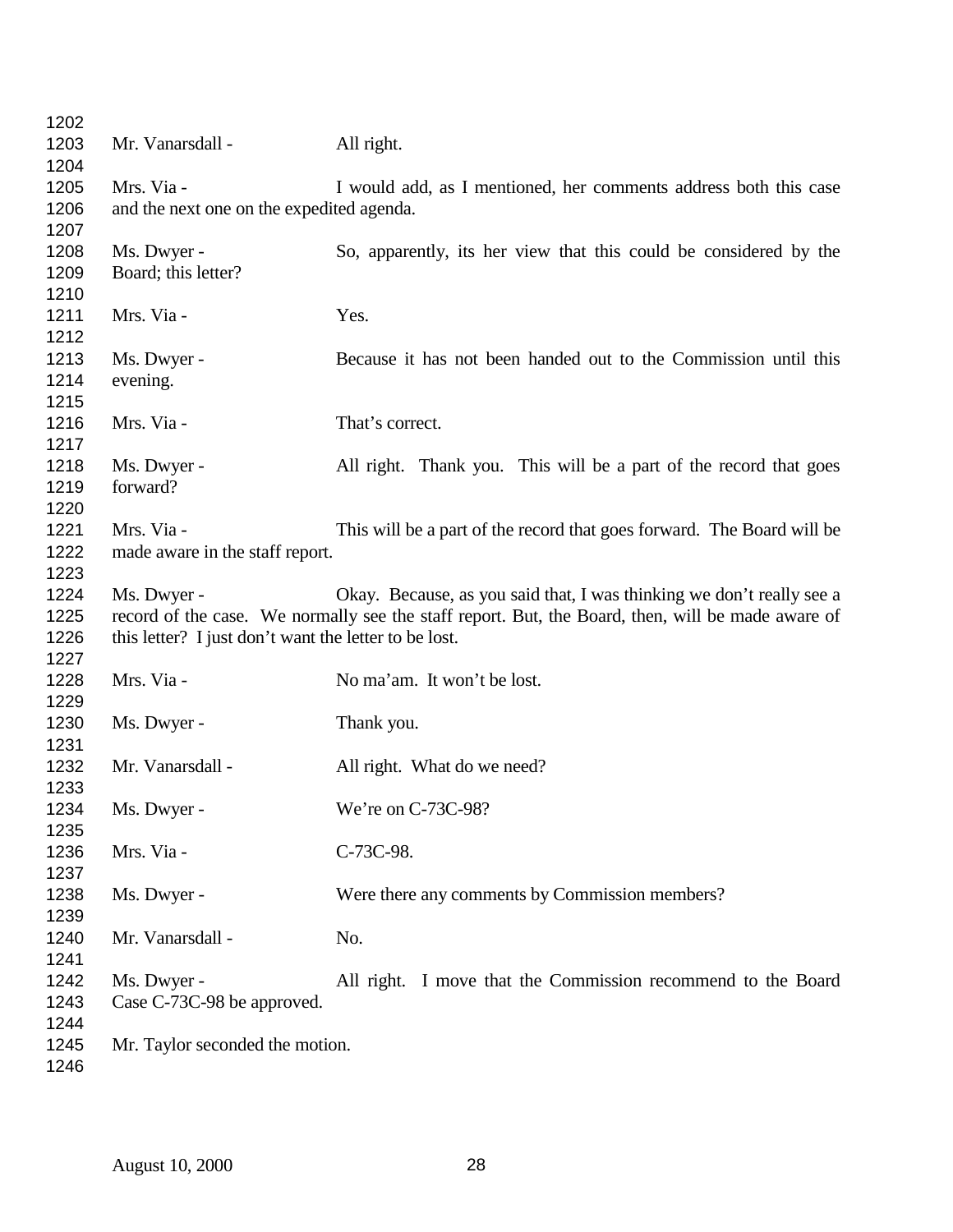Mr. Vanarsdall - Motion made by Ms. Dwyer, seconded by Mr. Taylor. All those in favor say aye—all those opposed by saying nay. The vote is 5-0, (Mrs. Quesinberry absent, Mrs. O'Bannon abstained). C-62C-00.

 REASON: Acting on a motion by Ms. Dwyer, seconded by Mr. Taylor, the Planning Commission voted 4-0(one absent, one abstention) to recommend that the Board of Supervisors **grant** the request because the employment use(s) support the County's economic development policies; and it is reasonable in light of the industrial zoning in the area.

 

1257 Mrs. Via - Thank you. The next Case C-62C-00 on Page 5 of your agenda in the Varina District.

 **C-62C-00 James W. Theobald for Bradley T. Marshall, et al:** Request to conditionally rezone from A-1 Agricultural District to O-3C Office District (Conditional), part of Parcel 186-A-22, described as follows:

 Beginning at a point on southwestern right-of-way line of Technology Boulevard, which point is the northeastern-most point of Tax Parcel 186-A-22 south of Technology Boulevard and the southeastern-most point of Tax Parcel No. 186-A-22N, said point being the True Point of Beginning; thence along the southwestern right-of-way line of Technology Boulevard S 38°45'46" E 1,242.68' to a point; thence leaving the southwestern right-of-way line of Technology Boulevard N 84°26'22" W 182.58' to a point; thence S 89°49'38'' W 798.84' to a point; thence S 87°41'49" W 361.02' to' a point; thence N 00°03'04'' E 635.21' to a point on the southern right-of-way line of Poplar Spring Road; thence along the southern right-of-way line of Poplar Spring Road N 51°14'14'' E 378.73' to a point; thence N 58°04'48'' E 100.72' to a point; thence N 51°14'14" E 89.92' to a point; thence leaving the southern right-of-way line of Poplar Spring Road S 83°01'03'' E 112.60' to 1274 the True Point of Beginning, containing 19.173 acres.

1276 Mr. Vanarsdall - Any one in the audience in opposition to this case? This is C-62C-00 James W. Theobald for Bradley T. Marshall, in the Varina District. No opposition. Need a motion, Ms. Dwyer.

 Ms. Dwyer - Mrs. Via, I'm assuming that the amended proffers were received in time? There's no need for a waiver of time limits? Is that right?

- 1283 Mrs. Via Yes.
- 

 Ms. Dwyer - Well, let me just make a statement about the previous case, as well as this case. The proffers were amended to be responsive to the staff's concerns, as expressed in the staff report. Mrs. Quesinberry and I exchanged voice mails on this case for the last two days. And she is satisfied with the amended proffers on both of these cases. With that, I will move that the Commission recommend to the Board that Case C-62C-00 be approved.

1291 Mr. Archer seconded the motion.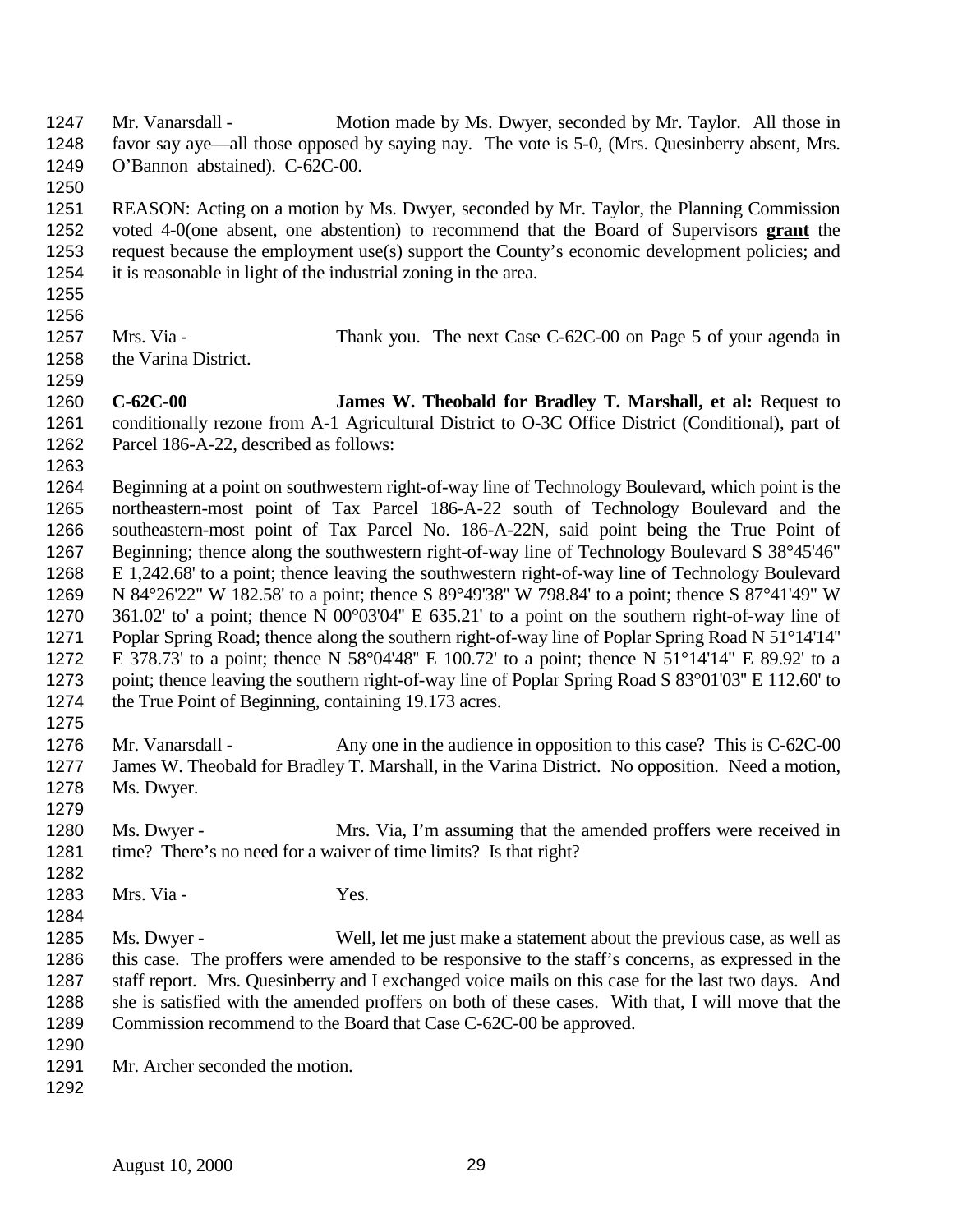| 1293 | Mr. Vanarsdall -                              | Motion made by Ms. Dwyer, seconded by Mr. Archer. All those in                                        |
|------|-----------------------------------------------|-------------------------------------------------------------------------------------------------------|
| 1294 |                                               | favor say aye—all those opposed by saying nay. The vote is 5-0, (Mrs. Quesinberry absent, Mrs.        |
| 1295 | O'Bannon abstained). Next case, Mrs. Via.     |                                                                                                       |
| 1296 |                                               |                                                                                                       |
| 1297 |                                               | REASON: Acting on a motion by Ms. Dwyer, seconded by Mr. Archer, the Planning Commission              |
| 1298 |                                               | voted 4-0(one absent, one abstention) to recommend that the Board of Supervisors grant the            |
| 1299 |                                               | request because the employment use(s) support the County's economic development policies; and         |
| 1300 |                                               | it is reasonable in light of the industrial zoning in the area.                                       |
| 1301 |                                               |                                                                                                       |
| 1302 |                                               |                                                                                                       |
| 1303 | Mrs. Via -                                    | Thank you. The next Case also on Page 5 of your agenda in the                                         |
| 1304 | Varina District is Case C-63C-00.             |                                                                                                       |
| 1305 |                                               |                                                                                                       |
| 1306 | $C-63C-00$                                    | <b>Engineering Design Associates for Battlefield Veterinary Clinic:</b>                               |
| 1307 |                                               | Request to conditionally rezone from A-1 Agricultural District to B-1C Business District              |
| 1308 |                                               | (Conditional), part of Parcel 165-A-27, containing 4.149 acres, located at the northwest intersection |
| 1309 |                                               | of the Williamsburg Road (U. S. Route 60) Service Road and Whiteside Road. Commercial uses            |
| 1310 |                                               | including a veterinary clinic are proposed. The use will be controlled by zoning ordinance            |
| 1311 |                                               | regulations and proffered conditions. The Land Use Plan recommends Office. The site is also in        |
| 1312 | the Airport Safety Overlay District.          |                                                                                                       |
| 1313 |                                               |                                                                                                       |
| 1314 | Mr. Vanarsdall -                              | Any one in the audience in opposition to this case $-C$ -63C-00? Any                                  |
| 1315 | opposition? All right. No opposition.         |                                                                                                       |
| 1316 |                                               |                                                                                                       |
| 1317 | Ms. Dwyer -                                   | I had some questions about this case. And those questions related to,                                 |
| 1318 |                                               | in particular, the buffers that were being offered. I think the staff had recommended that 35-foot    |
| 1319 |                                               | buffers be placed on this property along the residential areas. And I don't believe that's been       |
| 1320 |                                               | included in the amended proffers that have been submitted. Is that correct?                           |
| 1321 |                                               |                                                                                                       |
| 1322 | Mrs. Via -                                    | Let me ask Mr. Householder, the case planner, to come up and                                          |
| 1323 | respond to your questions.                    |                                                                                                       |
| 1324 |                                               |                                                                                                       |
| 1325 | Ms. Dwyer -                                   | I know we don't like to do this on an expedited agenda. These are                                     |
| 1326 | someone else's cases, and I just wanted to be |                                                                                                       |
| 1327 |                                               |                                                                                                       |
| 1328 | Mr. Vanarsdall -                              | That's all right. That's fine. No problem.                                                            |
| 1329 | Mr. Householder -                             | The amended proffer addresses the buffer area to say 25 feet, as                                      |
| 1330 |                                               |                                                                                                       |
| 1331 |                                               | opposed to 35 feet as staff recommended. I can pass the proffer out, if you'd like.                   |
|      |                                               |                                                                                                       |
| 1332 | Ms. Dwyer -                                   | I think I have it. Do I have it? No. C-63C-00. I'm sorry. I'm                                         |
| 1333 |                                               | looking at the wrong one. Mr. Householder and I have talked about it, and I'm not comfortable         |
| 1334 |                                               | making a motion to approve this case. So, if the applicant is willing to defer, that would be one     |
| 1335 | option.                                       |                                                                                                       |
| 1336 |                                               |                                                                                                       |
| 1337 | Mr. Vanarsdall -                              | Is the applicant here? There she is.                                                                  |
| 1338 |                                               |                                                                                                       |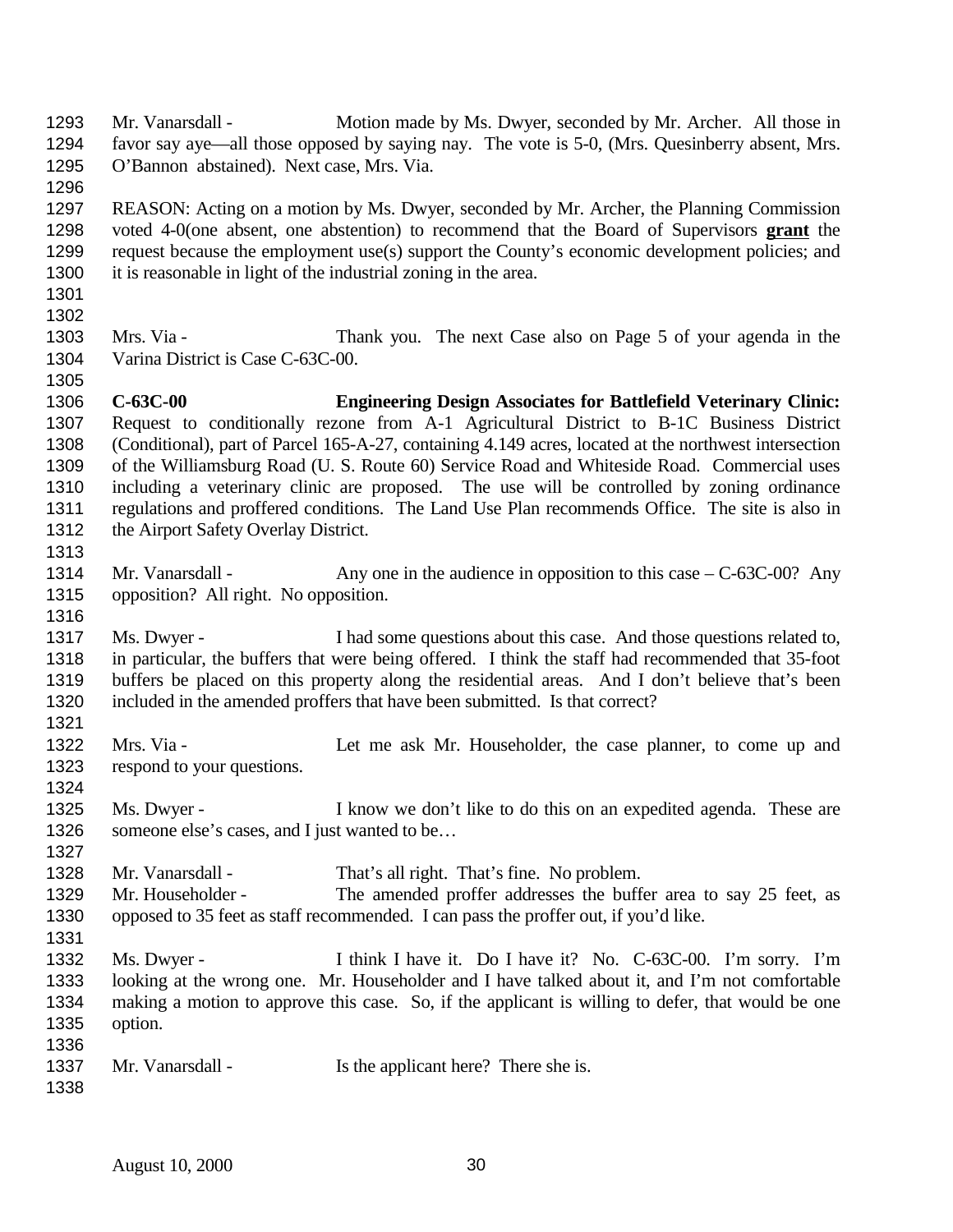| 1339<br>1340 | Ms. Laraine Isaac -                     | Time is of the essence. Excuse me. Laraine Isaac, Engineering<br>Designs. Time is of the essence on this case. I'd like to have it heard and acted on tonight. |
|--------------|-----------------------------------------|----------------------------------------------------------------------------------------------------------------------------------------------------------------|
| 1341         |                                         |                                                                                                                                                                |
| 1342         | Ms. Dwyer -                             | Okay. Well, I'm going to go ahead and make a motion that we defer                                                                                              |
| 1343         |                                         | this case so Mrs. Quesinberry can address whatever development issues she happens to see. I'm not                                                              |
| 1344<br>1345 |                                         | in a position to make a recommendation for approval or denial at this time.                                                                                    |
| 1346         | Ms. Isaac -                             | May I talk to my client?                                                                                                                                       |
| 1347         |                                         |                                                                                                                                                                |
| 1348         | Ms. Dwyer -                             | Certainly.                                                                                                                                                     |
|              |                                         |                                                                                                                                                                |
| 1349         |                                         |                                                                                                                                                                |
| 1350         | Mr. Vanarsdall -                        | The companion case is C-64C-00?                                                                                                                                |
| 1351         |                                         |                                                                                                                                                                |
| 1352         | Ms. Dwyer -                             | Right. I don't have a problem with C-64-00. This is a separate                                                                                                 |
| 1353         | parcel.                                 |                                                                                                                                                                |
| 1354         |                                         |                                                                                                                                                                |
| 1355         | Ms. Isaac -                             | Would you take this off the expedited agenda, and let me talk to the                                                                                           |
| 1356         | client and hear the case in order?      |                                                                                                                                                                |
| 1357         |                                         |                                                                                                                                                                |
| 1358         | Ms. Dwyer -                             | Okay. We'll do that. We'll move this from the expedited agenda                                                                                                 |
| 1359         | with the concurrence of the Commission. |                                                                                                                                                                |
| 1360         |                                         |                                                                                                                                                                |
| 1361         | Mr. Vanarsdall -                        | They have a companion case, Mrs. Via?                                                                                                                          |
|              |                                         |                                                                                                                                                                |
| 1362         |                                         |                                                                                                                                                                |
| 1363         | $C-64-00$                               | <b>Engineering Design Associates for Battlefield Veterinary Clinic:</b>                                                                                        |
|              |                                         |                                                                                                                                                                |
| 1364         |                                         | Request to rezone from A-1 Agricultural District to R-3 One Family Residence District, part of                                                                 |
| 1365         | Parcel 165-A-27, described as follows:  |                                                                                                                                                                |
| 1366         |                                         |                                                                                                                                                                |
| 1367         |                                         | Beginning at a point in the S. line of Old Williamsburg Road, said point being marked by an iron                                                               |
| 1368         |                                         | rod, running thence along the S. line of Old Williamsburg Road S. 82° 26' 53" E., 126.18' to an                                                                |
| 1369         |                                         | iron rod; thence leaving said road and running S. 0° 19' 08" E., 201.93' to an iron rod, running                                                               |
| 1370         |                                         | thence N. $82^{\circ}$ 19' 04" W., 153.29' to an iron rod, running thence N. $7^{\circ}$ 23' 43" E., 199.68' to the                                            |
| 1371         |                                         | point and place of beginning, containing 0.641 acres of land.                                                                                                  |
| 1372         |                                         |                                                                                                                                                                |
| 1373         | Mrs. Via -                              | This case does have a companion if the Commission would like to go                                                                                             |
| 1374         |                                         | ahead and act. C-64-00. This actually just splits off the existing single family residence from the                                                            |
| 1375         |                                         | parcel that is being developed. Because this parcel, which is currently zoned A-1, would not meet                                                              |
| 1376         |                                         | the zoning requirements – the lot requirements for $A-1$ , it does need to be rezoned to the $R-3$ One                                                         |
| 1377         | Family Residence District.              |                                                                                                                                                                |
| 1378         |                                         |                                                                                                                                                                |
| 1379         |                                         |                                                                                                                                                                |
|              | Ms. Dwyer -                             | Is there any opposition?                                                                                                                                       |
| 1380         |                                         |                                                                                                                                                                |
| 1381         | Mr. Vanarsdall -                        | Any opposition to the companion case C-64-00? No opposition.                                                                                                   |
| 1382         |                                         |                                                                                                                                                                |
| 1383<br>1384 | Ms. Dwyer -<br>00.                      | Okay. I move that the Commission recommend for approval C-64-                                                                                                  |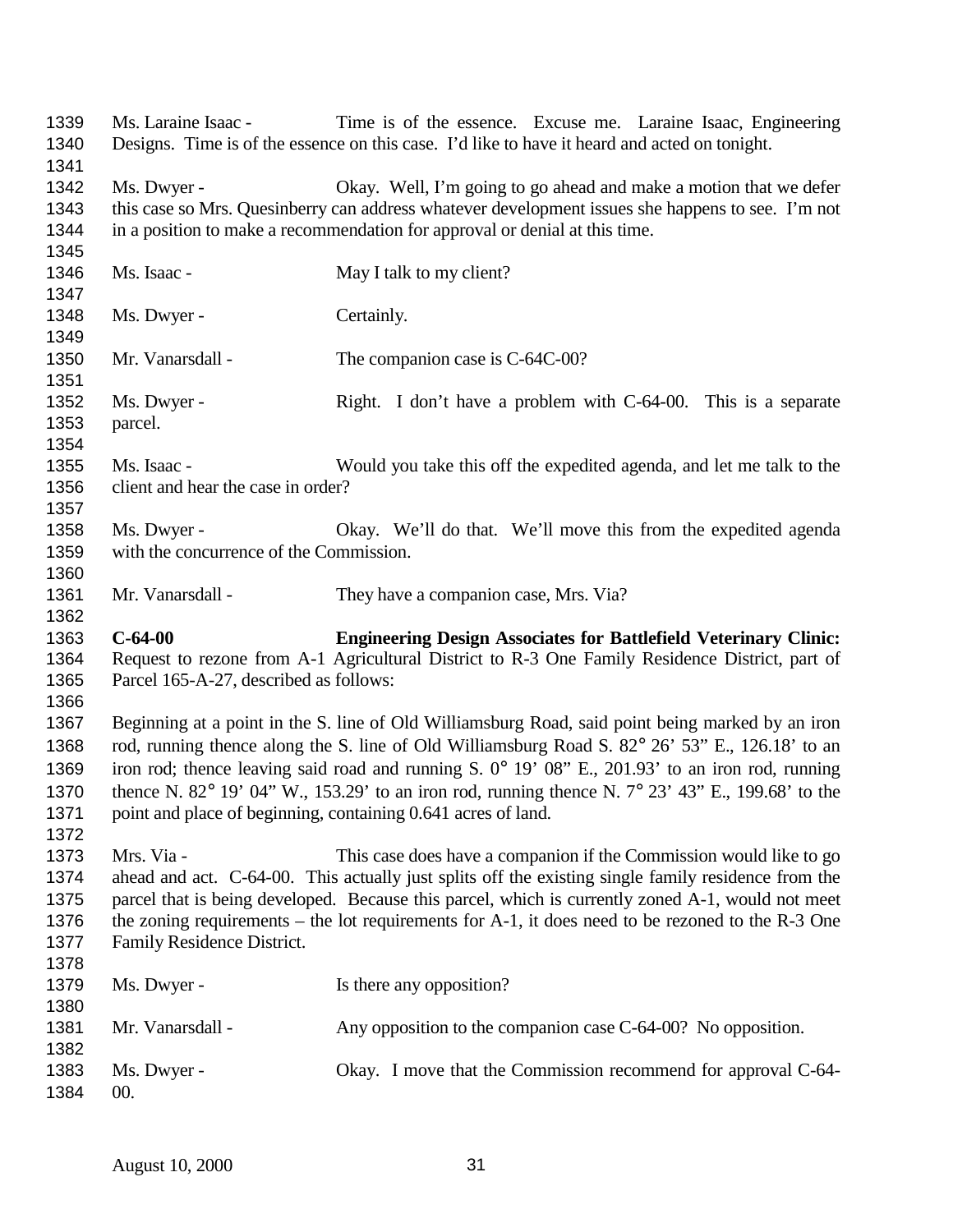- 
- Mr. Taylor seconded the motion.
- 

 Mr. Vanarsdall - Motion made by Ms. Dwyer, seconded by Mr. Taylor. All those in favor say aye—all those opposed by saying nay. The vote is 5-0, (Mrs. Quesinberry absent, Mrs. O'Bannon abstained). Mrs. Via. Thank you very much. Mr. Secretary.

 REASON: Acting on a motion by Ms. Dwyer, seconded by Mr. Taylor, the Planning Commission voted 4-0(one absent, one abstention) to recommend that the Board of Supervisors **grant** the request because it conforms with the objectives and intent of the County's Comprehensive Plan; and it would permit development of the land for residential use in an appropriate manner.

 

## **Deferred from the July 13, 2000 Meeting:**

 **C-40C-00 William W. Johnson:** Request to conditionally rezone from A-1 Agricultural District to R-2AC One Family Residence District (Conditional), on Parcels 18-A-8, 9 1401 and 10-A-17D, described as follows:

 COMMENCING at a point on the west line of Shady Grove Road, said point being the intersection of the centerline of Old Nuckols Road with the west line of Shady Grove Road. Thence, North 9 degrees 16 minutes 13 seconds East for a distance of 152.76 feet to a point, being the point of BEGINNING. THENCE along the west line of Shady Grove Road, South 09 degrees 16 minutes 13 seconds West for a distance of 179.19 feet to a point; THENCE South 09 degrees 57 minutes 12 seconds West for a distance of 362.31 feet to a point; THENCE along a curve to the right having a radius of 930.40 feet and an arc length of 260.59 feet, being subtended by a chord of South 17 degrees 58 minutes 38 seconds West for a distance of 259.74 feet to a point; THENCE North 55 degrees 44 minutes 41 West a distance of 298.58 feet to a point; THENCE North 40 degrees 58 minutes 51 seconds West for a distance of 257.80 feet to a point; THENCE North 47 degrees 06 1413 minutes 51 seconds West for a distance of 211.50 feet to a point; THENCE South 42 degrees 10 minutes 31 seconds West for a distance of 29.89 feet to a point; THENCE North 49 degrees 01 minutes 20 seconds West for a distance of 140.25 feet to a point; THENCE North 40 degrees 15 minutes 40 West for a distance of 248.16 feet to a point; THENCE North 48 degrees 15 minutes 40 seconds West for a distance of 155.10 feet to a point; THENCE North 38 degrees 15 minutes 40 seconds West for a distance of 162.36 feet to a point; THENCE North 45 degrees 45 minutes 40 seconds West for a distance of 146.52 feet to a point; THENCE North 39 degrees 15 minutes 40 seconds West for a distance of 132.00 feet to a point; THENCE South 73 degrees 39 minutes 48 seconds East for a distance of 1493.91 feet to a point on the west line of Shady Grove Road, and being the point of beginning, together with and subject to covenants, easements, and restrictions or record, containing 15.253 acres more or less. 

| 1426         | $1425$ Mr. Marlles -  | The staff report will be given by Mr. Bittner. |
|--------------|-----------------------|------------------------------------------------|
| 1428         | 1427 Mr. Vanarsdall - | $C-40C-00$ Right?                              |
| 1429<br>1430 | Mr. Marlles -         | $C-40C-00$ , yes sir.                          |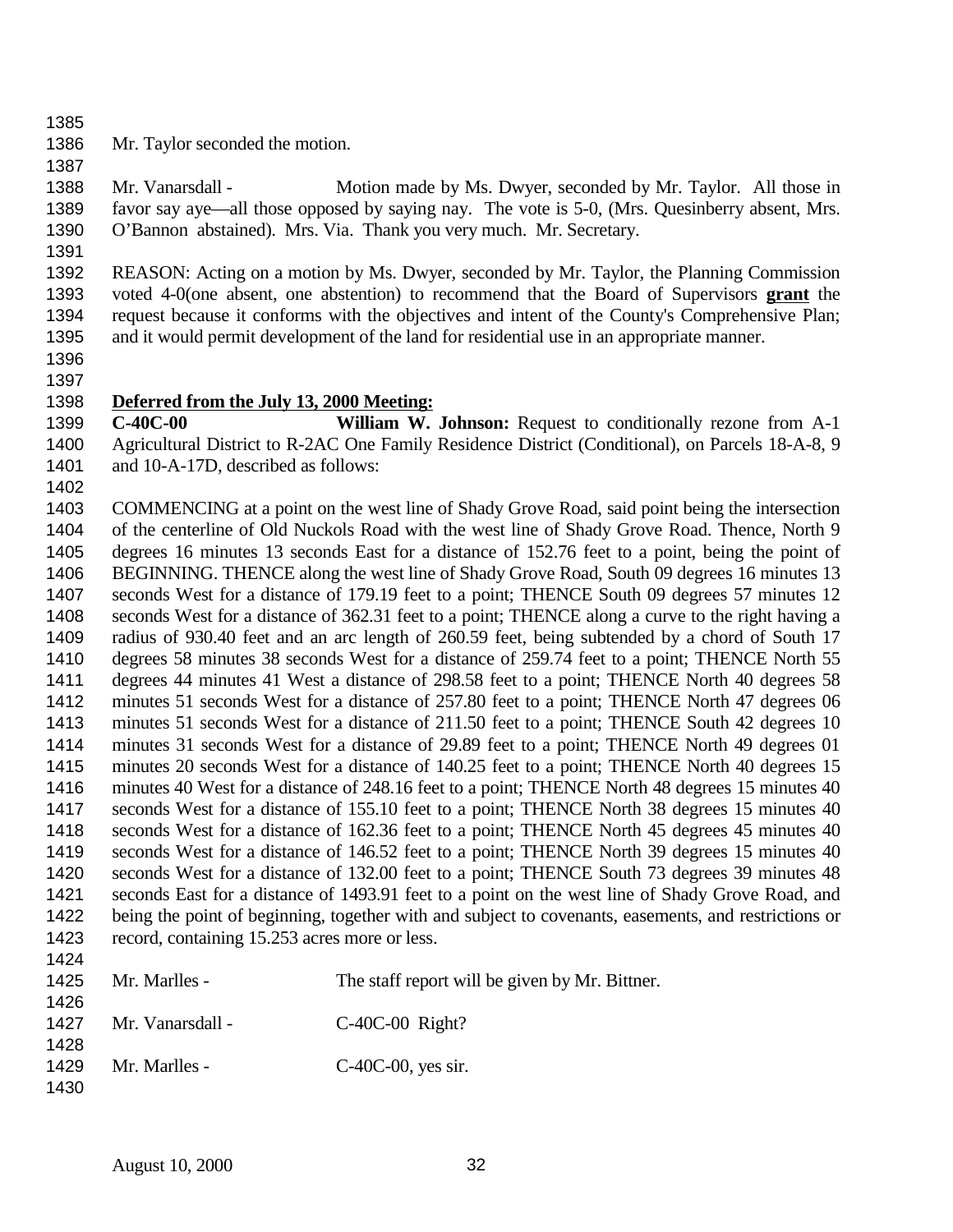Mr. Vanarsdall - Any one in the audience in opposition to C-40C-00 William W. Johnson? No opposition. Mr. Bittner.

 Mr. Bittner - Thank you, Mr. Chairman. We are just passing out now some revised proffers on this case. I would like to point out that these new proffers do include some positive aspects, including a road connection to the adjacent proposed development to the north, 1437 which is Rezoning Case C-39C-00. And I'll point out that case is on the September  $12<sup>th</sup>$  Board of Supervisors agenda. So, if this case tonight were to go forward, the two cases would be on the same Board agenda.

 The applicant has also proffered a full 30-foot buffer along Shady Grove Road that would be compatible with the adjacent rezoning site's buffer along Shady Grove as well. 

 Again, I think these are positive developments. However, there are still some outstanding issues that staff has with the application, concerning density and lot width. 

 The applicant has lowered the proffered density from 2.4 to 2.3 units per acre. However, staff is recommending a lower density of 1.6 to 1.8 units an acre. 

 Staff is also recommending a 90-foot wide width for all lots in this development. And the applicant has proffered that no more than ten lots would have a width less than 90 feet. This would result in approximately two-thirds of the lots in the development being a width greater than 90 feet. So, he's about two-thirds of the way towards what staff is recommending.

 In summary, the revised proffers are positive and address most of the issues associated with this case. However, staff cannot fully recommend approval because of the density and lot width issues. We continue to recommend a lower density, and that all lots be at least 90 feet wide. I'd be happy 1458 to answer any questions you may have.

 1460 Mr. Vanarsdall - Any questions of Mr. Bittner by Commission members? 1462 Mr. Taylor - I would like to add too, Mr. Chairman, with regard to the 2.3 units per acre, when we did Case C-39-00, what was Mr. Wilton's overall density? 1465 Mr. Bittner - 2.4 units an acre. 1467 Mr. Taylor - 2.4? So, we're just one-tenth of an acre off? Mr. Bittner - Yes. One-tenth of an acre under Mr. Wilton's proffer. 1471 Mr. Taylor - And, with regard to the 90-foot wide lot width, what percentage are they 90-feet wide? 1474 Mr. Bittner - Approximately one third; 33 percent.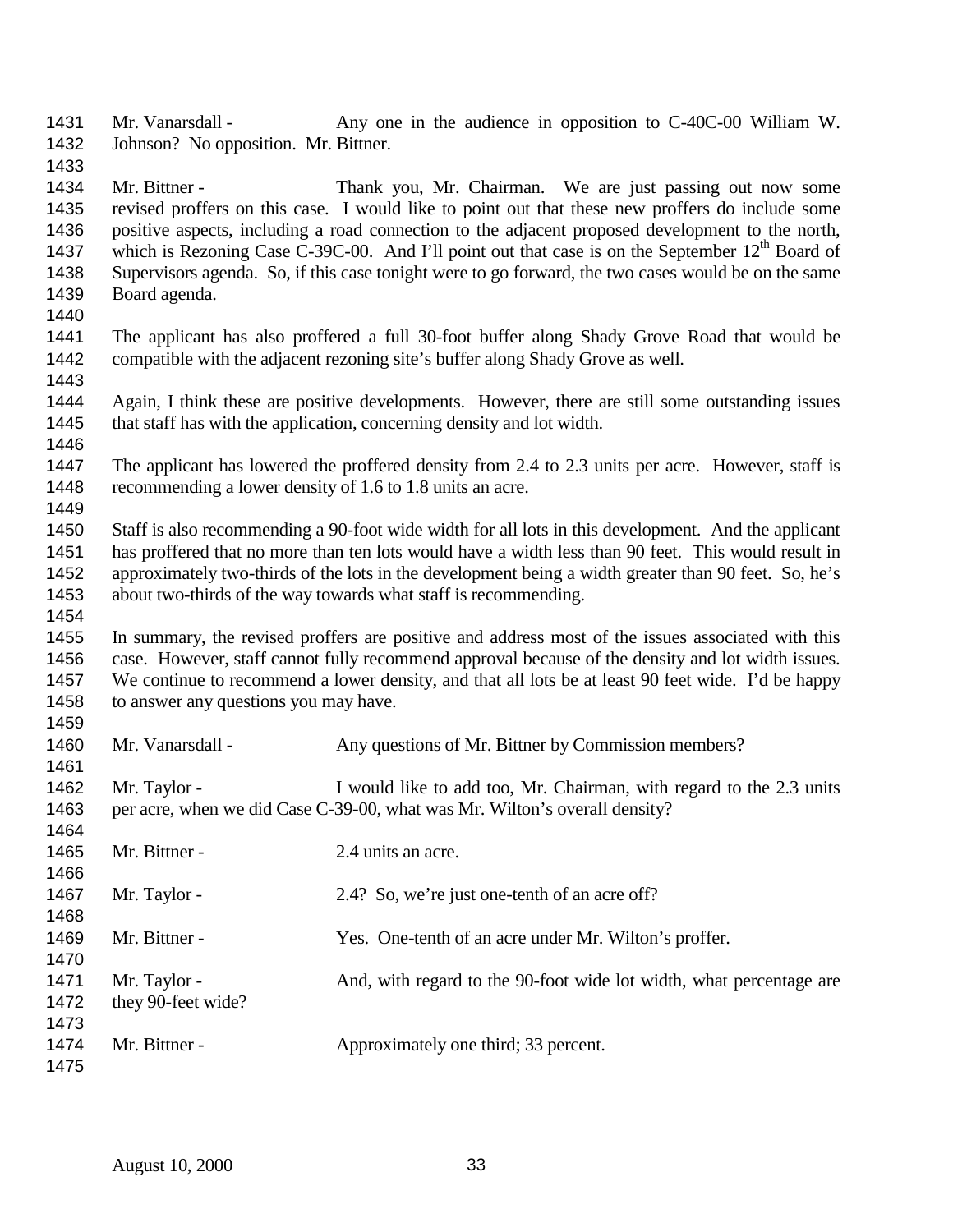Mr. Taylor - Do we have overall what the average width is of those, because I understand those are on a cul-de-sac? 1479 Mr. Bittner - Right. We don't have an average width figure, but I might be able to 1480 show you some on this? 1482 Mr. Taylor - Could we see that? This is kind of fill in parcel, and the triangular area matching the Wilton parcel. Mr. Bittner - This is a conceptual plan submitted by the applicant. It's not proffered, but its just for illustrative purposes. Every lot with a dot on it indicates a lot that would be less than 90-feet wide at the building setback line. However, you'll notice, let me point to it (referring to slide), these two right here, as well as these cul-de-sac lots around the edge whatever. They probably average at least 90 feet, if not more in width, especially in a cul-de-sac. You can see that they fan out a great deal towards the rear. So, that an average lot width is probably over 90 feet, 1491 but still at the building setback line, it would be less than 90 feet. 1493 Mr. Taylor - Do we know what the average area is relating to the standard in there? 1496 Mr. Bittner - To what standard? 1498 Mr. Taylor - Acreage in that parcel? Those lots, for instance, even though they're narrower, they actually look like they're larger in terms of area. 1501 Mr. Bittner - Yes. I agree with that. I think the minimum lot size in R-2A is 13,500 square feet. I'm not positive. But, I think those lots would exceed the minimum zoning ordinance requirement for lot size. Mr. Taylor - Would the applicant have that information? 1506 Mr. Bill Johnson - No. I don't. Mr. Taylor - And the other issue that we had, I believe, is along Shady Grove Road. One of the concerns we had when we looked at these two cases together was the setback and the landscaping pattern was the same landscaping pattern that Mr. Wilton had for his case C-39C- 00. Mr. Bittner - What has been proffered, they have both proffered a 30-foot buffer, which will be in addition to normal setback requirements. And they've proffered to work together in designing that buffer. They have not come right out and said, "They'll be exactly the same," because they wanted to have a little bit of flexibility. But, they will, and we have every confidence that they will work together to make it look compatible all along Shady Grove Road. 1519 Mr. Taylor - Thank you. Does the applicant care to make some comments?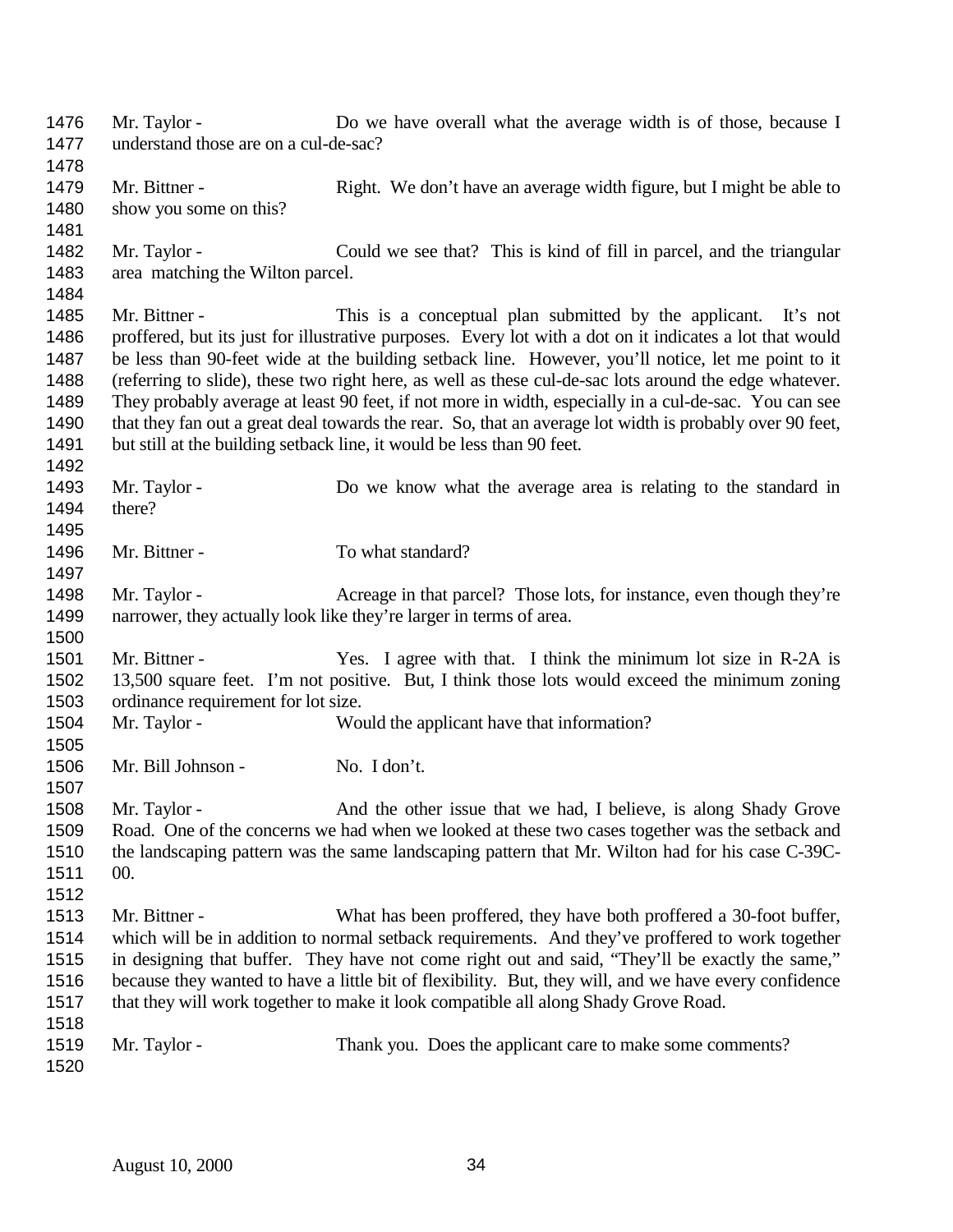Mr. Johnson - Mr. Chairman, members of the Commission, I'm Bill Johnson, the applicant on this. I think most of the comments I was going to make was questions that you had asked. We will be putting the greenbelt in the same width as Mr. Wilton. And our landscaping and fencing will be compatible to his. The lot widths, all of them are 90 feet, except the ones that are shown on this map by the dot. And the average of the ones on here range from 95 to 120 feet, other than the three sort of to the left, which are 85 feet. I'm not sure there are any other comments I need to make unless there are questions you need to ask. Mr. Taylor - The lots sizes; when we looked at these the last time, these have been adjusted, I think, to fit the road condition. And the road condition matches with the road system that Mr. Wilton has for his subdivision? Mr. Johnson - That's right. We have a stub road tying into Mr. Wilton's. And the lots that are less than the 90 feet in width are 85, which is still five feet above the minimum in R- 2A. And the majority of those lots that are even 85 feet, are larger in square footage-wise than the some of the lots that are 90 feet in width, because of being on the cul-de-sac. And the two at the corners you can see they are larger. 1543 Mr. Taylor - I can see, to an extent, on this kind of site, where we're a victim of geometry and the way that those roads are laid out. 1546 Mr. Johnson - Right. Mr. Taylor - Okay, Mr. Johnson, do you have any more comments? Mr. Johnson - No. Mr. Taylor - I'm ready for a motion, Mr. Chairman. 1554 Mr. Vanarsdall - All right. Mr. Taylor - I would move approval of case – Well, first off, I want to congratulate Mr. Johnson on all of the efforts he's made, and also the staff. This is one we had tried to match the last time, and it didn't quite match to Mr. Wilton's pattern of development. And, I though, at my request, we deferred this 30 days to give Mr. Johnson and Mr. Wilton a chance to make a common greenbelt, and also do the best he could with the geometry to maximize the fit with Mr. Wilton. And I'm satisfied that we've done that. With regard to the narrowness of the lots, although it's a few feet below, I think that the geometry is such that, what is offset along the front of the cul-de-sacs is more than made up by the back lot lines, such that the average is beyond our minimums. And, certainly, the area is in excess of our minimums. So, I would move approval of Case 40C-00, as presented, and as proffered.

August 10, 2000 35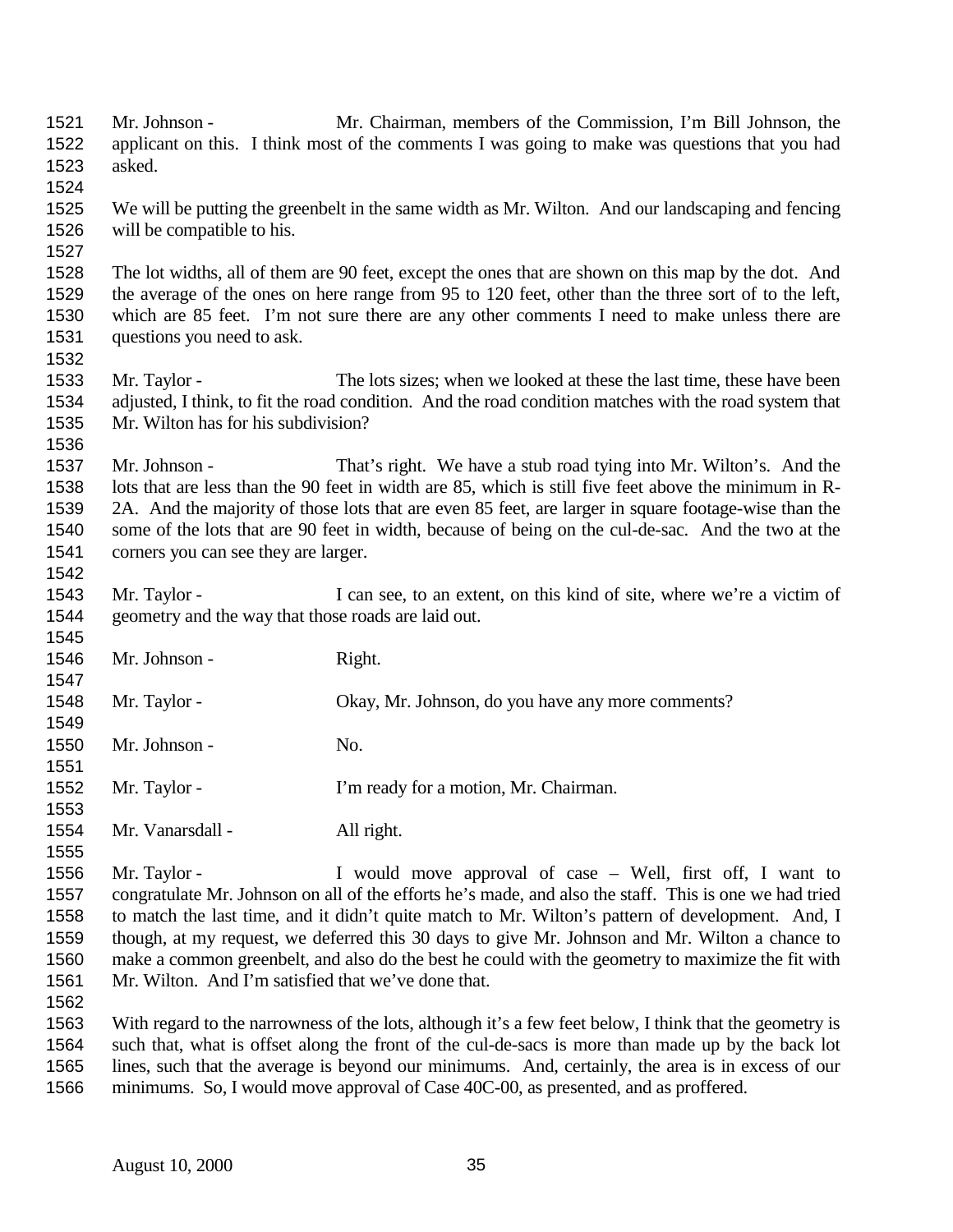| 1567 |                                                                                                      |                                                                                                      |  |
|------|------------------------------------------------------------------------------------------------------|------------------------------------------------------------------------------------------------------|--|
| 1568 | Mr. Vanarsdall -                                                                                     | You recommend approval to the Board?                                                                 |  |
| 1569 |                                                                                                      |                                                                                                      |  |
| 1570 | Mr. Taylor -                                                                                         | I recommend approval to the Commission.                                                              |  |
| 1571 |                                                                                                      |                                                                                                      |  |
| 1572 | Mr. Vanarsdall -                                                                                     | Do I have a second? All right.                                                                       |  |
| 1573 |                                                                                                      |                                                                                                      |  |
| 1574 | Ms. Dwyer -                                                                                          | You recommend approval to the Board? Is that right?                                                  |  |
| 1575 |                                                                                                      |                                                                                                      |  |
| 1576 | Mr. Vanarsdall -                                                                                     | Right.                                                                                               |  |
| 1577 |                                                                                                      |                                                                                                      |  |
| 1578 | Mr. Taylor -                                                                                         | Yes.                                                                                                 |  |
| 1579 |                                                                                                      |                                                                                                      |  |
| 1580 | Ms. Dwyer seconded the motion.                                                                       |                                                                                                      |  |
| 1581 |                                                                                                      |                                                                                                      |  |
| 1582 | Mr. Vanarsdall -                                                                                     | Motion made by Mr. Taylor, seconded by Ms. Dwyer All those in                                        |  |
| 1583 |                                                                                                      | favor say aye—all those opposed by saying nay. The vote is 5-0, (Mrs. Quesinberry absent, Mrs.       |  |
| 1584 | O'Bannon abstained). Thank you. Mr. Secretary.                                                       |                                                                                                      |  |
| 1585 |                                                                                                      |                                                                                                      |  |
| 1586 |                                                                                                      | REASON: Acting on a motion by Mr. Taylor, seconded by Ms. Dwyer, the Planning Commission             |  |
| 1587 |                                                                                                      | voted 4-0(one absent, one abstention) to recommend that the Board of Supervisors grant the           |  |
| 1588 |                                                                                                      | request because it reflects the Land Use Plan and future use and zoning of the area; and it would    |  |
| 1589 | permit development of the land for residential use in an appropriate manner.                         |                                                                                                      |  |
| 1590 |                                                                                                      |                                                                                                      |  |
| 1591 |                                                                                                      |                                                                                                      |  |
| 1592 | Deferred from the July 13, 2000 Meeting:                                                             |                                                                                                      |  |
| 1593 | $C-50C-00$                                                                                           | Ralph L. Axselle for Mr. & Mrs. Theodore Keflas: Request to                                          |  |
| 1594 |                                                                                                      | amend proffered conditions accepted with rezoning case C-54C-84, (zoned B-2C) on Parcel 59-3-        |  |
| 1595 |                                                                                                      | A-2A, containing 1.75 acres, located at the southwest intersection of West Broad Street (U. S. Route |  |
| 1596 | 250) and Tanelron Drive. The amendment is to permit outdoor dining at the Red, Hot & Blue            |                                                                                                      |  |
| 1597 | Restaurant. The Land Use Plan recommends Commercial Concentration.                                   |                                                                                                      |  |
| 1598 | (All testimony heard under P-6-00).                                                                  |                                                                                                      |  |
| 1599 |                                                                                                      |                                                                                                      |  |
| 1600 | $P - 6 - 00$                                                                                         | Ralph L. Axselle for Virginia Crescent One, L.P.: Request for a                                      |  |
| 1601 | provisional use permit in accordance with Sections 24-58.2(d) and 24-122.1 of Chapter 24 of the      |                                                                                                      |  |
| 1602 | County Code in order to permit outdoor dining at the Red, Hot & Blue Restaurant, on Parcel 59-3-     |                                                                                                      |  |
| 1603 | A-2A, containing 1.75 acres, located at the southwest intersection of West Broad Street (U. S. Route |                                                                                                      |  |
| 1604 | 250) and Tanelron Drive. The Land Use Plan recommends Commercial Concentration. The site is          |                                                                                                      |  |
| 1605 | zoned B-2C Business District (Conditional).                                                          |                                                                                                      |  |
| 1606 |                                                                                                      |                                                                                                      |  |
| 1607 | Mr. Marlles -                                                                                        | The staff report will be given by Mr. Bittner.                                                       |  |
| 1608 |                                                                                                      |                                                                                                      |  |
| 1609 | Mr. Vanarsdall -                                                                                     | Any one in the audience in opposition to C-50C-00?<br>And the                                        |  |
| 1610 |                                                                                                      | companion case P-6-00? All right, no opposition. Mr. Bittner.                                        |  |
| 1611 |                                                                                                      |                                                                                                      |  |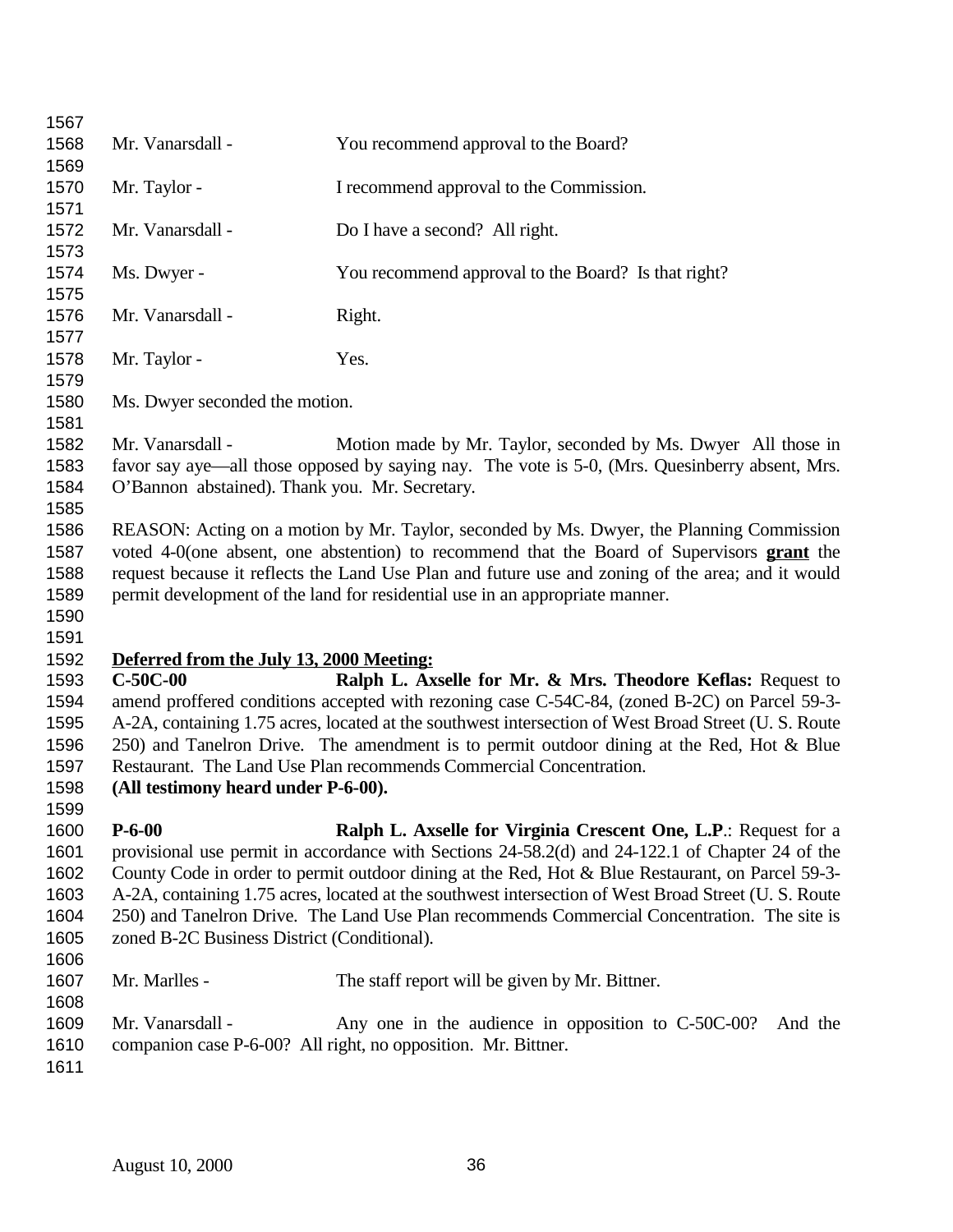| 1612<br>1613<br>1614<br>1615                         | Mr. Bittner -<br>and you'd have to make two motions.                   | Thank you, Mr. Chairman. As you mentioned, there is a companion<br>case, and if the Commission prefers, my presentation will cover the next two cases on the agenda,                                                                                                                                                                                                                                                                                                                          |
|------------------------------------------------------|------------------------------------------------------------------------|-----------------------------------------------------------------------------------------------------------------------------------------------------------------------------------------------------------------------------------------------------------------------------------------------------------------------------------------------------------------------------------------------------------------------------------------------------------------------------------------------|
| 1616<br>1617                                         | Mr. Vanarsdall -                                                       | Then we'll take them separately. Good.                                                                                                                                                                                                                                                                                                                                                                                                                                                        |
| 1618<br>1619<br>1620<br>1621<br>1622<br>1623<br>1624 | Mr. Bittner -<br>spaces designated for Red Hot & Blue's Restaurant.    | As you recall in the staff report, staff is in favor of this application,<br>except they do not meet the required parking standards. However, the applicant has been working<br>with North Carolina Furniture Company to the west, right here, (referring to slide), to lease out<br>some spaces in their parking lot. And we have looked at the parking calculations and the approved<br>site plan for North Carolina Furniture, and they have more than enough parking to accommodate       |
| 1625<br>1626<br>1627<br>1628                         | now and the Board of Supervisors' meeting.                             | That lease hasn't been finalized. However, I have spoken with the attorneys for both North<br>Carolina Furniture and Red Hot and Blue. And we feel confidant that can be worked out between                                                                                                                                                                                                                                                                                                   |
| 1629<br>1630<br>1631<br>1632<br>1633<br>1634         |                                                                        | At this point, staff is prepared to recommend approval of the rezoning application, and also<br>recommend approval of the Provisional Use Permit, with an additional condition, which we just<br>passed out to you tonight that would require employees of Red Hot and Blue to park at North<br>Carolina Furniture. And in the event the spaces designated for the restaurant in that parking lot<br>were used up, they could then park at the main parking lot right next to the restaurant. |
| 1635<br>1636<br>1637                                 | Mr. Vanarsdall -<br>Mr. Bittner -                                      | It is six spaces, isn't it?<br>Six spaces. That's what we're talking about.                                                                                                                                                                                                                                                                                                                                                                                                                   |
| 1638<br>1639                                         | Mr. Vanarsdall -                                                       | All right. Any questions for Mr. Bittner by Commission members?                                                                                                                                                                                                                                                                                                                                                                                                                               |
| 1640<br>1641<br>1642                                 | Mr. Archer -<br>day is no longer North Carolina Furniture?             | Mr. Bittner, would that hold true if North Carolina Furniture some                                                                                                                                                                                                                                                                                                                                                                                                                            |
| 1643<br>1644<br>1645<br>1646                         | Mr. Bittner -                                                          | If they would change the use? Depending on what use they go to,<br>that could change their parking requirements. But, at that point, whoever want's to move into North<br>Carolina Furniture's building or site would have to provide the necessary parking.                                                                                                                                                                                                                                  |
| 1647<br>1648<br>1649                                 | Mr. Archer -<br>about?                                                 | So, this would run with the land, this condition that we're talking                                                                                                                                                                                                                                                                                                                                                                                                                           |
| 1650<br>1651<br>1652                                 | Mr. Bittner -<br>property.                                             | This condition would run with Red Hot and Blue Restaurant, that                                                                                                                                                                                                                                                                                                                                                                                                                               |
| 1653<br>1654<br>1655<br>1656                         | Mr. Archer -<br>Furniture entered into, to accommodate Red Hot & Blue? | I guess what I'm asking is, if North Carolina Furniture<br>Okay.<br>changed ownership, would the new owners be bound by the same agreement that North Carolina                                                                                                                                                                                                                                                                                                                                |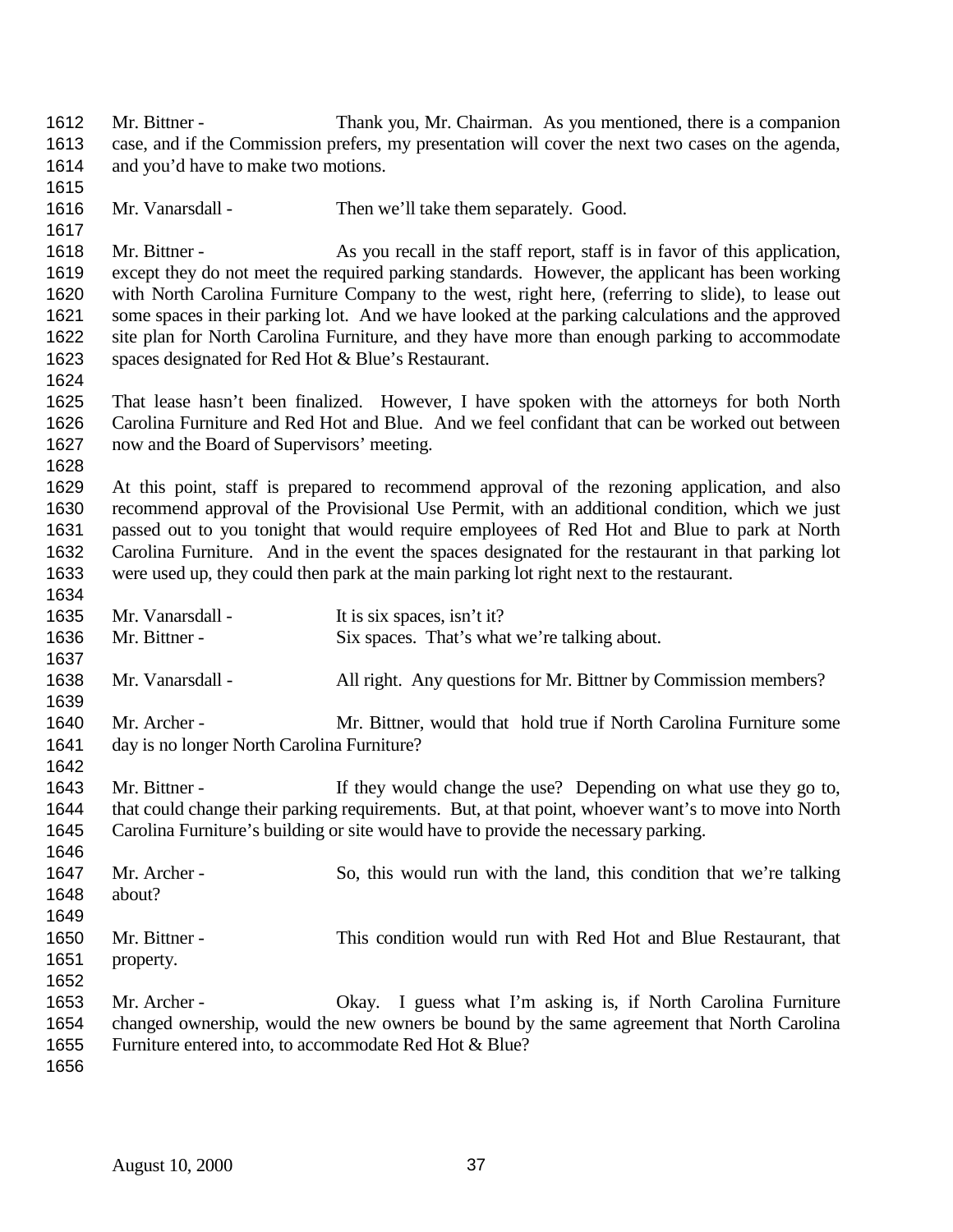Mr. Bittner - I believe so, although, I think that would be the result of a lease entered into between these two private parties. And I've seen a draft copy of that lease. But, I believe, yes, any future user or owner would be bound by it as well.

1661 Mr. Archer - Okay. Thank you. Mr. Vanarsdall - That's a good question. Any more questions for Mr. Bittner? All right, Mr. Taylor. Mr. Taylor - Mr. Chairman, we might want to hear from counsel for the applicant who is here tonight. Mr. Vanarsdall - All right. Good evening, Mr. Axselle. Mr. Bill Axselle - Mr. Chairman, ladies and gentlemen of the Commission, Bill Axselle, on behalf of the applicant. I think Mr. Bittner has laid it out for you. It's rather straightforward. The request is for a fairly small 600 square foot outdoor dining area, compatible to what is found, otherwise, along Broad Street and other commercial areas. The property is zoned B-2 which allows outdoor dining with a Provisional Use Permit. The conditions on the case restrict it to B-1 uses. So, the request of the zoning case is to amend the proffers to allow the continuation of the B-1, plus restaurants, as permitted and regulated in B-2. It's actually an amendment of the proffers. And, then the Provisional Use Permit, of course, is the means of asking for the approval of the outdoor dining. As Mr. Bittner has said, we will need six parking spaces. Jay Weinberg represents the North Carolina Furniture Company. We have reached agreement on business terms of a lease. We have a draft lease going back and forth, because his client is out of town, and my client is on vacation, the lawyers and clients have agreed. We just haven't gotten the lease signed. Mr. Weinberg and I called Mr. Bittner today and indicated to him that "the deal was done," to use Mr. Weinberg's term. The paperwork will have to come before the Board of Supervisors. North Carolina Furniture has a requirement to have 133 spaces. They have 185. So, they have about 52 extra. And six will be within that range, even on occasion, they put up temporary tents, I think, 20 days a year. I think Mr. Bittner has done the calculations. They will still be well within that range. And the conditions of the Provisional Use Permit, as suggested by staff, are agreeable to the applicant. There is one issue that Mr. Taylor and I have talked about that I'll let him address, and I'll respond to. But it is something that we agree on. But, that, basically, is the two cases. It is consistent with you being ahead of …(end of tape). 

1700 Mr. Taylor - Mr. Chairman, Mr. Axselle referred to my comments relative to this site. And I have visited the site and looked at it. And those comments have been discussed between Mr. Axselle and myself. And, since his client here is out of town, I'm going to just describe them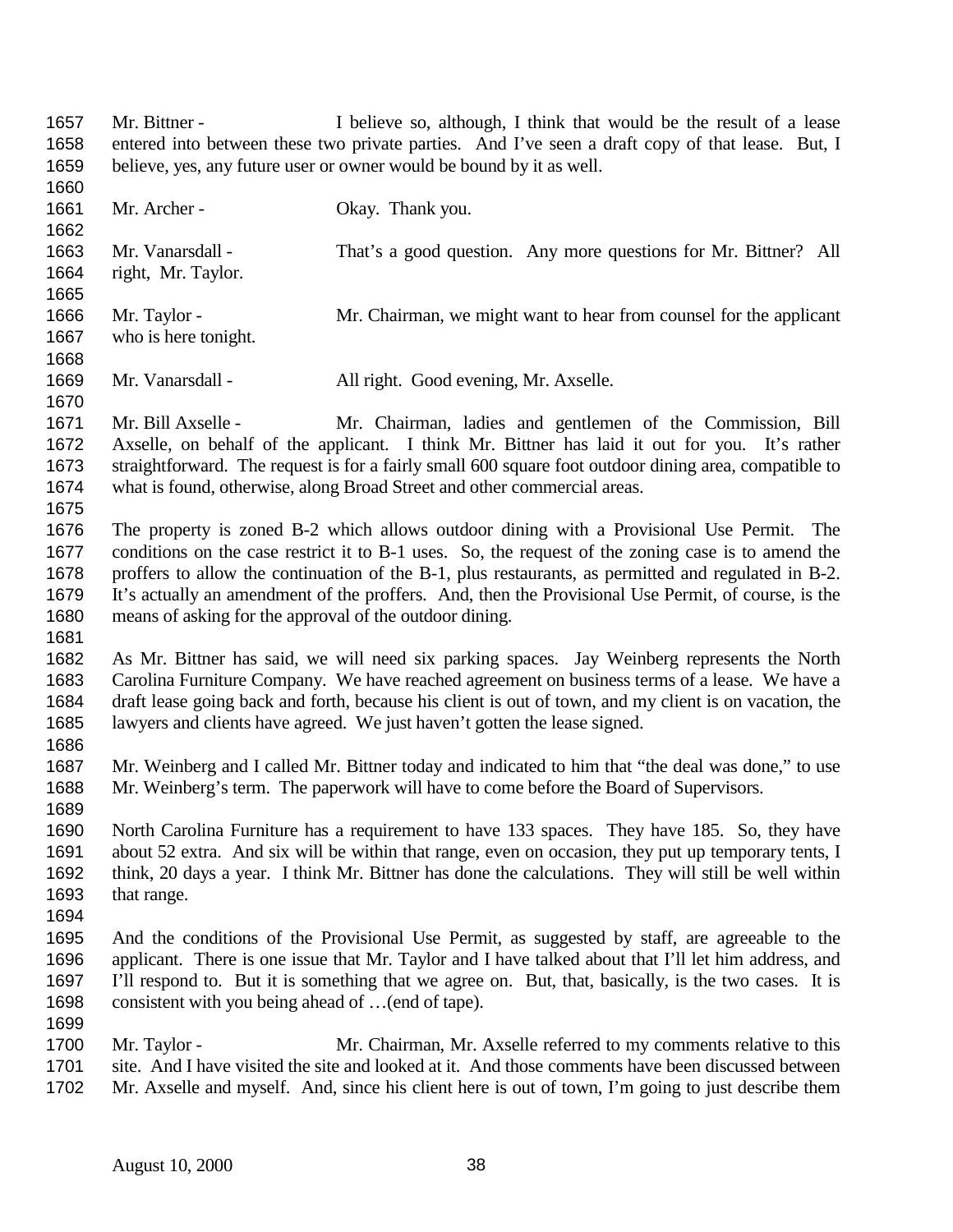because; well, there is adequate parking. And this extra dining space is to the benefit of Red Hot and Blue. It does have a side along the parking area. I've asked Mr. Axselle for the unusual effort, since we cannot plant any additional vegetation through the macadam that we would put some temporary urns or something to buffer, if you will, to the maximum extent the dining area from the parking area. The parking area in there, while it seems tight, its been my observation that its not well occupied, and the North Carolina parking is adjacent. So, parking, I think, is not going to be an issue. I think the dining will be welcomed by all of the patrons of the restaurant. So, with that, I will move approval of Case 50C-00. 1715 Mr. Vanarsdall - All right. Mr. Archer seconded the motion. Mr. Vanarsdall - Motion made by Mr. Taylor, seconded by Mr. Archer. All those in favor say aye—all those opposed by saying nay. The vote is 4-0 (Mrs. Quesinberry absent, Mrs. O'Bannon abstained). REASON: Acting on a motion by Mr. Taylor, seconded by Mr. Archer, the Planning Commission voted 4-0 (one absent, one abstention) to recommend that the Board of Supervisors **grant** the request because it conforms with the objectives and intent of the County's Comprehensive Plan; and the changes do not greatly reduce the original intended purpose of the proffers. 1729 Mr. Vanarsdall - All right, P-6-00. 1731 Mr. Taylor - Mr. Chairman, with regard to P-6-00 request to permit the extra—the dining, I would move for approval of P-6-00. I move approval. Yes sir. Mr. Archer seconded the motion. 1736 Mr. Vanarsdall - Motion made by Mr. Taylor, seconded by Mr. Archer. All those in favor say aye—all those opposed by saying nay. The vote is 4-0 (Mrs. Quesinberry absent, Mrs. O'Bannon abstained). REASON: Acting on a motion by Mr. Taylor, seconded by Mr. Archer, the Planning Commission voted 4-0 (one absent, one abstention) to recommend that the Board of Supervisors **grant the requested revocable Provisional Use Permit**, subject to the following conditions: 1. No outside, amplified live music performances shall be permitted. 2. Any outside speakers or sound system shall comply with the following standards: a. Sound systems must be equipped with controls permitting full volume adjustment.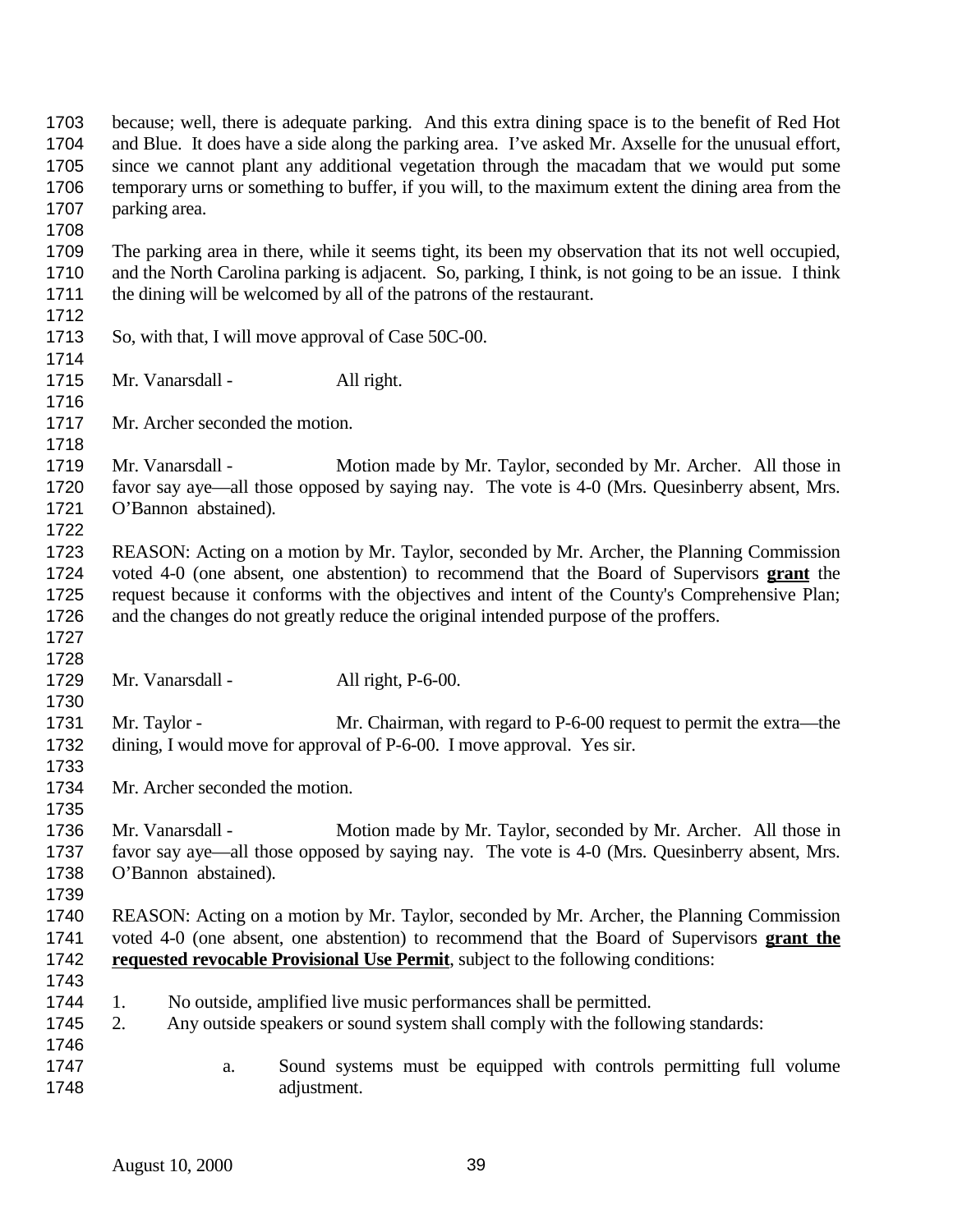- b. Sound from the system shall not be audible beyond 100 feet from the 1750 source.
- c. Sound systems may be used only when outside dining is permitted.
- 3. The outdoor dining area shall be limited to 600 square feet in size.
- 4. Trash receptacles shall be provided and properly serviced to control litter generated by this use.
- 5. Access to the outdoor dining area shall be available only through the restaurant; patrons may not gain access directly from the adjacent parking area except that an emergency exit may be provided.
- 6. Revision and administrative approval of the Plan of Development (POD) for this site shall be obtained to reflect the proposed outdoor dining area and related ordinance requirements, including the requirement for additional parking spaces.
- 7. Employees of Red Hot & Blue must park off-site in the shared parking spaces. If all of 1765 those spaces are used, employees may park in the main Red Hot & Blue parking lot.

 The Planning Commission's recommendation was based on the fact that it is reasonable in light of the surrounding uses and existing zoning on the property; and when properly developed and regulated by the recommended special conditions, it would not be detrimental to the public health, safety, welfare and values in the area. 

- **C-63C-00 Engineering Design Associates for Battlefield Veterinary Clinic:** Request to conditionally rezone from A-1 Agricultural District to B-1C Business District (Conditional), part of Parcel 165-A-27, described as follows:
- PARCEL A

 Beginning at a point in the south line of Old Williamsburg Road, said point being marked by an iron 1777 rod, running thence along the south line of Old Williamsburg Road South 82° 26' 53' East 126.18 feet to an iron rod, thence leaving said road and running South 0° 19' 08' East 201.93 feet to an iron rod, running thence North 82° 19' 04' West 153.29 feet to an iron rod, running thence North 7° 23' 43' East 199.68 feet to the point or place of beginning. Containing 0.641 acre of land.

PARCEL B

 Beginning at a point in the westerly line of Whiteside Road, said point being marked by an iron rod, running thence along the westerly line of Whiteside Road South 26° 35' 36' West 236.22 feet to an iron rod and South 35° 51' 19" West 195.61 feet to an iron rod at the intersection of Whiteside Road and Williamsburg Road (U.S. Route 60), running thence South 68° 44' 10' West 38.21 feet to an iron rod in the North line of Williamsburg Road, running thence along the north line of Williamsburg Road North 59° 16' 47' West 275.84 feet to an iron rod and North 34° 56' 57' West 64.68 feet to an iron rod at the intersection of Williamsburg Road and Cardwell Circle, running thence North 17° 28' 41' West 308.56 feet partially along the easterly line of Cardwell Circle and 1791 partially along the easterly line of Lot 8 of Whiteside Park to an iron rod, running thence South 82° 30' 19' East 119.59 feet to an iron rod, running thence South 82° 19' 04' East 153.29 feet to an iron rod, running thence South 82° 27' 31' East 104.58 feet to an iron pipe, running thence South 77° 34' 16' East 254.60 feet to the point or place of beginning. Containing 4.149 acres of land.

August 10, 2000 40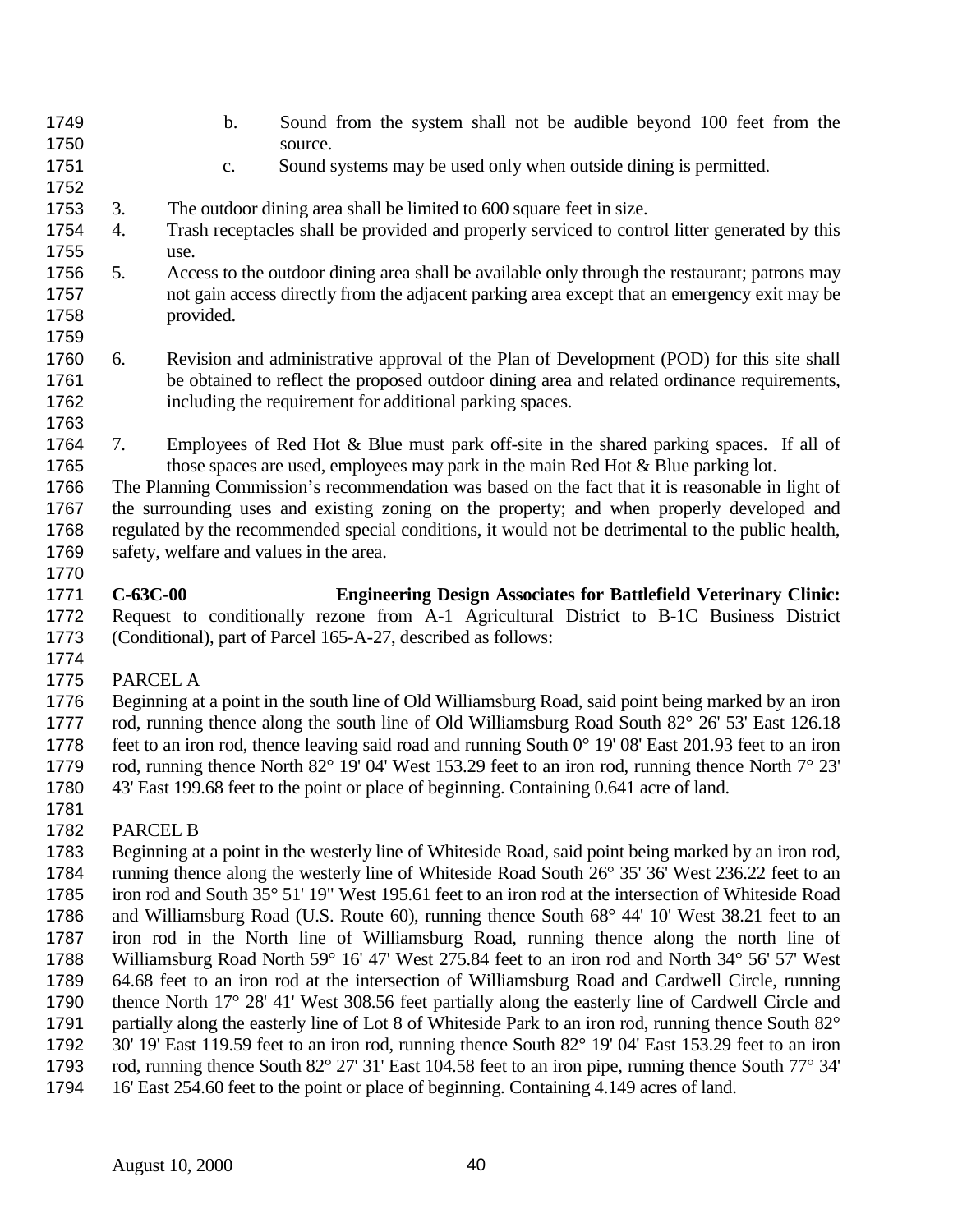| 1795 |                                                                                                          |                                                                                                       |  |
|------|----------------------------------------------------------------------------------------------------------|-------------------------------------------------------------------------------------------------------|--|
| 1796 | Mr. Marlles -                                                                                            | The staff report will be given by Mr. Lee Householder.                                                |  |
| 1797 |                                                                                                          |                                                                                                       |  |
| 1798 | Mr. Vanarsdall -                                                                                         | I don't believe we had any opposition the first time. I don't guess                                   |  |
| 1799 |                                                                                                          | we'll have any the second time. Any opposition to C-63C-00 Battlefield Veterinary Clinic? Mr.         |  |
| 1800 | Householder.                                                                                             |                                                                                                       |  |
| 1801 |                                                                                                          |                                                                                                       |  |
| 1802 | Mr. Householder -                                                                                        | Thank you, Mr. Chairman. This application would rezone 4.149                                          |  |
| 1803 |                                                                                                          | acres from A-1 to B-1C, a veterinary clinic and other unspecified commercial uses are proposed.       |  |
| 1804 | As was said, the subject site is located at the northwest intersection of Williamsburg Road and,         |                                                                                                       |  |
| 1805 | actually, the Williamsburg Road; U.S. 60 service road and Whiteside Road. The property is                |                                                                                                       |  |
| 1806 | bounded to the south by the service road and to the east by Whiteside Road.                              |                                                                                                       |  |
| 1807 |                                                                                                          |                                                                                                       |  |
| 1808 |                                                                                                          | Also, to the north, I want to point out, we approved a companion case, which should give you an       |  |
| 1809 | idea visually where the companion case is in relation. It is just above this piece (referring to slide). |                                                                                                       |  |
| 1810 | It is $C-64C-00$ .                                                                                       |                                                                                                       |  |
| 1811 |                                                                                                          |                                                                                                       |  |
| 1812 |                                                                                                          | The reason for this case was it was going to be subdivided from the rest of the property, and the lot |  |
| 1813 | would then be less than the A-1 zoning that was required. So, R-3 was appropriate, and it was kind       |                                                                                                       |  |
| 1814 | of a house keeping measure.                                                                              |                                                                                                       |  |
| 1815 |                                                                                                          |                                                                                                       |  |
| 1816 |                                                                                                          | The 2010 Land Use Plan recommends Office for the subject parcel. The applicant is proposing a         |  |
| 1817 |                                                                                                          | veterinary clinic and other unspecified commercial uses. Although a veterinary clinic is not an       |  |
| 1818 | office use, staff feels that this veterinary use would not have a negative impact on adjoining           |                                                                                                       |  |
| 1819 | property.                                                                                                |                                                                                                       |  |
| 1820 |                                                                                                          |                                                                                                       |  |
| 1821 |                                                                                                          | The zoning ordinance requires for veterinary clinics that they take place in a completely enclosed,   |  |
| 1822 |                                                                                                          | sound proof building, so as not to produce objectionable noise or vermin outside its walls. No        |  |
| 1823 |                                                                                                          | outside cages, pens, or kennels would be permitted at this site.                                      |  |
| 1824 |                                                                                                          |                                                                                                       |  |
| 1825 | Ms. Dwyer -                                                                                              | May I stop you there for just a minute, Mr. Householder? When I                                       |  |
| 1826 |                                                                                                          | look at the copy of proffers, the revised proffers, that provision you just mentioned is stricken.    |  |
| 1827 |                                                                                                          | Mr. Householder - It was stricken because it is already codified under the B-1. It was a              |  |
| 1828 | redundant proffer.                                                                                       |                                                                                                       |  |
| 1829 |                                                                                                          |                                                                                                       |  |
| 1830 | Ms. Dwyer -                                                                                              | That's right. Okay.                                                                                   |  |
| 1831 |                                                                                                          |                                                                                                       |  |
| 1832 | Mr. Householder -                                                                                        | Staff recommended that they would delete that.                                                        |  |
| 1833 |                                                                                                          |                                                                                                       |  |
| 1834 | Ms. Dwyer -                                                                                              | Gotcha. Okay.                                                                                         |  |
| 1835 |                                                                                                          |                                                                                                       |  |
| 1836 | Mr. Householder -                                                                                        | Staff has met with the applicant and discussed exactly how this site                                  |  |
| 1837 |                                                                                                          | would be developed outside the veterinary clinic, and they submitted a preliminary layout. This       |  |
| 1838 | layout shows where the red dot is (referring to slide)<br>where the veterinary clinic would go,          |                                                                                                       |  |
| 1839 |                                                                                                          | and then these other two parcels are unspecified for what the use would be. At this point, only a     |  |
|      |                                                                                                          |                                                                                                       |  |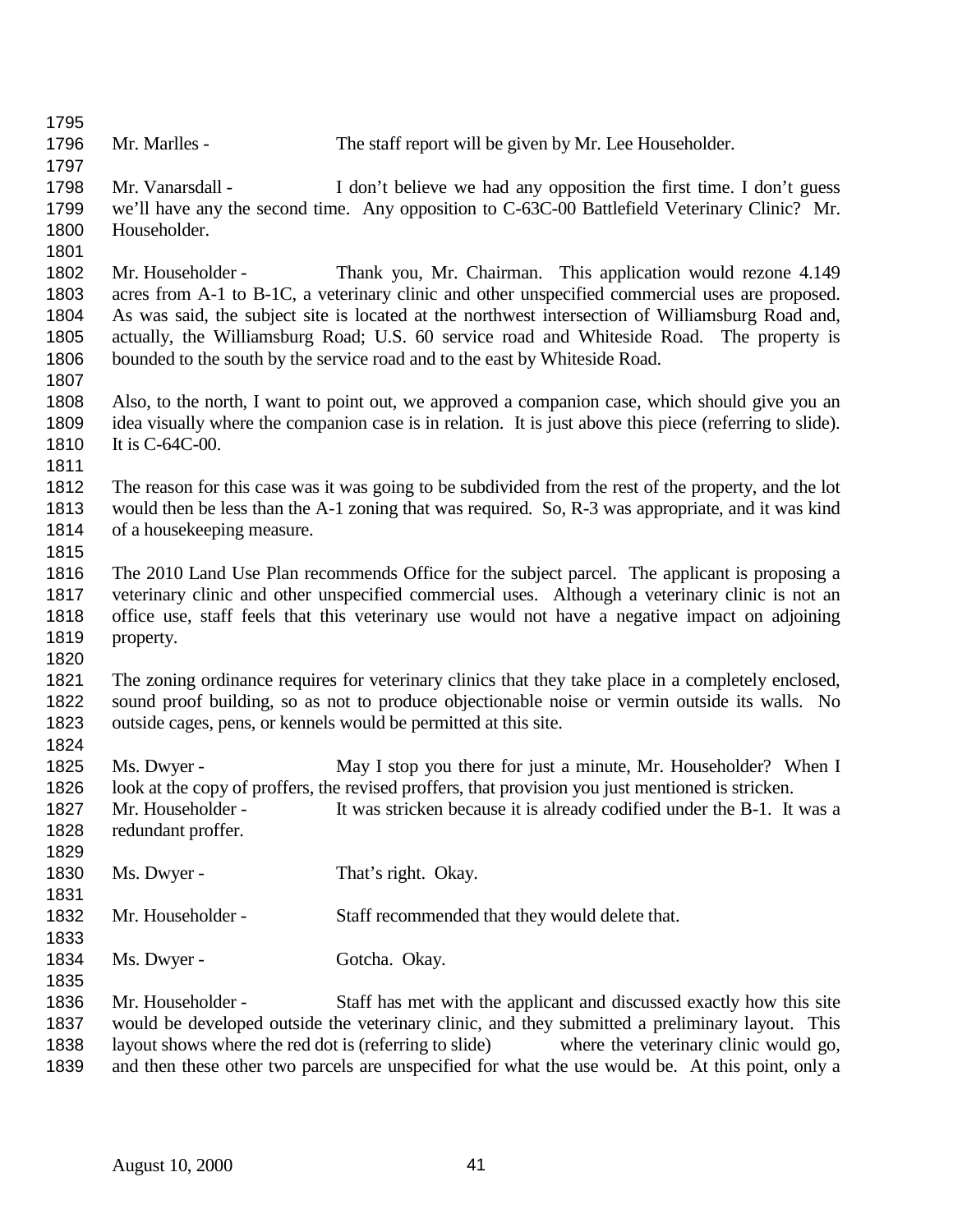third of the site use is known for sure at this point. And they have been unable to provide any other information on what would possibly develop at this site.

 In our staff report, the staff recommended that they revise their proffers to eliminate uses that would not be appropriate within the B-1 District. The applicant has addressed this concern by prohibiting grocery, convenience stores, laundromats, commercial parking lots, private clubs, shopping centers, automobile filling stations, and recycling collection centers. The only use that was left out from staff's request was funeral homes. The applicant has also submitted proffers handed out to you this evening that help to enhance the quality of his development.

 Preservation of existing vegetation to the maximum extent as possible, the applicant has proffered a 25-foot natural buffer along the north and west property lines. That's Proffer No. 3. Staff, in this case, recommends a 35-foot buffer along the north and west property lines. 

 A 15-foot landscaped buffer was recommended by staff and proffered by the applicant. Screening of trees, trash receptacles, detached signage that is ground-mounted, monumental style, not to exceed six feet, and the applicant, as was mentioned, has removed Proffer 7 that was redundant. 

 The remaining concern that staff has, at this point, is the lack of a architectural elevation that will show potentially what this site would look like. The applicant has indicated that they have not come to a decision on what they would like the structures on this site to look like. They are not prepared, at this time, to provide an architectural elevation. Overall, staff feels the revised proffers submitted adequately address our concerns and we are prepared to recommend approval of this request. I'd be 1863 glad to answer any questions that you have.

| 1865 | Mr. Vanarsdall -              | Any questions for Mr. Householder?                                          |
|------|-------------------------------|-----------------------------------------------------------------------------|
| 1866 |                               |                                                                             |
| 1867 | Ms. Dwyer -                   | The Land Use Plan recommends this property for Office. Is that              |
| 1868 | right?                        |                                                                             |
| 1869 |                               |                                                                             |
| 1870 | Mr. Householder -             | That is correct.                                                            |
| 1871 |                               |                                                                             |
| 1872 | Ms. Dwyer -                   | And not commercial?                                                         |
| 1873 |                               |                                                                             |
| 1874 | Mr. Householder -             | Correct.                                                                    |
| 1875 |                               |                                                                             |
| 1876 | Ms. Dwyer -                   | And, is there any commercial in the vicinity on the Land Use Plan?          |
| 1877 |                               |                                                                             |
| 1878 | Mr. Householder -             | The Sandston commercial area would be the nearest, and, I wouldn't          |
| 1879 | consider that to be close by. |                                                                             |
| 1880 |                               |                                                                             |
| 1881 | Ms. Dwyer -                   | Okay. And, as I look at this map (referring to slide), this map makes       |
| 1882 |                               | it fairly clear that we have the site surrounded by residential properties? |
| 1883 |                               |                                                                             |
| 1884 | Mr. Householder -             | Yes. I can pull up the zoning map.                                          |
| 1885 |                               |                                                                             |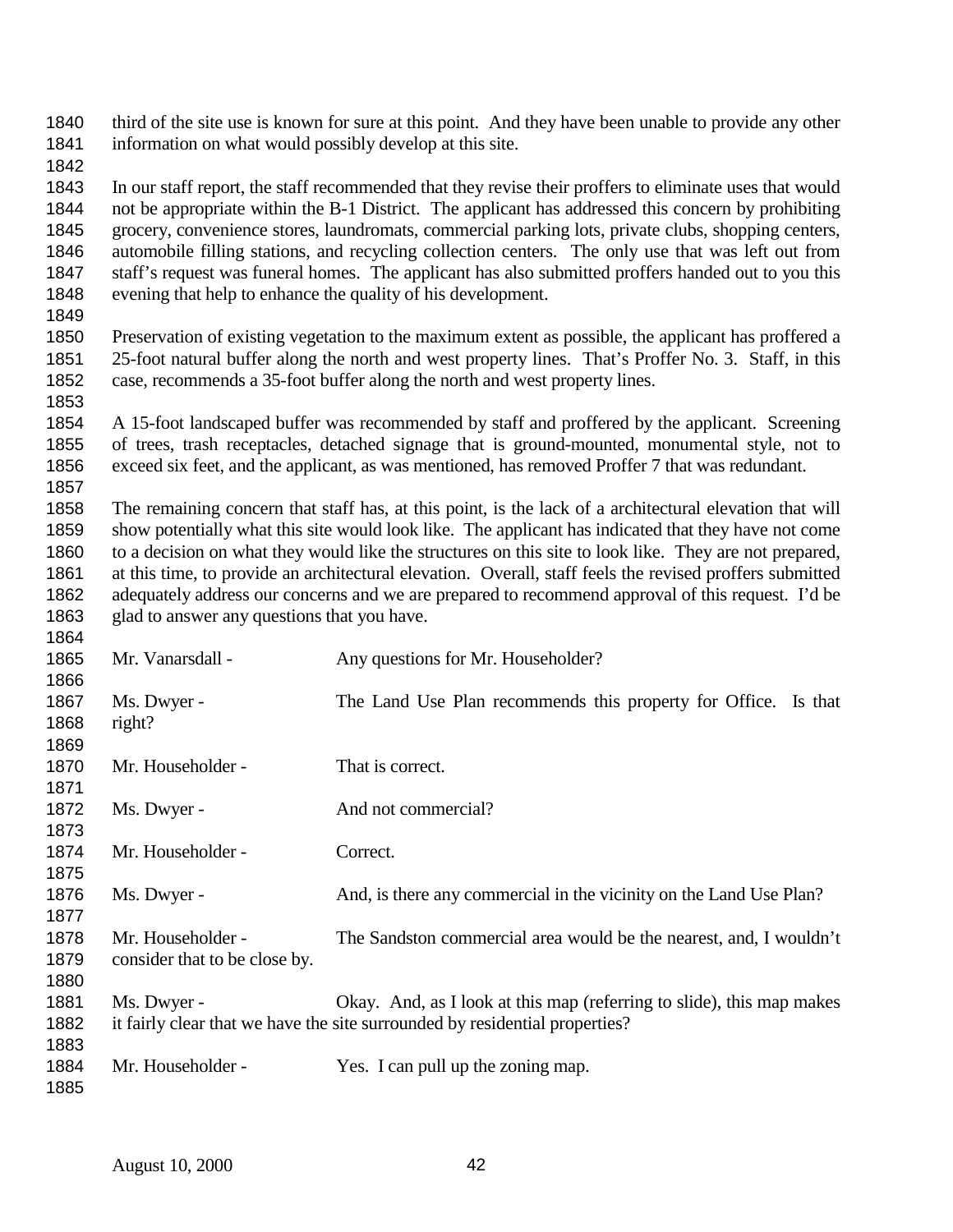| 1886<br>1887                                                                 | Ms. Dwyer -                                                                                                                                                                                                                                                                                                                                                                                                                                                                                                                                                                                                                                                                                                                                                                                                                                                                                                 | on Whiteside Road.                                                                                                                                                                                                                                                           |  |
|------------------------------------------------------------------------------|-------------------------------------------------------------------------------------------------------------------------------------------------------------------------------------------------------------------------------------------------------------------------------------------------------------------------------------------------------------------------------------------------------------------------------------------------------------------------------------------------------------------------------------------------------------------------------------------------------------------------------------------------------------------------------------------------------------------------------------------------------------------------------------------------------------------------------------------------------------------------------------------------------------|------------------------------------------------------------------------------------------------------------------------------------------------------------------------------------------------------------------------------------------------------------------------------|--|
| 1888<br>1889                                                                 | Mr. Householder -                                                                                                                                                                                                                                                                                                                                                                                                                                                                                                                                                                                                                                                                                                                                                                                                                                                                                           | If you look at the zoning, that shows it best.                                                                                                                                                                                                                               |  |
| 1890<br>1891                                                                 | Ms. Dwyer -                                                                                                                                                                                                                                                                                                                                                                                                                                                                                                                                                                                                                                                                                                                                                                                                                                                                                                 | Right.                                                                                                                                                                                                                                                                       |  |
| 1892<br>1893<br>1894<br>1895                                                 | Mr. Householder -<br>Ms. Dwyer -<br>view.                                                                                                                                                                                                                                                                                                                                                                                                                                                                                                                                                                                                                                                                                                                                                                                                                                                                   | The staff's perspective for recommending approval outside of the<br>Land Use Plan, is a heavily proffered B-1 uses, essentially, is very close to Office.<br>I guess my concern is that, it may not be heavily proffered in my                                               |  |
| 1896<br>1897                                                                 | Mr. Householder -                                                                                                                                                                                                                                                                                                                                                                                                                                                                                                                                                                                                                                                                                                                                                                                                                                                                                           | Heavily proffered from the use standpoint, I think.                                                                                                                                                                                                                          |  |
| 1898                                                                         |                                                                                                                                                                                                                                                                                                                                                                                                                                                                                                                                                                                                                                                                                                                                                                                                                                                                                                             |                                                                                                                                                                                                                                                                              |  |
| 1899<br>1900                                                                 | Ms. Dwyer -                                                                                                                                                                                                                                                                                                                                                                                                                                                                                                                                                                                                                                                                                                                                                                                                                                                                                                 | Okay.                                                                                                                                                                                                                                                                        |  |
| 1901<br>1902<br>1903                                                         | Mr. Householder -<br>residential areas nearby.                                                                                                                                                                                                                                                                                                                                                                                                                                                                                                                                                                                                                                                                                                                                                                                                                                                              | That they've eliminated uses that would be objectionable to                                                                                                                                                                                                                  |  |
| 1904<br>1905<br>1906<br>1907<br>1908<br>1909<br>1910<br>1911<br>1912<br>1913 | I mean, I'm looking at a piece of property that's recommended for<br>Ms. Dwyer -<br>Office. It's surrounded by residential uses. And, we're really looking, you know, it seems to me,<br>the applicant is looking for an exception. "You know, we want a veterinary clinic. That's sort of<br>like an Office. So, let us do that." Well, I might be able to go that far. But the problem I have with<br>it is, we're asking for two other parcels to also be zoned B-1 and we don't know what those are<br>going to be. And, while some uses have been eliminated, others have not been. And we may end<br>up with, you know, a strip commercial center or strip-type commercial buildings on the remainder<br>of the property. And, it might be a hodgepodge of buildings because we don't have elevations. We<br>don't really have any specificity of building materials. So, I'm just thinking out loud. |                                                                                                                                                                                                                                                                              |  |
| 1914<br>1915<br>1916                                                         | Mr. Householder -<br>assurance that we wouldn't get the strip-type development.                                                                                                                                                                                                                                                                                                                                                                                                                                                                                                                                                                                                                                                                                                                                                                                                                             | I agree with you from the elevation standpoint. That would be some                                                                                                                                                                                                           |  |
| 1917<br>1918<br>1919<br>1920                                                 | Ms. Dwyer -<br>Thank you.                                                                                                                                                                                                                                                                                                                                                                                                                                                                                                                                                                                                                                                                                                                                                                                                                                                                                   | There's no commitment to coordinating the three parcels that are<br>nestled there together. So, those are some outstanding questions that I have. That's all I had.                                                                                                          |  |
| 1921<br>1922<br>1923                                                         | Mr. Vanarsdall -<br>hear from the applicant?                                                                                                                                                                                                                                                                                                                                                                                                                                                                                                                                                                                                                                                                                                                                                                                                                                                                | All right. Thank you. Thank you, Mr. Householder. Do you want to                                                                                                                                                                                                             |  |
| 1924<br>1925                                                                 | Ms. Dwyer -                                                                                                                                                                                                                                                                                                                                                                                                                                                                                                                                                                                                                                                                                                                                                                                                                                                                                                 | Yes. I'd like to hear from the applicant.                                                                                                                                                                                                                                    |  |
| 1926<br>1927                                                                 | Mr. Vanarsdall -                                                                                                                                                                                                                                                                                                                                                                                                                                                                                                                                                                                                                                                                                                                                                                                                                                                                                            | Would the applicant come down, please? Ms. Isaac.                                                                                                                                                                                                                            |  |
| 1928<br>1929<br>1930                                                         | Ms. Laraine Isaac -                                                                                                                                                                                                                                                                                                                                                                                                                                                                                                                                                                                                                                                                                                                                                                                                                                                                                         | Laraine Isaac, Engineering Design Associates. This area of the<br>zoning case is a mix of zoning classifications. There's industrial to the north; agricultural, office<br>and residential uses. B-1 uses are not usually associated with four-lane limited access roadways. |  |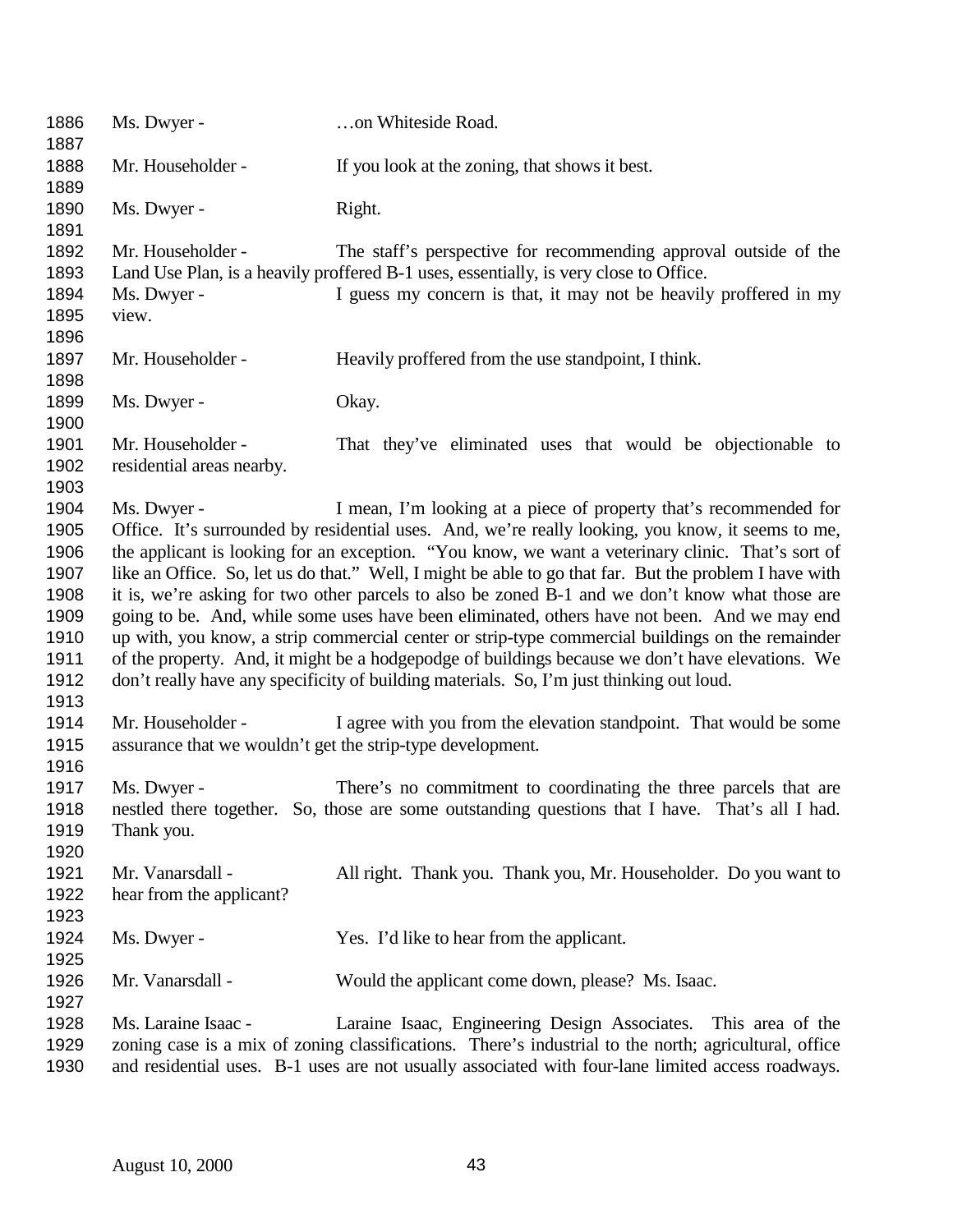The type of businesses that will be allowed will not attract additional traffic from I-295, but will provide service and commercial uses to the residents living in the area.

 As stated in the staff presentation, the buffers along the existing residential area to the north have been increased. We've added proffers restricting use of this property. We've added additional landscaping on the south and west sides.

 In dealing with Mr. Householder on this project, and I would like to thank him very much for all the time he's given me. He's been very helpful. We changed the proffers, based upon the staff recommendation. And, with that, we did ask to be put on the expedited agenda. So, I'm here reacting more than presenting, I guess, at this point.

 Dr. Rich Harden is here tonight. And, just as I came up, he said, "I have no problem coordinating the development. I don't know how we do that." His building has not been designed yet. And it will be assumed that he plans to build a brick building at this point. I'll answer any questions you have. 

 Ms. Dwyer - Well, let me just make a comment and then I'll let you know what my thoughts are on that. I think I've pretty much outlined my thoughts on it. To me, it's a site surrounded by residential uses, and the Land Use Plan recommends Office. So, I think that's a fairly steep burden to overcome if you want to be one use. I'm not opposed particularly necessarily to the veterinary center. And, if we were just here looking at that, then I think we could "talk turkey." But, I'm concerned about not having an adequate buffer along the residential development on the north and west sides. I think that 35 feet is important.

 I'm very concerned about Parcels 3 and 4 because we have no idea if there's going to be coordination. We don't know what's going to be there. We don't know what it's going to look like. We don't know what materials there are going to be. There are too many unanswered questions in my mind to extend the commercial use in this particular area; an area that's surrounded by residential uses and is designated on the Land Use Plan for Office.

 If it were my case, I'd probably recommend denial. But, it's a Varina case and I think Mrs. Quesinberry should have an opportunity to work with you on it more. So, I'm going to recommend 1963 that the Commission defer this case to our September  $14<sup>th</sup>$  meeting.

| 1965<br>1966<br>1967 | Ms. Isaac -<br>even if it is to deny. | And I would like to request this Commission act on the case tonight, |
|----------------------|---------------------------------------|----------------------------------------------------------------------|
| 1968<br>1969         | Ms. Dwyer -                           | Okay. I appreciate your                                              |
| 1970<br>1971         | Ms. Isaac -                           | We also have adjacent neighbors here tonight.                        |
| 1972<br>1973         | Ms. Dwyer -                           | Okay.                                                                |
| 1974<br>1975         | Ms. Isaac -                           | And I don't know if they want to speak to the case or not.           |
| 1976                 | Ms. Dwyer -                           | If they'd like to, that's fine. Thank you.                           |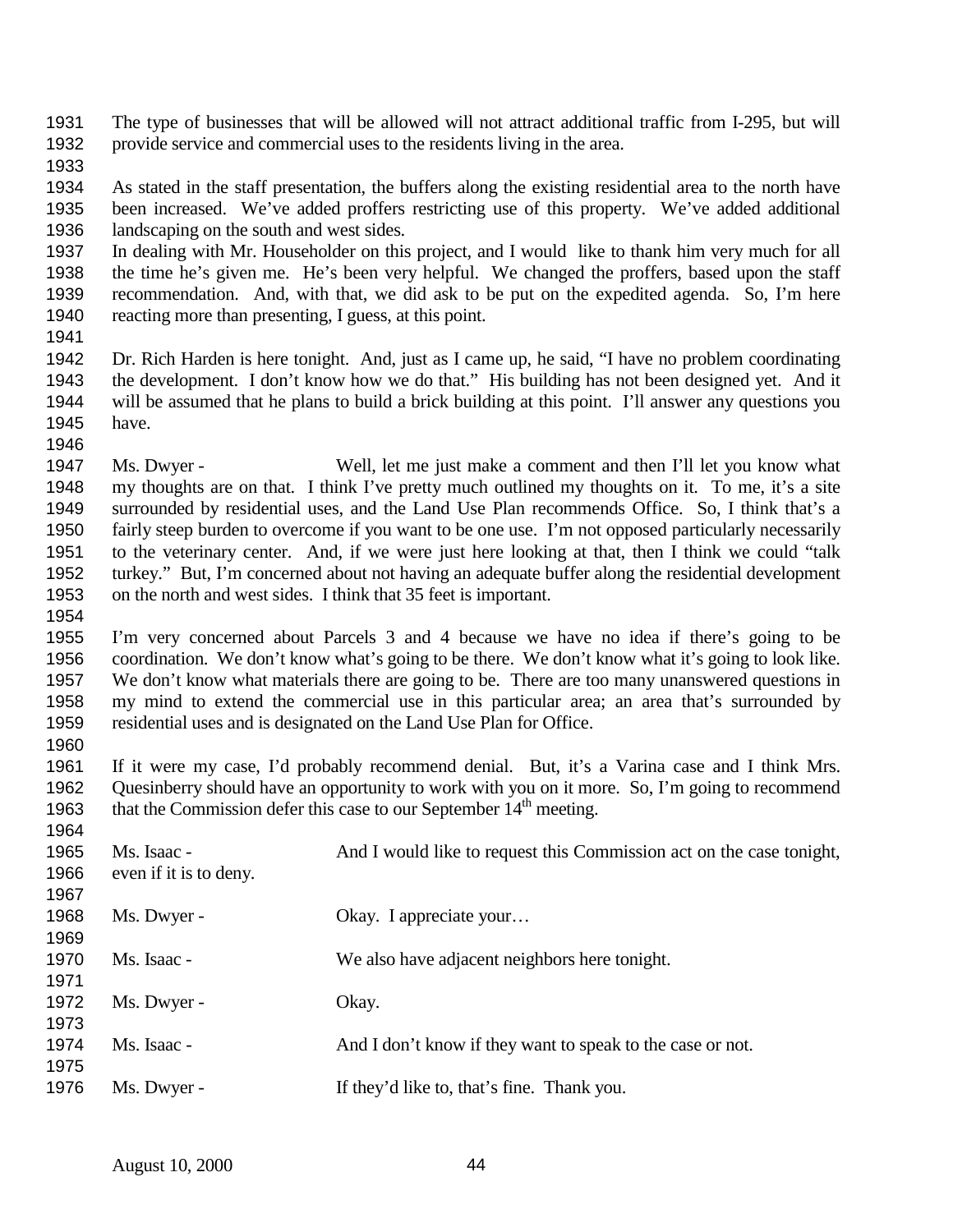Mr. Billy Cathey - Good evening, Mr. Chairman and members of the Board (sic). My name is Billy Cathey, and I live in the house that is behind the parcel of land that is to the east of I- 64 and north of this piece of property. I'm right in the corner of the two pieces. My old house is 90 years old is the Muller House. And he went next door and built the little house which is on I-64. 1982 We have a common driveway. Ms. Dwyer - Excuse me, sir. I'm not clear where you are? I mean as far as where your house is on the map. Mr. Cathey - One to the right, right there. You did the one above the "A." Move 1988 over one ((referring to slide). 1990 Mr. Vanarsdall - Where did you end up? Mr. Householder - We haven't ended up yet. Mr. Cathey - That's where I live. I have no objections to these people building this place back there. On the other side of the road, they're getting ready to build a big used car lot. We're completely surrounded by commercial, basically. Our land, at one time, was marked, when they built the apartments across Route 60 as possibly becoming commercial. I have no objections to them being there. I haven't heard any from any of the neighbors. The land is fairly level. I've been there 31 years. We have great neighbors. I see no opposition. I have heard no one speak of opposition to this movement to put this animal care center back there. 2001 Ms. Dwyer - What was your name again, sir? Mr. Cathey - My name is Billy Cathey. My wife's name is Joyce. And everywhere I listen, people are opposed to this and opposed to that. I think sometime we need to speak up for the people we believe in. This gentleman was nice enough to come, and we had a conversation about the two properties; one driveway; what he was going to build; and how he proposed to do it. And I'm all for him doing it. Ms. Dwyer - Thank you. 2011 Mr. Vanarsdall - Thank you. All right. What next, Ms. Dwyer? Dr. Rich Harden - Thank you. My name is Dr. Rich Harden. I'm a veterinarian and myself and my business partners, other veterinarians, are trying to develop this. We bought this parcel as a veterinarian hospital. We didn't buy it to develop it into anything else. I would have been perfectly happy to rezone one little piece up there, but I was informed that the Planning Office and everyone doesn't like to rezone one piece of a parcel. So, we were, basically rezoning the whole piece because that's the way we were told that things are done. We don't have plans for the other things. We haven't bought the parcel yet. I'm trying to determine if its feasible or possible. And we've had nothing but positive answers from everyone we've spoken to. And we're perfectly willing to have all of the parcels coordinated, and so forth. It's just until we had some indication that things were going to move properly, we didn't want to spend many thousands of dollars with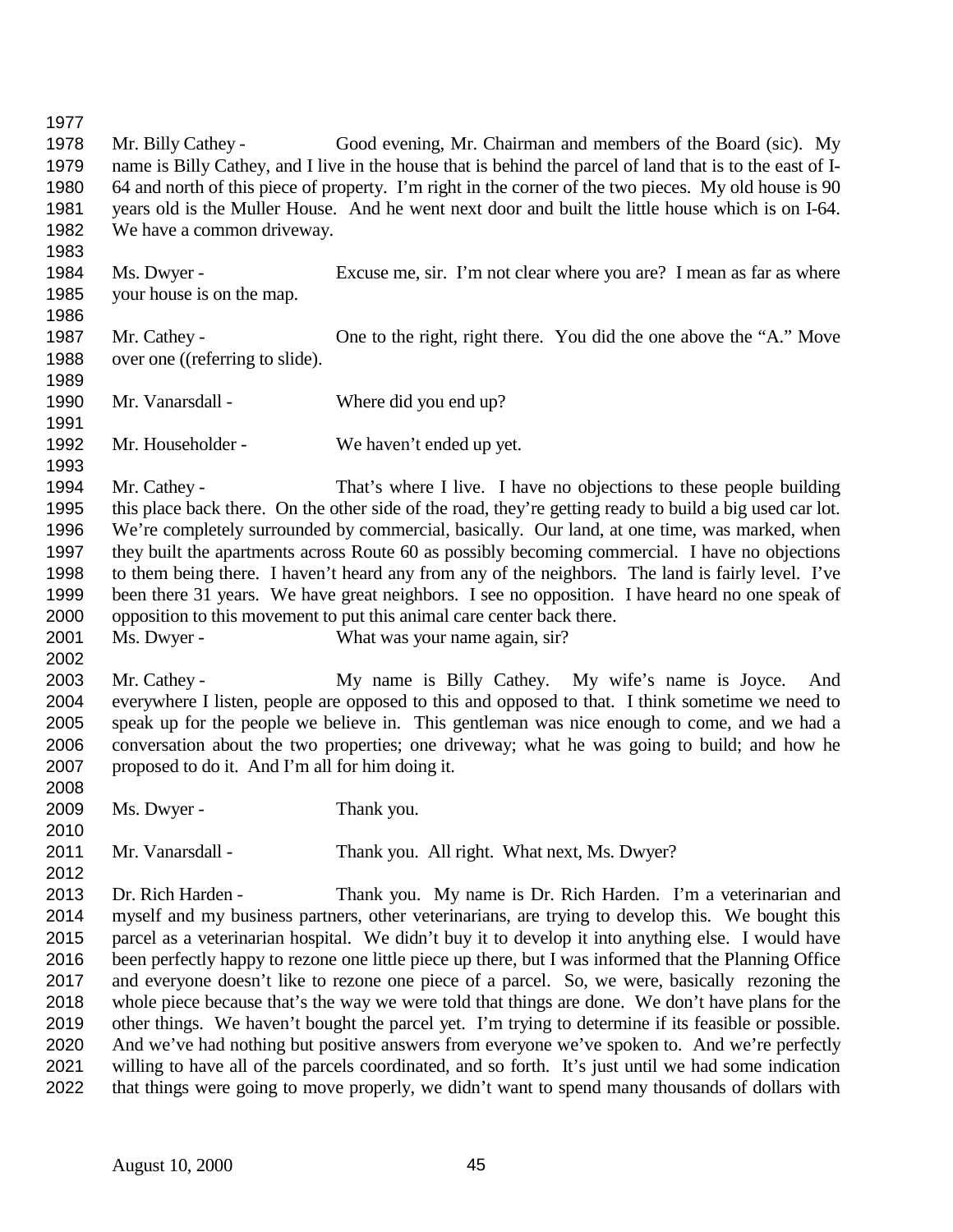architectural design drawings, etc., until I had some indication of where we were. We were of the belief that Mrs. Quesinberry was, basically, on board with what we had proposed. 

 The R-3 parcel to the west of this is vacant property that's presently for sale by a developer who is advertising it for commercial use. So, to look at zoning this piece based on the property to the west of it being R-3 is somewhat misleading because it is R-3 because relocating Williamsburg Road bisected that piece of property. And the south side of Williamsburg Road is developed in an R-3, a housing project, but the north is raw land. It's entirely in woods, and is being marketed by Lee Conner as a commercial piece of property.

| 2032 |                                                                                                           |                                                                                                  |  |
|------|-----------------------------------------------------------------------------------------------------------|--------------------------------------------------------------------------------------------------|--|
| 2033 | Ms. Dwyer -                                                                                               | It may be false advertising.                                                                     |  |
| 2034 |                                                                                                           |                                                                                                  |  |
| 2035 | Mr. Harden -                                                                                              | It very well may be. I understand that.                                                          |  |
| 2036 |                                                                                                           |                                                                                                  |  |
| 2037 | Mrs. O'Bannon -                                                                                           | Is he putting that on a sign out front?                                                          |  |
| 2038 |                                                                                                           |                                                                                                  |  |
| 2039 | Mr. Harden -                                                                                              | Yes ma'am.                                                                                       |  |
| 2040 |                                                                                                           |                                                                                                  |  |
| 2041 | Mrs. O'Bannon -                                                                                           | Tuesday night we heard a case where the person was called and told                               |  |
| 2042 |                                                                                                           | to remove the sign. Has anybody in the Planning Department seen the sign?                        |  |
| 2043 |                                                                                                           |                                                                                                  |  |
| 2044 | Ms. Dwyer -                                                                                               | This particular sign?                                                                            |  |
| 2045 |                                                                                                           |                                                                                                  |  |
| 2046 | Mrs. O'Bannon -                                                                                           | In another area of the County there was a piece of property zoned A-                             |  |
| 2047 | 1, and it was saying, "commercial use," on the For Sale sign. And they were told by the County to         |                                                                                                  |  |
| 2048 | take the sign down.                                                                                       |                                                                                                  |  |
| 2049 |                                                                                                           |                                                                                                  |  |
| 2050 | Mrs. Via -                                                                                                | We can look into that, ma'am, on this particular case, but we have                               |  |
| 2051 | not noticed it ourselves.                                                                                 |                                                                                                  |  |
| 2052 |                                                                                                           |                                                                                                  |  |
| 2053 | Mrs. O'Bannon -                                                                                           | As soon as he said that, it set off bells and whistles, because there                            |  |
| 2054 | were a lot of discussion on Tuesday night on that.                                                        |                                                                                                  |  |
| 2055 |                                                                                                           |                                                                                                  |  |
| 2056 | Mr. Harden -                                                                                              | Well, I'm not defending that piece of property by any means. I'm                                 |  |
| 2057 | just saying, though, that is not residential property and it is very unlikely, at least, with the present |                                                                                                  |  |
| 2058 | owner, is very unlikely to be residential. And I'm just a businessman that knows virtually nothing        |                                                                                                  |  |
| 2059 | about trying to deal with the County planners. It's a very frustrating process. I hope you can            |                                                                                                  |  |
| 2060 | appreciate that, that we're trying to do things right. It just seems like we're having difficulties.      |                                                                                                  |  |
| 2061 |                                                                                                           |                                                                                                  |  |
| 2062 | At any rate we are under some time constraints because we have sold our present location. And I           |                                                                                                  |  |
| 2063 | know you're not in much of a consideration regarding saving tax in other ways. But, we have a             |                                                                                                  |  |
| 2064 | time limitation just to when we need to close on this property in order to protect some taxes. And        |                                                                                                  |  |
| 2065 | its enough of a tax figure that it could very well put a strain on us if we wind up getting delayed.      |                                                                                                  |  |
| 2066 |                                                                                                           | And that was our objection to deferral was because we're getting later and later in the year. We |  |
| 2067 |                                                                                                           | very well may lose our 180 day window to defer some property taxes.                              |  |
| 2068 |                                                                                                           |                                                                                                  |  |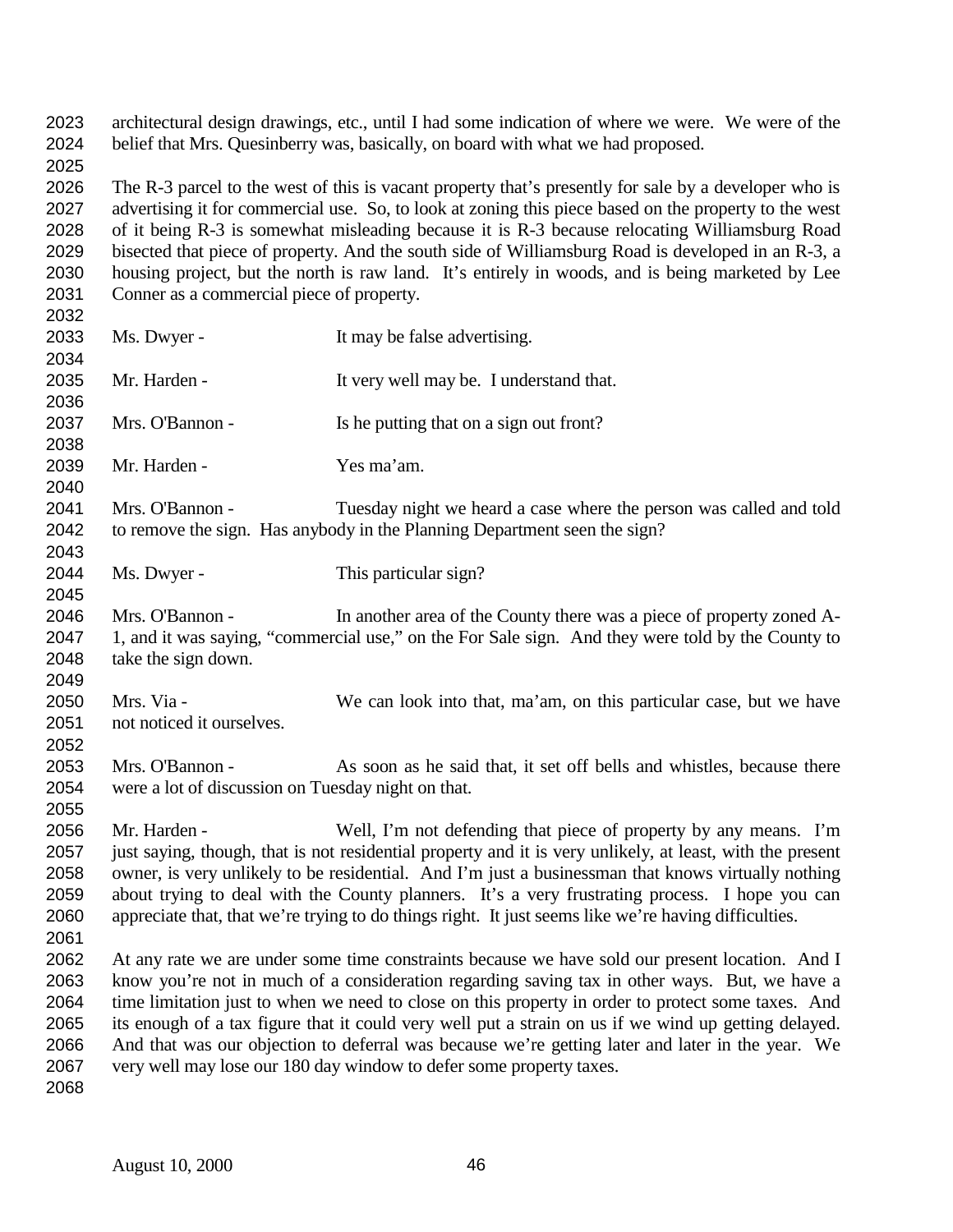Ms. Dwyer - Mr. Marlles, could we throw this to our POD meeting? That would give Mrs. Quesinberry time to look at this and consider it? 2072 Mr. Marlles - We could, Ms. Dwyer. Mrs. O'Bannon - Is Mrs. Quesinberry going to be at that meeting? Mr. Marlles - I have not heard otherwise. Mrs. Via, do we know? 2078 Mr. Vanarsdall - She will be not be here on the  $23^{\text{rd}}$  nor Mrs.... Ms. Dwyer - You know, well, I'm in a difficult position. If I have to make the motion, I'm accountable for the disposition. And, I'm not comfortable with the case as it stands now. If we defer it for two weeks and Mrs. Quesinberry and I could actually have a conversation about it, because we've actually not talked about this yet, we've been leaving each other voice mails. She just called me yesterday afternoon and asked me to handle her cases. So, I'm not comfortable approving it or denying it; sending it forward. If I deny it, it sends forward a half baked case which we don't like to do from the Commission. We like to work out everything that we can think of before its moved onto the Board. I'm not comfortable approving it. So, perhaps, a middle ground would be to defer it for two weeks. That way Mrs. Quesinberry, who apparently is not going to be at the next meeting, she and I would have a chance to talk about it. Ms. Isaac - I just have one thing to say. I don't think we can get you any kind of elevations in two weeks. Ms. Dwyer - Well, I'm not sure we necessarily have to have elevations, but I think you could have a little bit of narrowing the field in terms of materials and a statement about coordinating the buildings on the three parcels; that kind of language we see frequently in the Commission. So, I think that would be satisfactory. I'm not asking you to invest thousands of dollars, necessarily, in all the elevations for the structures. So, when is our POD meeting? 2100 Mr. Vanarsdall -  $\qquad \qquad$  August the  $23^{\text{rd}}$ . Ms. Dwyer - All right. That would give you a little bit of relief. We could hear it. Ms. Isaac - I'm sorry. We have to work out these dates and what's going to happen and when. 2107 Ms. Dwyer - Mr. Silber has told us that if we hear this on August  $23<sup>rd</sup>$ , then it could still be on the next Board schedule, which means you would not be off track. Ms. Isaac - It would go to the Board in September. 2111 Ms. Dwyer - It's the same time it would go in the paper. So, it wouldn't make any difference.